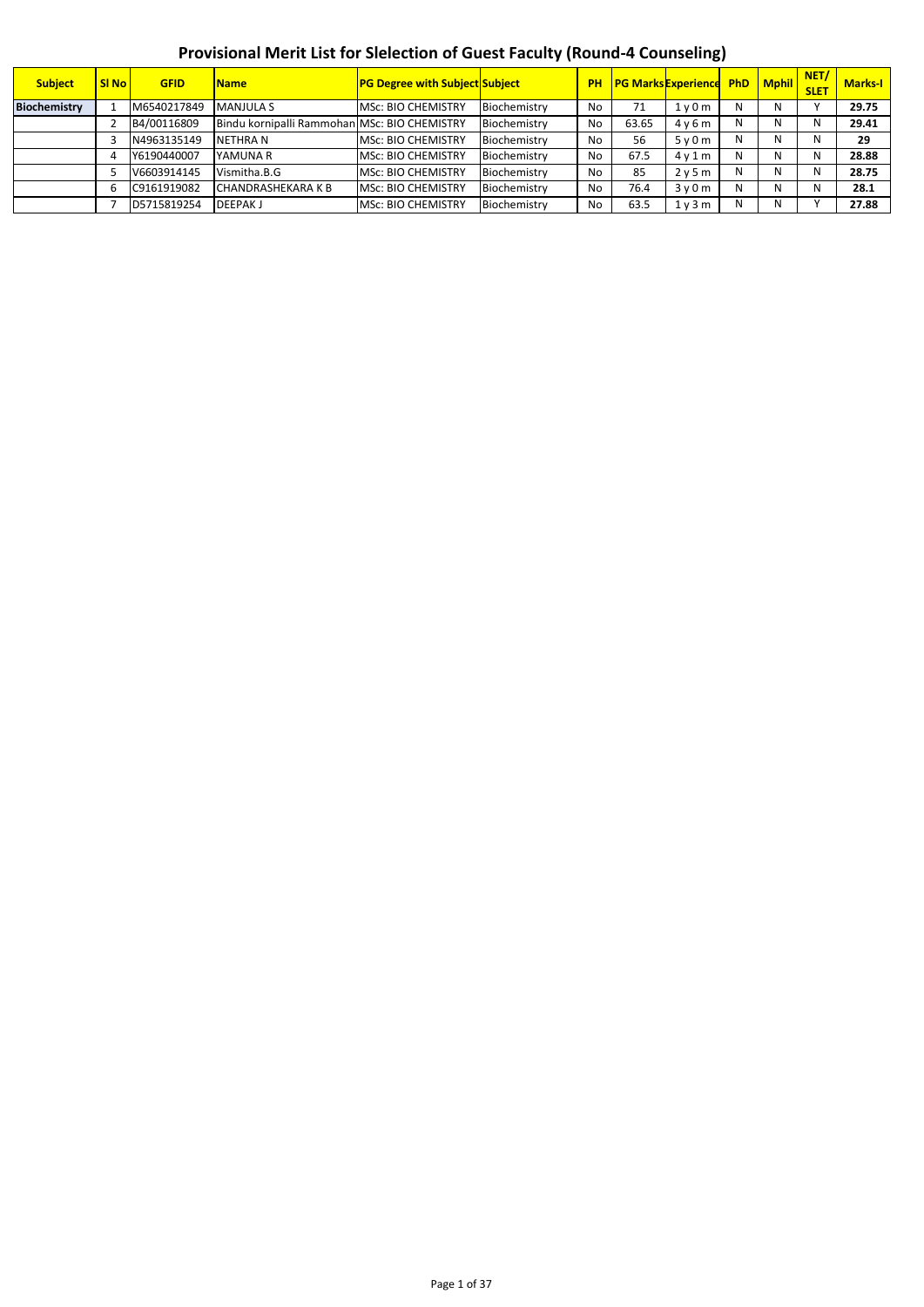| <b>Subject</b> | SI No | GFID        | <b>Name</b>                                             | <b>TPG Degree with Subject Subject</b> | <b>PH</b> |       | <b>PG Marks Experience PhD   Mphil  </b> |  | <b>SLET</b> | <b>Marks-I</b> |
|----------------|-------|-------------|---------------------------------------------------------|----------------------------------------|-----------|-------|------------------------------------------|--|-------------|----------------|
| Biotechnology  |       | S4234432450 | <b>ISOWMYASHREE B.S</b>                                 | MSc: BIOTECHNOLOGY Biotechnology       | No        | 63.95 | 5v1m                                     |  | N           | 30.99          |
|                |       | N3132012908 | INAGALAMADUGU RADHIKAIMSc: BIOTECHNOLOGY IBiotechnology |                                        | No        | 72.68 | 3v8m                                     |  |             | 30.17          |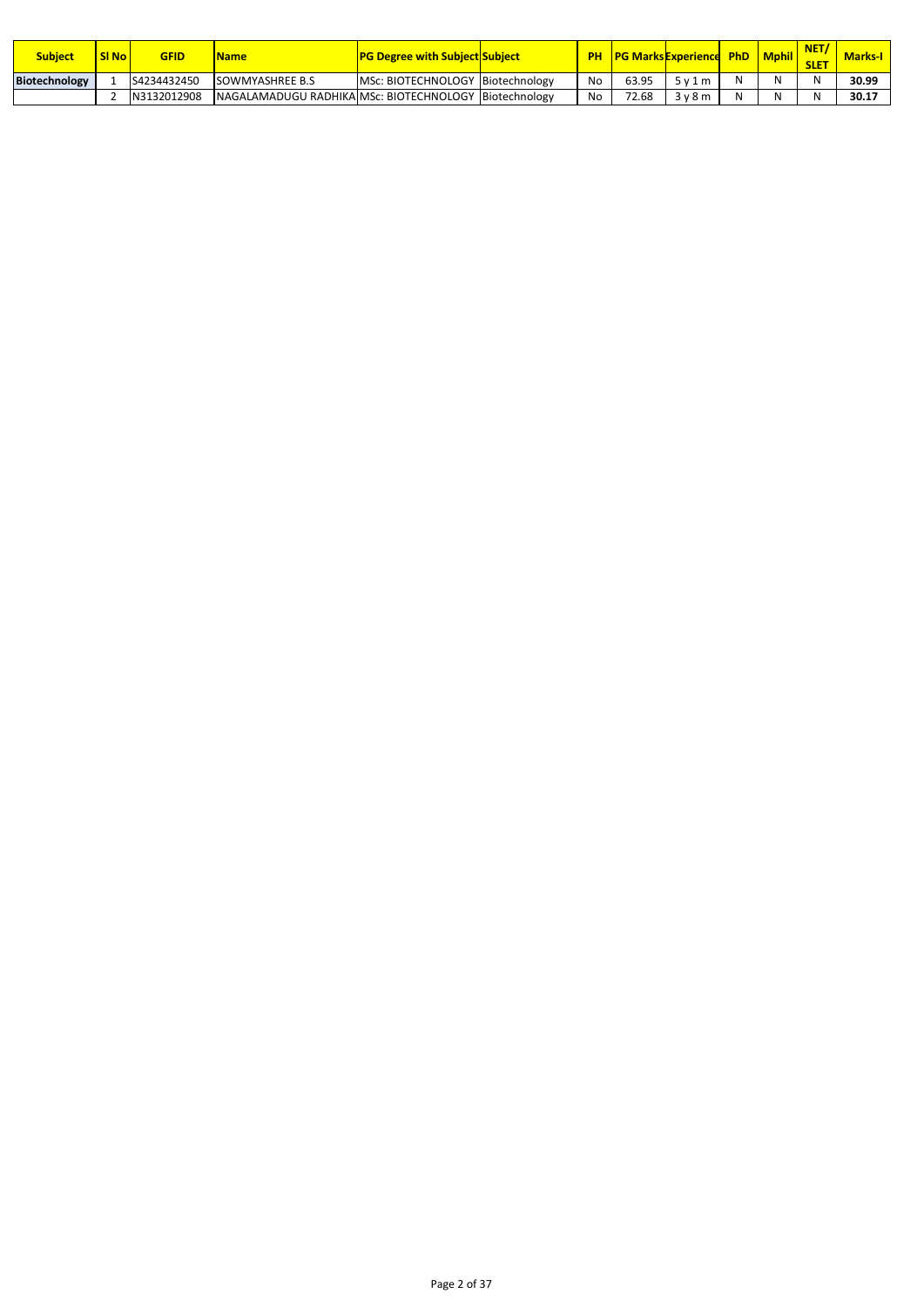| <b>Subject</b> | <b>SI No</b>   | <b>GFID</b> | <b>Name</b>                | <b>PG Degree with Subject Subject</b> |        | PH        |       | <b>PG Marks Experience</b> | PhD | <b>Mphil</b> | NET/<br><b>SLET</b> | <b>Marks-I</b> |
|----------------|----------------|-------------|----------------------------|---------------------------------------|--------|-----------|-------|----------------------------|-----|--------------|---------------------|----------------|
| <b>Botany</b>  | 1              | R5920721339 | Rajashekar S               | <b>MSc: BOTONY</b>                    | Botany | No        | 70.5  | 3y4m                       | N   | N            | N                   | 28.13          |
|                | $\overline{2}$ | M3676722154 | Meena.S                    | <b>MSc: BOTONY</b>                    | Botany | <b>No</b> | 76.33 | 3v0m                       | N   | N            | N                   | 28.08          |
|                | 3              | S6602332730 | <b>SUNITA M</b>            | <b>MSc: BOTONY</b>                    | Botany | <b>No</b> | 64.25 | 4y2m                       | N   | N            | N                   | 28.06          |
|                | $\overline{4}$ | C5017302168 | <b>CHANDRA SHEKAR N</b>    | <b>MSc: BOTONY</b>                    | Botany | <b>No</b> | 63.9  | 4v1m                       | N   | N            | N                   | 27.98          |
|                | 5              | N3891400280 | Niharika UK                | <b>MSc: BOTONY</b>                    | Botany | <b>No</b> | 75.9  | 0v1m                       | N   | N            | Y                   | 27.98          |
|                | 6              | V5747709366 | Vachana H N                | <b>MSc: BOTONY</b>                    | Botany | <b>No</b> | 75.78 | 3v0m                       | N   | N            | N                   | 27.95          |
|                | $\overline{7}$ | V5747712492 | Vachana H N                | <b>MSc: BOTONY</b>                    | Botany | <b>No</b> | 75.78 | 3v0m                       | N   | N            | N                   | 27.95          |
|                | 8              | S4544403817 | Sharath KP                 | <b>MSc: BOTONY</b>                    | Botany | <b>No</b> | 75.56 | 3v0m                       | N   | N            | N                   | 27.89          |
|                | 9              | D3534326185 | Deepika K S                | <b>MSc: BOTONY</b>                    | Botany | <b>No</b> | 75.53 | 3y0m                       | N   | N            | N                   | 27.88          |
|                | 10             | S2185313267 | <b>SHRUTI T R</b>          | <b>MSc: BOTONY</b>                    | Botany | <b>No</b> | 75.45 | 3y1m                       | N   | N            | N                   | 27.86          |
|                | 11             | M7831546506 | <b>MANIKANTA V</b>         | <b>MSc: BOTONY</b>                    | Botany | <b>No</b> | 81.38 | 2y4m                       | N   | N            | N                   | 27.85          |
|                | 12             | M7846146521 | <b>MANUK</b>               | <b>MSc: BOTONY</b>                    | Botany | <b>No</b> | 75.26 | 3y0m                       | N   | N            | N                   | 27.82          |
|                | 13             | A9698549326 | <b>AVINASH M S</b>         | <b>MSc: BOTONY</b>                    | Botany | <b>No</b> | 75.25 | 0v1m                       | N   | N            | Υ                   | 27.81          |
|                | 14             | P2120237642 | PATIL MINAXI               | <b>MSc: BOTONY</b>                    | Botany | No        | 69.23 | 3v4m                       | N   | N            | N                   | 27.81          |
|                | 15             | Y6861809470 | Y PRANAMYA RAO             | <b>MSc: BOTONY</b>                    | Botany | No        | 81.2  | 2y7m                       | N   | N            | N                   | 27.8           |
|                | 16             | R1798529326 | Ranjitha M.A               | <b>MSc: BOTONY</b>                    | Botany | No        | 75.1  | 3y1m                       | N   | N            | N                   | 27.78          |
|                | 17             | P2464203802 | <b>PREMAKUMARICY</b>       | MSc: BOTONY                           | Botany | <b>No</b> | 75.13 | 3y0m                       | N   | N            | N                   | 27.78          |
|                | 18             | A2837816361 | <b>ASHWINI H MARAPPA</b>   | <b>MSc: BOTONY</b>                    | Botany | <b>No</b> | 75    | 3v0m                       | N   | N            | N                   | 27.75          |
|                | 19             | S6346040976 | <b>SIDDHARTH</b>           | <b>MSc: BOTONY</b>                    | Botany | <b>No</b> | 74.92 | 3v0m                       | N   | N            | N                   | 27.73          |
|                | 20             | V9764501168 | <b>VEENA G.T</b>           | <b>MSc: BOTONY</b>                    | Botany | <b>No</b> | 74.8  | 2y8m                       | N   | N            | N                   | 27.7           |
|                | 21             | S8316207377 | Shwetha.N                  | <b>MSc: BOTONY</b>                    | Botany | <b>No</b> | 74.69 | 2y10m                      | N   | N            | N                   | 27.67          |
|                | 22             | G8345915314 | <b>GOVINDARAJU A</b>       | <b>MSc: BOTONY</b>                    | Botany | <b>No</b> | 68.62 | 3v4m                       | N   | N            | N                   | 27.66          |
|                | 23             | P5887114992 | <b>POORNIMAS</b>           | <b>MSc: BOTONY</b>                    | Botany | <b>No</b> | 74.54 | 3y0m                       | N   | N            | N                   | 27.64          |
|                | 24             | K9160218928 | Kavya C S                  | <b>MSc: BOTONY</b>                    | Botany | <b>No</b> | 80.2  | 2y6m                       | N   | N            | N                   | 27.55          |
|                | 25             | 17673608116 | <b>INCHARA EVANJALIN V</b> | <b>MSc: BOTONY</b>                    | Botany | <b>No</b> | 74.2  | 2y11m                      | N   | N            | N                   | 27.55          |
|                | 26             | R6864201225 | <b>ROOPASHREE R</b>        | <b>MSc: BOTONY</b>                    | Botany | No        | 80    | 2y5m                       | N   | N            | N                   | 27.5           |
|                | 27             | S2992152668 | SANGEETHA N                | <b>MSc: BOTONY</b>                    | Botany | No        | 85.79 | 2y0m                       | N   | N            | Ν                   | 27.45          |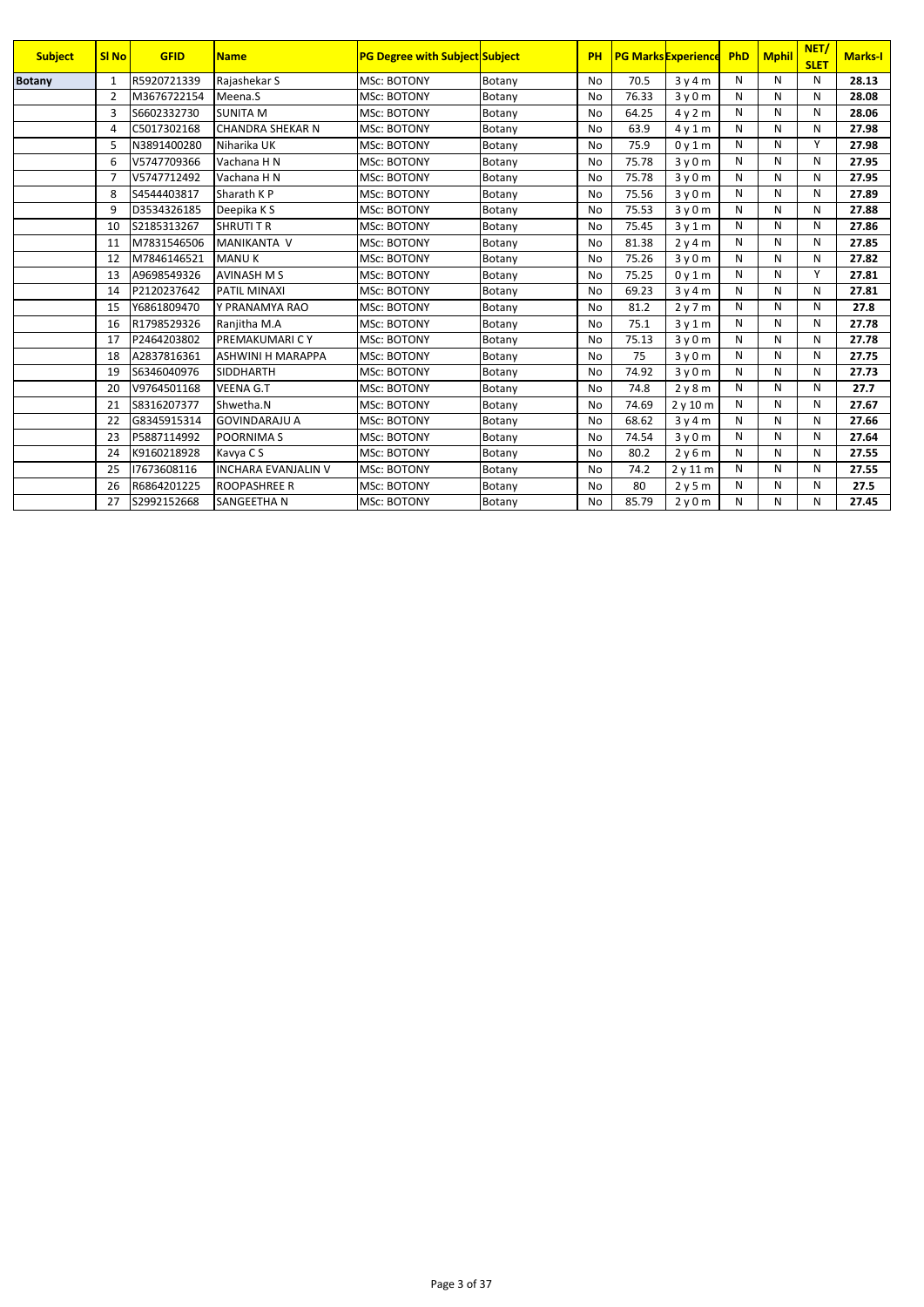| <b>Subject</b> | <b>SI No</b>   | <b>GFID</b>                | <b>Name</b>                              | <b>PG Degree with Subject Subject</b>          |                        | PH       |                | <b>PG Marks Experience</b> | <b>PhD</b> | <b>Mphil</b> | NET/<br><b>SLET</b> | <b>Marks-I</b> |
|----------------|----------------|----------------------------|------------------------------------------|------------------------------------------------|------------------------|----------|----------------|----------------------------|------------|--------------|---------------------|----------------|
| Chemistry      | 1              | V9064601247                | VIKASCHANDRA Y N                         | <b>MSc: CHEMISTRY</b>                          | Chemistry              | No       | 63.36          | 4y0m                       | N          | N            | N                   | 27.84          |
|                | $\overline{2}$ | B3494536499                | Bhavyashree K G                          | <b>MSc: CHEMISTRY</b>                          | Chemistry              | No       | 75.3           | 3y0m                       | N          | N            | N                   | 27.83          |
|                | 3              | N7033658394                | Nagaraj govindappa Katenn MSc: CHEMISTRY |                                                | Chemistry              | No       | 57.2           | 4y6m                       | N          | N            | N                   | 27.8           |
|                | $\overline{4}$ | P9417402757                | Pratap B                                 | <b>MSc: CHEMISTRY</b>                          | Chemistry              | No       | 57.18          | 4y6m                       | N          | N            | N                   | 27.8           |
|                | 5              | N2680210367                | Nagaratna Ramesh Hallakav MSc: CHEMISTRY |                                                | Chemistry              | No       | 74.95          | 0y1m                       | N          | N            | Y                   | 27.74          |
|                | 6              | H3378823733                | Harshitha S                              | <b>MSc: CHEMISTRY</b>                          | Chemistry              | No       | 74.87          | 3y0m                       | N          | N            | N                   | 27.72          |
|                | $\overline{7}$ | S9496108501                | SUMA U H                                 | <b>MSc: CHEMISTRY</b>                          | Chemistry              | No       | 74.75          | 3y2m                       | N          | N            | N                   | 27.69          |
|                | 8              | V0596429491                | VINAYAKA KUMAR H M                       | <b>MSc: CHEMISTRY</b>                          | Chemistry              | No       | 62.68          | 4y2m                       | N          | N            | N                   | 27.67          |
|                | 9              | K1759031426                | <b>KUMARA M R</b>                        | <b>MSc: CHEMISTRY</b>                          | Chemistry              | No       | 68.61          | 3y4m                       | N          | N            | N                   | 27.65          |
|                | 10             | M3785021178                | Mohammad Javeed                          | <b>MSc: CHEMISTRY</b>                          | Chemistry              | Yes      | 64.6           | 0y4m                       | N          | N            | N                   | 27.65          |
|                | 11             | M6204708069                | Meghana Navada K                         | <b>MSc: CHEMISTRY</b>                          | Chemistry              | No       | 74.52          | 0y2m                       | N          | N            | Y                   | 27.63          |
|                | 12             | K4085620247                | <b>KUSUMA M</b>                          | <b>MSc: CHEMISTRY</b>                          | Chemistry              | No       | 56.5           | 0y6m                       | Y          | N            | N                   | 27.63          |
|                | 13             | P3623400630                | Praveen Kumar P                          | <b>MSc: CHEMISTRY</b>                          | Chemistry              | No       | 62.36          | 1y0m                       | N          | N            | Y                   | 27.59          |
|                | 14             | A5835233505                | ASHWITHA H. R                            | <b>MSc: CHEMISTRY</b>                          | Chemistry              | No       | 74.3           | 3y2m                       | N          | N            | N                   | 27.58          |
|                | 15             | M0092124934                | Megha B V                                | <b>MSc: CHEMISTRY</b>                          | Chemistry              | No       | 74.27          | 3y1m                       | N          | N            | N                   | 27.57          |
|                | 16             | S4454545790                | SOWMYA G                                 | <b>MSc: CHEMISTRY</b>                          | Chemistry              | No       | 68.2           | 3y6m                       | N          | N            | N                   | 27.55          |
|                | 17             | S2182315135                | SYED IBRAHIM BAJE                        | <b>MSc: CHEMISTRY</b>                          | Chemistry              | No       | 62.1           | 1y9m                       | N          | Υ            | N                   | 27.53          |
|                | 18             | L5263902796                | Lakshmi V                                | <b>MSc: CHEMISTRY</b>                          | Chemistry              | No       | 68             | 3y5m                       | N          | N            | N                   | 27.5           |
|                | 19             | N9132232369                | NAYANA M                                 | <b>MSc: CHEMISTRY</b>                          | Chemistry              | No       | 74             | 3y1m                       | N          | N            | N                   | 27.5           |
|                | 20             | S5624915085                | SONIYA H N                               | <b>MSc: CHEMISTRY</b>                          | Chemistry              | No       | 73.95          | 0y1m                       | N          | N            | Y                   | 27.49          |
|                | 21             | S5591511305                | Saniya Hameed                            | <b>MSc: CHEMISTRY</b>                          | Chemistry              | No       | 73.92          | 3y2m                       | N          | N            | N                   | 27.48          |
|                | 22             | H7612942907                | <b>HAREESHANAIK S</b>                    | <b>MSc: CHEMISTRY</b>                          | Chemistry              | No       | 73.92          | 3y0m                       | N          | ${\sf N}$    | N                   | 27.48          |
|                | 23             | N6812911233                | Nagaveni M S                             | <b>MSc: CHEMISTRY</b>                          | Chemistry              | No       | 73.87          | 3y0m                       | N<br>N     | N<br>N       | N<br>N              | 27.47          |
|                | 24             | S0485205494                | SHAHEENBANU BASHEER SHMSC: CHEMISTRY     |                                                | Chemistry              | No       | 73.75          | 3y0m                       |            | N            | N                   | 27.44          |
|                | 25             | A9133920420                | ASHAR                                    | <b>MSc: CHEMISTRY</b>                          | Chemistry              | No       | 61.66          | 4y0m                       | N          | N            | N                   | 27.42          |
|                | 26<br>27       | A9161202728<br>U0999219053 | ASHAR<br><b>ULLAS M</b>                  | <b>MSc: CHEMISTRY</b><br><b>MSc: CHEMISTRY</b> | Chemistry              | No<br>No | 61.66<br>73.68 | 4y0m                       | N<br>N     | N            | N                   | 27.42<br>27.42 |
|                | 28             | S9851912794                | SHOBHA S BAVACHE                         | <b>MSc: CHEMISTRY</b>                          | Chemistry<br>Chemistry | No       | 73.6           | 3y0m                       | N          | ${\sf N}$    | N                   | 27.4           |
|                | 29             | P1164625871                | PADMA HUGGI                              | <b>MSc: CHEMISTRY</b>                          | Chemistry              | No       | 61.5           | 2y8m<br>1y0m               | N          | N            | Y                   | 27.38          |
|                | 30             | M3692918066                | MANISHA HEMANT VAIDYA MSc: CHEMISTRY     |                                                | Chemistry              | No       | 67.4           | 3y6m                       | N          | N            | N                   | 27.35          |
|                | 31             | S9587100146                | SAI PRASHANTHI S                         | <b>MSc: CHEMISTRY</b>                          | Chemistry              | No       | 73.33          | 3y2m                       | N          | N            | N                   | 27.33          |
|                | 32             | P7420123910                | Poornima P K                             | <b>MSc: CHEMISTRY</b>                          | Chemistry              | No       | 73.3           | 3y1m                       | N          | N            | N                   | 27.33          |
|                | 33             | M1998313929                | Mangala J M                              | <b>MSc: CHEMISTRY</b>                          | Chemistry              | No       | 73.33          | 3y1m                       | N          | N            | N                   | 27.33          |
|                | 34             | H6412626067                | <b>HARSHAYM</b>                          | <b>MSc: CHEMISTRY</b>                          | Chemistry              | No       | 73.29          | 0y1m                       | N          | N            | Y                   | 27.32          |
|                | 35             | P5990042425                | PRAKASH TAMMANNAVAR                      | <b>MSc: CHEMISTRY</b>                          | Chemistry              | No       | 61.2           | 4y2m                       | N          | N            | N                   | 27.3           |
|                | 36             | R6074301363                | Rakesh Shanbhag                          | <b>MSc: CHEMISTRY</b>                          | Chemistry              | No       | 67.21          | 3y4m                       | N          | N            | N                   | 27.3           |
|                | 37             | P5249930661                | PRAVEENA H D                             | <b>MSc: CHEMISTRY</b>                          | Chemistry              | No       | 73.1           | 3y2m                       | N          | N            | N                   | 27.28          |
|                | 38             | M3372001302                | MANOJKUMARA GANAPATI MSc: CHEMISTRY      |                                                | Chemistry              | No       | 67.04          | 3y4m                       | N          | N            | N                   | 27.26          |
|                | 39             | C8960144401                | Chaithra B.S.                            | <b>MSc: CHEMISTRY</b>                          | Chemistry              | No       | 79.01          | 2y5m                       | N          | N            | N                   | 27.25          |
|                | 40             | G9676206268                | <b>GEETHA</b>                            | <b>MSc: CHEMISTRY</b>                          | Chemistry              | No       | 73             | 3y2m                       | N          | N            | N                   | 27.25          |
|                | 41             | R2541146704                | RAMYA N B                                | <b>MSc: CHEMISTRY</b>                          | Chemistry              | No       | 78.95          | 2y6m                       | N          | N            | N                   | 27.24          |
|                | 42             | D9861839248                | Dr. MARADI SANGRAMA NA MSc: CHEMISTRY    |                                                | Chemistry              | No       | 60.91          | 0y1m                       | Υ          | Ν            | N                   | 27.23          |
|                | 43             | S6932352618                | <b>SUJATA RAMAGIRI</b>                   | <b>MSc: CHEMISTRY</b>                          | Chemistry              | No       | 60.87          | 4y0m                       | Ν          | N            | N                   | 27.22          |
|                | 44             | A7424219362                | AKASH                                    | MSc: CHEMISTRY                                 | Chemistry              | No       | 72.66          | 3y0m                       | N          | Ν            | Ν                   | 27.17          |
|                | 45             | N4184132301                | <b>NANDAT</b>                            | <b>MSc: CHEMISTRY</b>                          | Chemistry              | No       | 72.57          | 3y1m                       | Ν          | N            | N                   | 27.14          |
|                | 46             | S5428820844                | Sushmitha M P                            | MSc: CHEMISTRY                                 | Chemistry              | No       | 72.5           | 3y0m                       | Ν          | N            | N                   | 27.13          |
|                | 47             | N2504237547                | Nagashree jain                           | <b>MSc: CHEMISTRY</b>                          | Chemistry              | No       | 72.4           | 3y0m                       | Ν          | N            | N                   | 27.1           |
|                | 48             | A9371527228                | Anusha J M                               | MSc: CHEMISTRY                                 | Chemistry              | No       | 72.4           | 3y1m                       | Ν          | Ν            | N                   | 27.1           |
|                | 49             | V4800218310                | VIDYA VASANAD                            | <b>MSc: CHEMISTRY</b>                          | Chemistry              | No       | 66.32          | 3y6m                       | Ν          | Ν            | N                   | 27.08          |
|                | 50             | D1157351532                | DILEEP N                                 | MSc: CHEMISTRY                                 | Chemistry              | No       | 72.29          | 3y0m                       | N          | N            | N                   | 27.07          |
|                | 51             | S1912825864                | Shruthi.j                                | MSc: CHEMISTRY                                 | Chemistry              | No       | 72.24          | 3y0m                       | N          | N            | N                   | 27.06          |
|                | 52             | J4016511246                | JANGAM VEERESH                           | <b>MSc: CHEMISTRY</b>                          | Chemistry              | No       | 66.25          | 3y7m                       | Ν          | N            | N                   | 27.06          |
|                | 53             | P5860439293                | PREETHAM R                               | <b>MSc: CHEMISTRY</b>                          | Chemistry              | No       | 66.12          | 0y6m                       | Ν          | N            | Y                   | 27.03          |
|                | 54             | A9636204416                | ASHWINI H D                              | MSc: CHEMISTRY                                 | Chemistry              | No       | 72             | 3y3m                       | Ν          | N            | N                   | 27             |
|                | 55             | S8080418540                | SURAJ DADANNAVAR                         | MSc: CHEMISTRY                                 | Chemistry              | No       | 72             | 3y1m                       | Ν          | N            | N                   | 27             |
|                | 56             | G6335406446                | Gurudevi Dasharath Totad                 | MSc: CHEMISTRY                                 | Chemistry              | No       | 72             | 0y2m                       | Ν          | N            | Υ                   | 27             |
|                | 57             | P8451729367                | PALLAVI P T                              | MSc: CHEMISTRY                                 | Chemistry              | No       | 65.95          | 3y7m                       | Ν          | N            | N                   | 26.99          |
|                | 58             | V9294314320                | Vedavathi B R                            | <b>MSc: CHEMISTRY</b>                          | Chemistry              | No       | 71.95          | 3y0m                       | N          | N            | N                   | 26.99          |
|                | 59             | R3472213092                | Rajini H M                               | MSc: CHEMISTRY                                 | Chemistry              | No       | 71.84          | 3y1m                       | N          | N            | N                   | 26.96          |
|                | 60             | P2443033657                | PRIYANKA C                               | <b>MSc: CHEMISTRY</b>                          | Chemistry              | No       | 71.7           | 3y1m                       | Ν          | N            | N                   | 26.93          |
|                | 61             | S2047722007                | <b>SUPRIYA G M</b>                       | <b>MSc: CHEMISTRY</b>                          | Chemistry              | No       | 71.7           | 2y8m                       | Ν<br>N     | N<br>N       | N<br>N              | 26.93          |
|                | 62<br>63       | S2522930945<br>S2250218716 | <b>SWETHAN</b><br>Shakuntala MT          | <b>MSc: CHEMISTRY</b><br><b>MSc: CHEMISTRY</b> | Chemistry              | No       | 71.63<br>77.63 | 3y0m<br>2y6m               | N          | N            | N                   | 26.91<br>26.91 |
|                | 64             | G9948808907                | <b>GEETANJALI NAYAKA Y N</b>             | <b>MSc: CHEMISTRY</b>                          | Chemistry<br>Chemistry | No       | 71.64          | 0y2m                       | Ν          | N            | Υ                   | 26.91          |
|                |                |                            |                                          |                                                |                        | No       |                |                            |            |              |                     |                |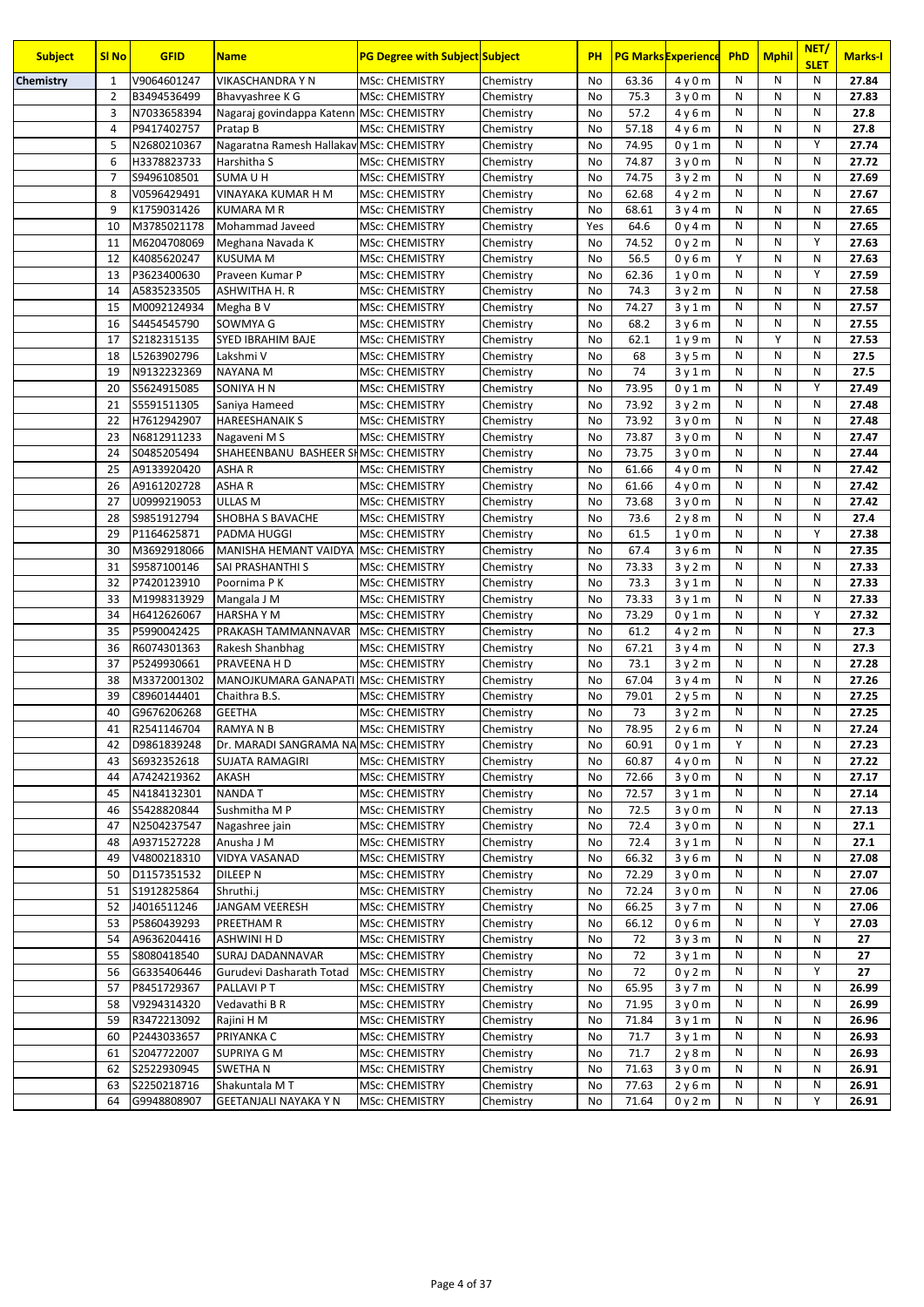| <b>Subject</b>  | <b>SI No</b>   | <b>GFID</b>                | <b>Name</b>                            | <b>PG Degree with Subject Subject</b>          |                      | <b>PH</b>       |                | <b>PG Marks Experience</b> | <b>PhD</b>                   | <b>Mphil</b> | NET/<br><b>SLET</b> | <b>Marks-I</b> |
|-----------------|----------------|----------------------------|----------------------------------------|------------------------------------------------|----------------------|-----------------|----------------|----------------------------|------------------------------|--------------|---------------------|----------------|
| <b>Commerce</b> | 1              | S3272533371                | <b>SWETHA RANI M</b>                   | <b>MCom: COMMERCE</b>                          | Commerce             | No              | 67.7           | 7y6m                       | N                            | N            | N                   | 39.43          |
|                 | $\overline{2}$ | S9942317423                | <b>SHANTHIP</b>                        | MCom: COMMERCE                                 | Commerce             | No              | 61.7           | 8y0m                       | N                            | N            | N                   | 39.43          |
|                 | 3              | R2348025692                | RAGHAVENDRA M R                        | <b>MCom: COMMERCE</b>                          | Commerce             | No              | 61.66          | 8y1m                       | N                            | N            | N                   | 39.42          |
|                 | $\overline{4}$ | P6411116997                | PUSHPALATHA H                          | MCom: COMMERCE                                 | Commerce             | No              | 67.65          | 4y6m                       | N<br>N                       | N<br>N       | Υ<br>Y              | 39.41          |
|                 | 5<br>6         | M9036636462<br>P3666014317 | MAHESH MAVINAKATTI<br>POOJA M R        | MCom: COMMERCE<br>MCom: COMMERCE               | Commerce<br>Commerce | No<br>No        | 61.55<br>79.47 | 5y2m<br>6y6m               | N                            | N            | N                   | 39.39<br>39.37 |
|                 | $\overline{7}$ | M9541634590                | MANASA J                               | MCom: COMMERCE                                 | Commerce             | No              | 79.47          | 6y6m                       | N                            | N            | N                   | 39.37          |
|                 | 8              | S5333345872                | Suma C                                 | <b>MCom: COMMERCE</b>                          | Commerce             | No              | 79.47          | 3y6m                       | N                            | N            | Y                   | 39.37          |
|                 | 9              | P8306824726                | <b>PRAMOD K</b>                        | MCom: COMMERCE                                 | Commerce             | No              | 73.42          | 4y1m                       | N                            | N            | Y                   | 39.36          |
|                 | 10             | S6178229019                | <b>SHASHIKALA</b>                      | <b>MCom: COMMERCE</b>                          | Commerce             | No              | 73.42          | 4y0m                       | N                            | N            | Y                   | 39.36          |
|                 | 11             | G4628219571                | <b>GANESH KOTEKAR</b>                  | MCom: COMMERCE                                 | Commerce             | No              | 73.41          | 4y2m                       | N                            | N            | Y                   | 39.35          |
|                 | 12             | B6995319350                | BOJAMMA.B.B                            | MCom: COMMERCE                                 | Commerce             | No              | 67.4           | 4y6m                       | N                            | N            | Y                   | 39.35          |
|                 | 13             | M2188137556                | MALLIKARJUN HUGAR                      | MCom: COMMERCE                                 | Commerce             | No<br>No        | 61.36          | 5y0m                       | N<br>N                       | N<br>N       | Y<br>Y              | 39.34          |
|                 | 14<br>15       | K8159046775<br>J8051633928 | KUMAR R YALAVATTI<br>Jyothi            | MCom: COMMERCE<br>MCom: COMMERCE               | Commerce<br>Commerce | No              | 73.32<br>85.26 | 4y1m<br>6y0m               | N                            | N            | N                   | 39.33<br>39.32 |
|                 | 16             | J8672734723                | Jyothi                                 | MCom: COMMERCE                                 | Commerce             | No              | 85.26          | 6y0m                       | N                            | N            | N                   | 39.32          |
|                 | 17             | A7528923801                | <b>ANITHA S</b>                        | MCom: COMMERCE                                 | Commerce             | No              | 73.19          | 7y1m                       | N                            | N            | N                   | 39.3           |
|                 | 18             | L9969940463                | Lakshmi Devi                           | <b>MCom: COMMERCE</b>                          | Commerce             | No              | 61.2           | 5y0m                       | N                            | N            | Y                   | 39.3           |
|                 | 19             | S4376020734                | <b>SWAPNA V</b>                        | MCom: COMMERCE                                 | Commerce             | No              | 61.2           | 7y8m                       | N                            | N            | N                   | 39.3           |
|                 | 20             | J6236143306                | Jalajakshi B                           | MCom: COMMERCE                                 | Commerce             | No              | 73.16          | 7y0m                       | $\mathsf{N}$                 | N            | N                   | 39.29          |
|                 | 21             | R4776245400                | Rakshith B                             | MCom: COMMERCE                                 | Commerce             | No              | 73.16          | 7y1m                       | N                            | N            | N                   | 39.29          |
|                 | 22             | D4390345557                | <b>DIVYAK</b>                          | <b>MCom: COMMERCE</b>                          | Commerce             | No              | 73.16          | 4y0m                       | N                            | N            | Y                   | 39.29          |
|                 | 23<br>24       | M2824143783<br>H5397409793 | Manjunath Kammar<br><b>HARSHITHAK</b>  | <b>MCom: COMMERCE</b><br><b>MCom: COMMERCE</b> | Commerce<br>Commerce | No<br>No        | 55.1<br>72.99  | 8y6m<br>4y0m               | $\mathsf{N}$<br>$\mathsf{N}$ | N<br>N       | N<br>Y              | 39.28<br>39.25 |
|                 | 25             | S7396647964                | SOWMYA B H                             | MCom: COMMERCE                                 | Commerce             | No              | 79             | 6y4m                       | $\mathsf{N}$                 | N            | N                   | 39.25          |
|                 | 26             | V6365623545                | <b>VEERESH</b>                         | <b>MCom: COMMERCE</b>                          | Commerce             | Yes             | 56.9           | 5y0m                       | N                            | N            | N                   | 39.23          |
|                 | 27             | S0935700481                | SHIVAKUMAR                             | MCom: COMMERCE                                 | Commerce             | No              | 60.9           | 5y0m                       | $\mathsf{N}$                 | N            | Y                   | 39.23          |
|                 | 28             | S6961608632                | Sufiyataj                              | MCom: COMMERCE                                 | Commerce             | No              | 72.9           | 4y2m                       | N                            | N            | Y                   | 39.23          |
|                 | 29             | A3361743678                | Anil kumar M                           | MCom: COMMERCE                                 | Commerce             | No              | 60.85          | 8y1m                       | N                            | N            | N                   | 39.21          |
|                 | 30             | R2248213272                | ROOPA P SALESKAR                       | MCom: COMMERCE                                 | Commerce             | No              | 60.85          | 8y0m                       | N                            | N            | N                   | 39.21          |
|                 | 31             | A7955156252                | <b>ASHA R PAI</b>                      | MCom: COMMERCE                                 | Commerce             | No              | 66.67          | 7y6m                       | N                            | N            | N                   | 39.17          |
|                 | 32             | S8204948420                | SOWMYA H R                             | <b>MCom: COMMERCE</b>                          | Commerce             | No              | 72.63          | 7y2m                       | N                            | N            | N                   | 39.16          |
|                 | 33<br>34       | J0241447864<br>R0575638752 | <b>JAYAPPA</b><br>RAMAKRISHNA K        | MCom: COMMERCE<br>MCom: COMMERCE               | Commerce<br>Commerce | No<br>No        | 60.6<br>60.6   | 8y1m<br>5y0m               | N<br>N                       | N<br>N       | N<br>Y              | 39.15<br>39.15 |
|                 | 35             | C8877237716                | CHIDANANDA TARALABENC MCom: COMMERCE   |                                                | Commerce             | No              | 66.55          | 7y6m                       | N                            | N            | N                   | 39.14          |
|                 | 36             | S9139119138                | <b>SHIVARAJU S</b>                     | <b>MCom: COMMERCE</b>                          | Commerce             | No              | 66.5           | 4 y 6 m                    | N                            | N            | Y                   | 39.13          |
|                 | 37             | U0574122625                | <b>USHA</b>                            | MCom: COMMERCE                                 | Commerce             | No              | 60.49          | 8y1m                       | N                            | N            | N                   | 39.12          |
|                 | 38             | K7618850673                | KEERTHIRAJ KAMAL B A                   | MCom: COMMERCE                                 | Commerce             | No              | 72.47          | 4y0m                       | N                            | N            | Y                   | 39.12          |
|                 | 39             | K9838.59418                | Kumara DM                              | MCom: COMMERCE                                 | Commerce             | No              | 78.48          | 6y6m                       | N                            | N            | N                   | 39.12          |
|                 | 40             | R4374239200                | R KEMPEGOWDA                           | MCom: COMMERCE                                 | Commerce             | No              | 78.42          | 6y7m                       | N                            | N            | N                   | 39.11          |
|                 | 41<br>42       | A2364740150<br>R1891107143 | <b>ASHRAYAKL</b>                       | MCom: COMMERCE<br><b>MCom: COMMERCE</b>        | Commerce             | <b>No</b><br>No | 72.4           | 7y0m                       | N<br>N                       | N<br>N       | N<br>Y              | 39.1<br>39.1   |
|                 | 43             | S9197040195                | Ramya pai<br><b>SHOBHA G B</b>         | MCom: COMMERCE                                 | Commerce<br>Commerce | No              | 72.4<br>66.33  | 4y0m<br>7y4m               | N                            | N            | N                   | 39.08          |
|                 | 44             | S0074707730                | SARASWATHI K J                         | <b>MCom: COMMERCE</b>                          | Commerce             | No              | 72.3           | 7y1m                       | N                            | N            | N                   | 39.08          |
|                 | 45             | S8053812946                | Shwetha c                              | MCom: COMMERCE                                 | Commerce             | No              | 66.2           | 7y6m                       | N                            | N            | N                   | 39.05          |
|                 | 46             | S4328840815                | <b>SWETHAN</b>                         | MCom: COMMERCE                                 | Commerce             | No              | 66.16          | 4 y 6 m                    | N                            | N            | Y                   | 39.04          |
|                 | 47             | C0147730871                | <b>CHETHANA R</b>                      | <b>MCom: COMMERCE</b>                          | Commerce             | No              | 72.11          | 4y1m                       | N                            | N            | Y                   | 39.03          |
|                 | 48             | S8718121530                | Shrinivas Naik                         | <b>MCom: COMMERCE</b>                          | Commerce             | No              | 60             | 8y1m                       | N                            | N            | N                   | 39             |
|                 | 49             | K4433225398                | <b>KUMARISD</b>                        | <b>MCom: COMMERCE</b>                          | Commerce             | No              | 66             | 7y6m                       | N                            | N            | N                   | 39             |
|                 | 50<br>51       | A4933412330<br>S3375335241 | ASHA S                                 | <b>MCom: COMMERCE</b>                          | Commerce             | No              | 66<br>72       | 7y6m                       | N<br>${\sf N}$               | N<br>N       | N<br>Υ              | 39<br>39       |
|                 | 52             | S6942524178                | SHASHIKUMAR<br>SATHYASHRI              | <b>MCom: COMMERCE</b><br><b>MCom: COMMERCE</b> | Commerce<br>Commerce | No<br>No        | 77.9           | 4 y 1 m<br>6y7m            | N                            | N            | N                   | 38.98          |
|                 | 53             | R1893027693                | Rameez Raja M                          | MCom: COMMERCE                                 | Commerce             | No              | 71.91          | 4y0m                       | N                            | N            | Y                   | 38.98          |
|                 | 54             | H6022530680                | HANUMANTHARAJU                         | MCom: COMMERCE                                 | Commerce             | No              | 65.85          | 7y6m                       | N                            | N            | N                   | 38.96          |
|                 | 55             | N6595744458                | NISHA RAMESH KAMBLE                    | MCom: COMMERCE                                 | Commerce             | No              | 71.8           | 7y0m                       | N                            | N            | N                   | 38.95          |
|                 | 56             | A0154534203                | ABDUL KADER M                          | <b>MCom: COMMERCE</b>                          | Commerce             | No              | 71.7           | 7y1m                       | N                            | N            | N                   | 38.93          |
|                 | 57             | H0519309818                | HANUMANTHA NAIK G                      | <b>MCom: COMMERCE</b>                          | Commerce             | No              | 59.69          | 8y0m                       | N                            | N            | N                   | 38.92          |
|                 | 58             | V6232847844                | <b>VINAYAK SATENAHALLI</b>             | <b>MCom: COMMERCE</b>                          | Commerce             | No              | 71.68          | 7y2m                       | N                            | N            | N                   | 38.92          |
|                 | 59             | M2623426279                | MALA A N                               | <b>MCom: COMMERCE</b>                          | Commerce             | No              | 83.68          | 3y0m                       | N                            | N            | Υ                   | 38.92          |
|                 | 60<br>61       | G5288321208<br>S7298412179 | <b>GOVINDA K</b><br>SHWETHA            | MCom: COMMERCE<br>MCom: COMMERCE               | Commerce             | No<br>No        | 71.58<br>71.6  | 7y0m                       | N<br>N                       | N<br>N       | N<br>Y              | 38.9<br>38.9   |
|                 | 62             | P0324535633                | PRAVEEN SIDDAPPA BADIGEMCom: COMMERCE  |                                                | Commerce<br>Commerce | No              | 71.6           | 3 y 10 m<br>4 y 0 m        | N                            | N            | Y                   | 38.9           |
|                 | 63             | M3111124838                | MALA H S                               | <b>MCom: COMMERCE</b>                          | Commerce             | No              | 71.58          | 7y0m                       | N                            | N            | N                   | 38.9           |
|                 | 64             | V9295613506                | VEERABHADRA D P                        | <b>MCom: COMMERCE</b>                          | Commerce             | No              | 71.58          | 7y0m                       | N                            | N            | N                   | 38.9           |
|                 | 65             | H9043000457                | Hemantha SR                            | <b>MCom: COMMERCE</b>                          | Commerce             | No              | 71.58          | 7y0m                       | N                            | N            | N                   | 38.9           |
|                 | 66             | Y9199334053                | YASMINBI KAMALBADSHA N MCom: COMMERCE  |                                                | Commerce             | No              | 71.5           | 4y0m                       | N                            | N            | Y                   | 38.88          |
|                 | 67             | S8821402025                | Subramani s                            | <b>MCom: COMMERCE</b>                          | Commerce             | No              | 59.4           | 7 y 10 m                   | N                            | N            | N                   | 38.85          |
|                 | 68             | N6146638705                | NAVEENA K G                            | <b>MCom: COMMERCE</b>                          | Commerce             | No              | 77.37          | 6y6m                       | N                            | N            | N                   | 38.84          |
|                 | 69             | D9976622725                | DEEPA SUVARNA K                        | MCom: COMMERCE                                 | Commerce             | No              | 71.36          | 7y0m                       | N                            | N            | N                   | 38.84          |
|                 | 70<br>71       | R3776824667<br>S1886212955 | RAMYA S M<br>SOWMYA S                  | <b>MCom: COMMERCE</b><br><b>MCom: COMMERCE</b> | Commerce             | No<br>No        | 77.37<br>59.37 | 6y6m                       | N<br>N                       | N<br>N       | N<br>N              | 38.84<br>38.84 |
|                 | 72             | P8280603320                | PAVANA H S                             | <b>MCom: COMMERCE</b>                          | Commerce<br>Commerce | No              | 83.3           | 8y2m<br>6y0m               | N                            | N            | N                   | 38.83          |
|                 | 73             | R1087708449                | <b>RAMYA</b>                           | <b>MCom: COMMERCE</b>                          | Commerce             | No              | 59.21          | 8 y 1 m                    | N                            | N            | N                   | 38.8           |
|                 | 74             | S4730732621                | SHWETA SHIVAPUTRA SHESI MCom: COMMERCE |                                                | Commerce             | No              | 71.2           | 7y2m                       | N                            | N            | N                   | 38.8           |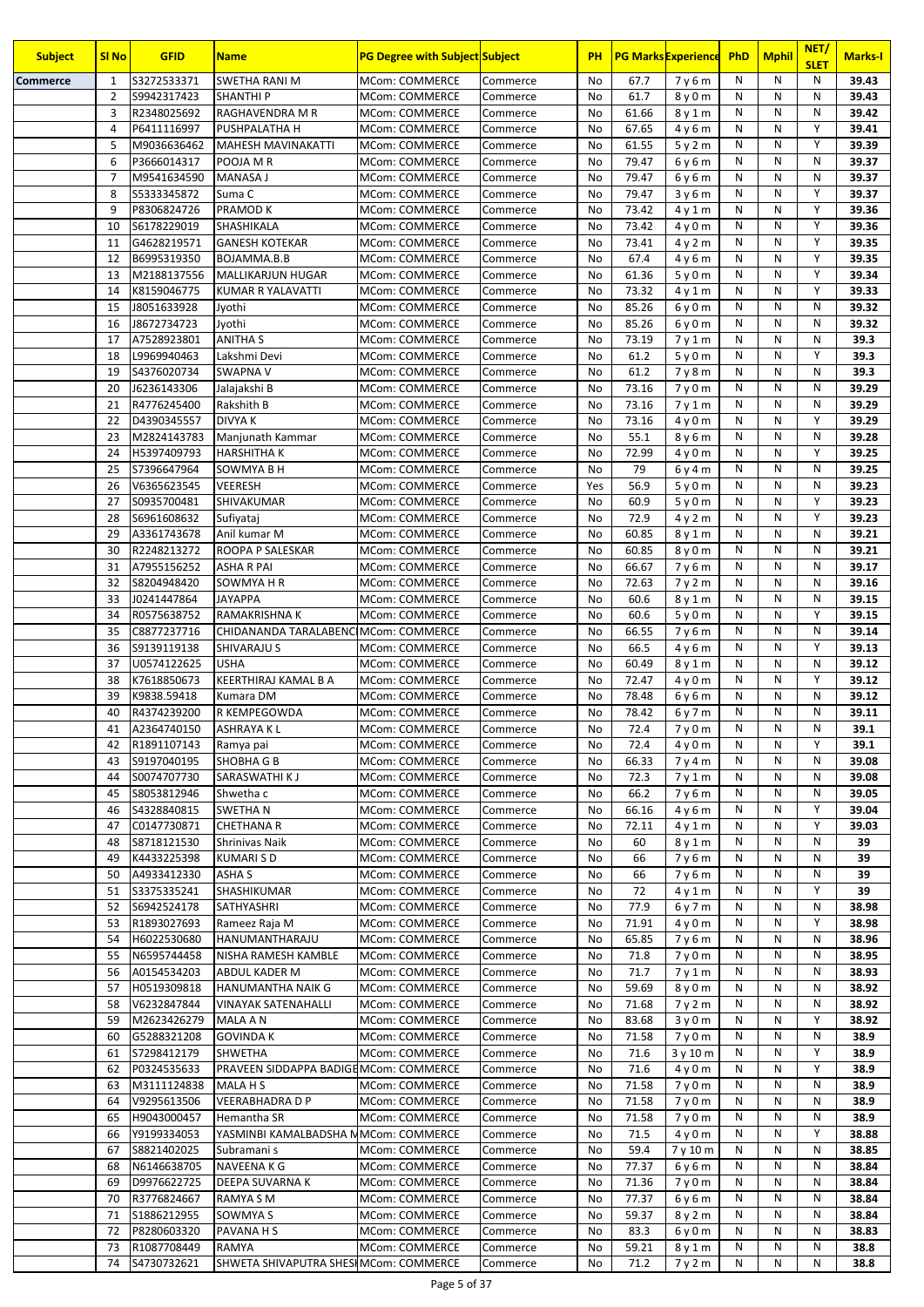| <b>Subject</b> | <b>SI No</b> | <b>GFID</b>  | <b>Name</b>                           | <b>PG Degree with Subject Subject</b> |          | <b>PH</b> |       | <b>PG Marks Experience</b>    | PhD | <b>Mphil</b> | NET/<br><b>SLET</b> | <b>Marks-I</b> |
|----------------|--------------|--------------|---------------------------------------|---------------------------------------|----------|-----------|-------|-------------------------------|-----|--------------|---------------------|----------------|
|                | 75           | V1866656367  | VIJAYAKUMAR M                         | MCom: COMMERCE                        | Commerce | No        | 65.15 | 7y6m                          | N   | N            | N                   | 38.79          |
|                | 76           | S1093112495  | <b>SHRUTHI G M</b>                    | <b>MCom: COMMERCE</b>                 | Commerce | <b>No</b> | 65.15 | 7y6m                          | N   | N            | N                   | 38.79          |
|                | 77           | P7472506290  | PREETHIKA K                           | MCom: COMMERCE                        | Commerce | <b>No</b> | 71.11 | 6y8m                          | N   | N            | N                   | 38.78          |
|                | 78           | V8822102680  | <b>VISHWANATHA H V</b>                | <b>MCom: COMMERCE</b>                 | Commerce | <b>No</b> | 71.1  | 7y1m                          | N   | N            | N                   | 38.78          |
|                | 79           | R2871923434  | <b>RAVIR</b>                          | <b>MCom: COMMERCE</b>                 | Commerce | <b>No</b> | 59.1  | 8y3m                          | N   | N            | N                   | 38.78          |
|                | 80           | S4770200282  | <b>SUMAIYA BANU</b>                   | MCom: COMMERCE                        | Commerce | No        | 71.05 | 7y2m                          | N   | N            | N                   | 38.76          |
|                | 81           | M3209607055  | <b>MANJUNATHA C P</b>                 | <b>MCom: COMMERCE</b>                 | Commerce | <b>No</b> | 71.05 | 7v1m                          | N   | N            | $\mathsf{N}$        | 38.76          |
|                | 82           | N1940612186  | <b>NEERAJAKN</b>                      | MCom: COMMERCE                        | Commerce | <b>No</b> | 71    | 7y0m                          | N   | N            | N                   | 38.75          |
|                | 83           | R0902407798  | <b>RENUKA PRASAD R</b>                | <b>MCom: COMMERCE</b>                 | Commerce | <b>No</b> | 71    | 7y2m                          | N   | N            | N                   | 38.75          |
|                | 84           | S8351817167  | SHILPA, A.V                           | <b>MCom: COMMERCE</b>                 | Commerce | <b>No</b> | 65    | 7y6m                          | N   | N            | $\mathsf{N}$        | 38.75          |
|                | 85           | J3109224637  | JAYASHREE MADI                        | MCom: COMPUTER FUNCommerce            |          | <b>No</b> | 71    | 7y2m                          | N   | N            | N                   | 38.75          |
|                | 86           | R5762538112  | ROOPIKA K                             | <b>MCom: COMMERCE</b>                 | Commerce | No        | 70.79 | 7y0m                          | N   | N            | ${\sf N}$           | 38.7           |
|                | 87           | R4907114041  | <b>RESHMA</b>                         | <b>MCom: COMMERCE</b>                 | Commerce | <b>No</b> | 70.8  | 4y2m                          | N   | N            | Y                   | 38.7           |
|                | 88           | M4607142240  | MAITRAVATI NAGANUR                    | MCom: COMMERCE                        | Commerce | <b>No</b> | 64.8  | 7y6m                          | N   | N            | N                   | 38.7           |
|                | 89           | H7318845628  | <b>HEMALATHA A R</b>                  | <b>MCom: COMMERCE</b>                 | Commerce | <b>No</b> | 64.7  | 7y7m                          | N   | N            | $\mathsf{N}$        | 38.68          |
|                | 90           | K7433604614  | <b>KARTHIK H B</b>                    | <b>MCom: COMMERCE</b>                 | Commerce | <b>No</b> | 82.63 | 6y2m                          | N   | N            | N                   | 38.66          |
|                | 91           | M3051634407  | Madhushree KN                         | MCom: COMMERCE                        | Commerce | No        | 82.6  | 6y0m                          | N   | N            | N                   | 38.65          |
|                | 92           | M1702704664  | <b>MADHUKUMAR H B</b>                 | <b>MCom: COMMERCE</b>                 | Commerce | Yes       | 66.58 | 0y8m                          | N   | N            | Y                   | 38.65          |
|                | 93           | H2364544659  | HANAMANTAGOUDA PANIGMCom: COMMERCE    |                                       | Commerce | No        | 70.54 | 7y1m                          | N   | N            | N                   | 38.64          |
|                | 94           | P9704832307  | PRABHU IRAPPA HIRUR                   | <b>MCom: COMMERCE</b>                 | Commerce | <b>No</b> | 70.5  | 7y0m                          | N   | N            | N                   | 38.63          |
|                | 95           | 11800106973  | <b>IMRAN KHAN</b>                     | MCom: COMMERCE                        | Commerce | <b>No</b> | 76.53 | 3y5m                          | N   | N            | Y                   | 38.63          |
|                | 96           | M3068041964  | Mahendra Krishna Hegde                | MCom: COMMERCE                        | Commerce | <b>No</b> | 70.5  | 4y3m                          | N   | N            | Y                   | 38.63          |
|                | 97           | 12249201631  | IRANNA R HONDAPPANAVA MCom: COMMERCE  |                                       | Commerce | Yes       | 66.46 | 1y0m                          | N   | N            | Υ                   | 38.62          |
|                | 98           | C5115000649  | CHIPPOLU NAGARAJA                     | MCom: COMMERCE                        | Commerce | <b>No</b> | 70.48 | 4 y 0 m                       | N   | N            | Y                   | 38.62          |
|                | 99           | S1566923592  | <b>SULATHA</b>                        | MCom: COMMERCE                        | Commerce | <b>No</b> | 70.37 | 7y2m                          | N   | N            | N                   | 38.59          |
|                | 100          | S5292958747  | santhosh a                            | MCom: COMMERCE                        | Commerce | No        | 70.3  | 7y0m                          | N   | N            | N                   | 38.58          |
|                | 101          | M7155449808  | <b>MANASA PS</b>                      | <b>MCom: COMMERCE</b>                 | Commerce | <b>No</b> | 58.3  | 8y0m                          | N   | N            | N                   | 38.58          |
|                | 102          | K1258719379  | Karthik B S                           | MCom: COMMERCE                        | Commerce | No        | 58.3  | 8y0m                          | N   | N            | N                   | 38.58          |
|                | 103          | M6037535917  | Malatha K M                           | <b>MCom: COMMERCE</b>                 | Commerce | No        | 70.3  | 7y2m                          | N   | N            | N                   | 38.58          |
|                | 104          | B6484239297  | <b>BHARGAVI B V</b>                   | <b>MCom: COMMERCE</b>                 | Commerce | No        | 64.15 | 4y6m                          | N   | N            | Y                   | 38.54          |
|                | 105          | S8302541251  | Surnar Yadav                          | MCom: COMMERCE                        | Commerce | <b>No</b> | 64.1  | 7y6m                          | N   | N            | N                   | 38.53          |
|                | 106          | V9496608525  | VASANTA MARUTI ARALESH MCom: COMMERCE |                                       | Commerce | <b>No</b> | 58.08 | 8 <sub>V</sub> 0 <sub>m</sub> | N   | N            | $\mathsf{N}$        | 38.52          |
|                | 107          | M2495117006  | Manjunatha kn                         | MCom: COMMERCE                        | Commerce | <b>No</b> | 64.05 | 7y4m                          | N   | N            | N                   | 38.51          |
|                | 108          | R9825315362  | <b>REKHAK</b>                         | <b>MCom: COMMERCE</b>                 | Commerce | No        | 70.02 | 7y1m                          | N   | N            | $\mathsf{N}$        | 38.51          |
|                | 109          | 13085200575  | <b>IRANNA CHENNALLI</b>               | MCom: COMMERCE                        | Commerce | <b>No</b> | 70.01 | 7y0m                          | N   | N            | N                   | 38.5           |
|                | 110          | G0798145449  | <b>GIRISHA RAO S</b>                  | MCom: COMMERCE                        | Commerce | <b>No</b> | 70    | 4v0m                          | N   | N            | Y                   | 38.5           |
|                | 111          | D9199205137  | Dr. Shanthakumar                      | MCom: COMMERCE                        | Commerce | No        | 70    | 1y0m                          | Y   | Υ            | N                   | 38.5           |
|                | 112          | \$1891424464 | SANTHOSH HR                           | MCom: COMMERCE                        | Commerce | <b>No</b> | 70    | 4y3m                          | N   | N            | Y                   | 38.5           |
|                | 113          | S2904948498  | Sukhanya C G                          | <b>MCom: COMMERCE</b>                 | Commerce | <b>No</b> | 63.75 | 7y6m                          | N   | N            | N                   | 38.44          |
|                | 114          | S4051930502  | <b>SANDHYA S</b>                      | MCom: COMMERCE                        | Commerce | No        | 81.58 | 6 y 1 m                       | N   | N            | $\mathsf{N}$        | 38.4           |
|                | 115          | V6762233274  | VIDYA A BHANDARI                      | <b>MCom: COMMERCE</b>                 | Commerce | No        | 63.6  | 7y4m                          | N   | N            | N                   | 38.4           |
|                | 116          | S6851128899  | SHRUTHI CS                            | MCom: COMMERCE                        | Commerce | No        | 81.58 | 6y1m                          | N   | N            | N                   | 38.4           |
|                | 117          | J0340303801  | JANARDHANA.MV                         | <b>MCom: COMMERCE</b>                 | Commerce | <b>No</b> | 57.6  | 3v0m                          | N   | Y            | Y                   | 38.4           |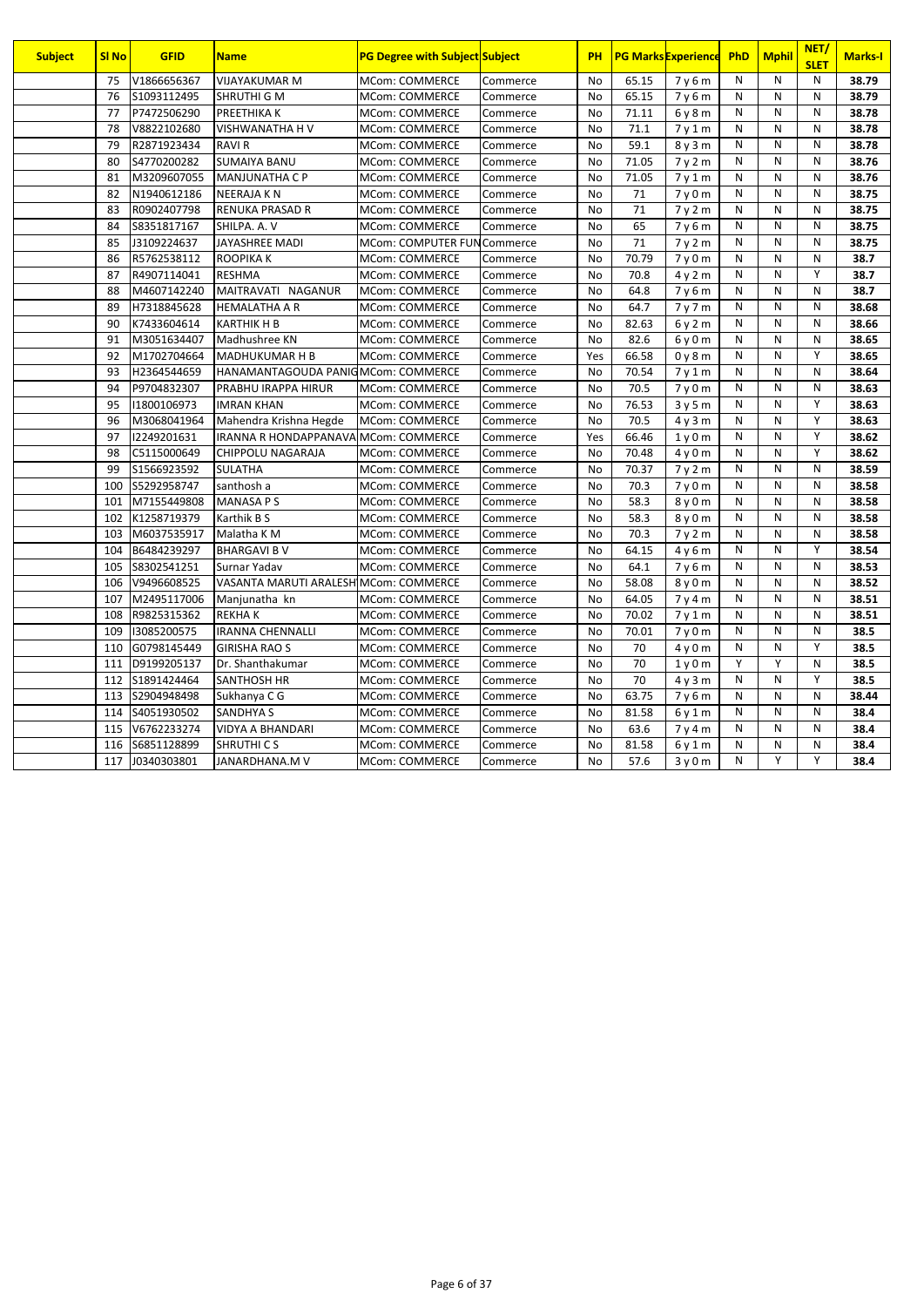| <b>Subject</b>        | <b>SI No</b>   | <b>GFID</b>                | <b>Name</b>                                                                       | <b>PG Degree with Subject Subject</b>                                                    | <b>PH</b> |                | <b>PG Marks Experience</b> | <b>PhD</b>                   | <b>Mphil</b> | NET/<br><b>SLET</b> | <b>Marks-I</b> |
|-----------------------|----------------|----------------------------|-----------------------------------------------------------------------------------|------------------------------------------------------------------------------------------|-----------|----------------|----------------------------|------------------------------|--------------|---------------------|----------------|
| <b>Computer Scier</b> | $\mathbf{1}$   | A4383501046                | <b>ASHWINI N</b>                                                                  | MCA: MCA: Computer Ar Computer Science                                                   | No        | 77.55          | 2y3m                       | N                            | N            | N                   | 25.39          |
|                       | $\overline{2}$ | S6604121777                | SATHYAVATHI D H                                                                   | MSc: COMPUTER SCIENCComputer Science                                                     | No        | 65.53          | 3y2m                       | N                            | N            | N                   | 25.38          |
|                       | 3              | J3413631642                | <b>JAYANTI</b>                                                                    | MSc: COMPUTER SCIENCComputer Science                                                     | No        | 77.12          | 2y0m                       | $\mathsf{N}$                 | N            | N                   | 25.28          |
|                       | $\overline{4}$ | S1556002445                | SYED IBRAHIM NAVEED                                                               | MCA: MCA: Computer Ar Computer Science                                                   | No        | 65             | 0y2m                       | $\mathsf{N}$                 | N<br>N       | Y<br>Y              | 25.25          |
|                       | 5<br>6         | N9658630415<br>M9092338838 | Naveena B B                                                                       | MTech: MTech:ComputeComputer Science                                                     | No        | 65             | 0y1m                       | $\mathsf{N}$<br>$\mathsf{N}$ | N            | N                   | 25.25<br>25.24 |
|                       | 7              | M3474501004                | Madhumati B Tirakappanavi MCA: MCA: Computer Al Computer Science<br>Maduri Shetti | MSc: COMPUTER SCIENCComputer Science                                                     | No<br>No  | 70.96<br>76.9  | 2y7m<br>2y2m               | N                            | N            | N                   | 25.23          |
|                       | 8              | S4745306226                | <b>SUNILDN</b>                                                                    | MCA: MCA:Computer ArComputer Science                                                     | No        | 70.74          | 2y5m                       | N                            | N            | N                   | 25.19          |
|                       | 9              | V5421716136                | VINAYAKA VISHWANATHA JMSc: COMPUTER SCIEN Computer Science                        |                                                                                          | No        | 64.7           | 3y1m                       | N                            | N            | N                   | 25.18          |
|                       | 10             | V3367615916                | VARSHITHA                                                                         | MSc: COMPUTER SCIENCComputer Science                                                     | No        | 82.63          | 1y6m                       | N                            | N            | N                   | 25.16          |
|                       | 11             | K8698050266                | KISHORGOUDA                                                                       | MSc: COMPUTER SCIENCComputer Science                                                     | No        | 70.6           | 2y7m                       | N                            | N            | N                   | 25.15          |
|                       | 12             | K6704538960                | Kushal BG                                                                         | MCA: MCA: Computer Ar Computer Science                                                   | No        | 70.61          | 2y6m                       | N                            | N            | N                   | 25.15          |
|                       | 13             | C9410528417                | Chaithra H V                                                                      | MCA: MCA: Computer Ar Computer Science                                                   | No        | 76.61          | 2y1m                       | $\mathsf{N}$                 | ${\sf N}$    | N                   | 25.15          |
|                       | 14             | S9589001880                | Shivamurthy N                                                                     | MCA: MCA: Computer Ar Computer Science                                                   | No        | 64.55          | 0y1m                       | N                            | N            | Y                   | 25.14          |
|                       | 15             | D2951028251                | Donald Prakash Pinto                                                              | MSc: COMPUTER SCIENCComputer Science                                                     | Yes       | 60.45          | 0y1m                       | N                            | ${\sf N}$    | N                   | 25.11          |
|                       | 16             | S1882700474<br>P9027822648 | <b>SWAMY P</b>                                                                    | MCA: MCA: Computer Ar Computer Science<br><b>MSc: Information Techn Computer Science</b> | No        | 70.2<br>76.16  | 2y5m                       | N<br>N                       | N<br>N       | N<br>N              | 25.05          |
|                       | 17<br>18       | S2807119380                | Patil lata sahebrao<br>Srinedhi N.S.                                              | MSc: COMPUTER SCIEN(Computer Science                                                     | No<br>No  | 76             | 2y3m<br>2y0m               | N                            | N            | N                   | 25.04<br>25    |
|                       | 19             | S1192647605                | SUSHMA DESHAPANDE                                                                 | MSc: COMPUTER SCIENCComputer Science                                                     | No        | 76             | 2y0m                       | N                            | ${\sf N}$    | N                   | 25             |
|                       | 20             | A0382300641                | Ashwini DR                                                                        | MCA: MCA: Computer Ar Computer Science                                                   | No        | 76             | 2y0m                       | N                            | N            | N                   | 25             |
|                       | 21             | U1999318397                | UMAPATHI SHAVALIGEPPAN MTech: MTech:Compute Computer Science                      |                                                                                          | No        | 76             | 1y8m                       | N                            | N            | N                   | 25             |
|                       | 22             | K7892608906                | <b>KAVANA H S</b>                                                                 | MCA: MCA: Computer Ar Computer Science                                                   | No        | 75.71          | 2y1m                       | N                            | N            | N                   | 24.93          |
|                       | 23             | A6273819167                | Asma banu                                                                         | MCA: MCA:Computer ArComputer Science                                                     | No        | 75.7           | 1y9m                       | N                            | N            | N                   | 24.93          |
|                       | 24             | B1023205245                | <b>BHAVYAN</b>                                                                    | MSc: COMPUTER SCIEN(Computer Science                                                     | <b>No</b> | 75.62          | 1y8m                       | N                            | N            | N                   | 24.91          |
|                       | 25             | D9528816484                | DEEPA RAMKRISHNA NAYAK MSc: COMPUTER SCIEN Computer Science                       |                                                                                          | No        | 75.6           | 2y3m                       | N                            | N            | N                   | 24.9           |
|                       | 26             | K5715605231                | <b>K SUDHA</b>                                                                    | MCA: MCA: Computer Ar Computer Science                                                   | No        | 81.5           | 1y4m                       | N                            | N            | N                   | 24.88          |
|                       | 27             | V1025506299                | vinutha N                                                                         | MSc: COMPUTER SCIENCComputer Science                                                     | No        | 75.3           | 2y0m                       | $\mathsf{N}$                 | ${\sf N}$    | ${\sf N}$           | 24.83          |
|                       | 28             | 19071435849                | INDUMATHI.E                                                                       | MCA: MCA: Computer Ar Computer Science                                                   | No        | 63.3           | 3y0m                       | $\mathsf{N}$                 | N            | N                   | 24.83          |
|                       | 29             | K4047308943                | Kavya N                                                                           | MSc: COMPUTER SCIENCComputer Science                                                     | No        | 75.26          | 2y0m                       | $\mathsf{N}$<br>N            | N<br>N       | ${\sf N}$<br>N      | 24.82          |
|                       | 30<br>31       | M8161201998<br>G0683824556 | Mamatha R<br><b>GEETHANJALI R G</b>                                               | MSc: COMPUTER SCIENCComputer Science<br>MSc: COMPUTER SCIENCComputer Science             | No<br>No  | 75.25<br>75.13 | 2y2m<br>2y2m               | ${\sf N}$                    | N            | N                   | 24.81<br>24.78 |
|                       | 32             | A5574959842                | Amulya S                                                                          | MCA: MCA: Computer Ar Computer Science                                                   | No        | 75.05          | 2y3m                       | $\mathsf{N}$                 | N            | N                   | 24.76          |
|                       | 33             | C0327521148                | <b>CHETHANKUMAR MK</b>                                                            | MSc: COMPUTER SCIENCComputer Science                                                     | No        | 75             | 1y10m                      | N                            | N            | N                   | 24.75          |
|                       | 34             | S6551847739                | SUNANDA                                                                           | MSc: Information Techn Computer Science                                                  | No        | 63             | 3y3m                       | N                            | N            | N                   | 24.75          |
|                       | 35             | S7128301505                | Shilpa T                                                                          | MCA: MCA: Computer Ar Computer Science                                                   | No        | 81             | 1y6m                       | N                            | N            | N                   | 24.75          |
|                       | 36             | V3164553046                | Venu B V                                                                          | MCA: MCA: Computer Ar Computer Science                                                   | No        | 75             | 1y8m                       | N                            | N            | N                   | 24.75          |
|                       | 37             | M4523911179                | MALLIKARJUN GUNJAL                                                                | MTech: MTech:ComputeComputer Science                                                     | No        | 63             | 3y0m                       | N                            | N            | N                   | 24.75          |
|                       | 38             | B0914135050                | <b>Bharati</b>                                                                    | MCA: MCA: Computer Ar Computer Science                                                   | No        | 74.96          | 1y10m                      | N                            | N            | N                   | 24.74          |
|                       | 39             | R0225608826                | <b>RASHMIB</b>                                                                    | MTech: MTech:ComputeComputer Science                                                     | No        | 74.91          | 2y0m                       | N                            | N            | N                   | 24.73          |
|                       | 40             | A5691904110                | <b>ANUSHA A</b>                                                                   | MSc: COMPUTER SCIENCComputer Science                                                     | No        | 74.73          | 2y0m                       | $\mathsf{N}$                 | N            | N                   | 24.68          |
|                       | 41             | T3558723794<br>B9511633004 | <b>TANUJA B C</b>                                                                 | MSc: COMPUTER SCIEN(Computer Science<br>MSc: COMPUTER SCIEN(Computer Science             | No        | 74.67          | 2y1m                       | N<br>N                       | N<br>N       | N<br>N              | 24.67          |
|                       | 42<br>43       | S6541716573                | Bindya N Kotian<br>SOWMYA                                                         | MCA: MCA:Computer ArComputer Science                                                     | No<br>No  | 80.5<br>74.41  | 1y5m<br>2y0m               | N                            | N            | N                   | 24.63<br>24.6  |
|                       | 44             | S0658033637                | SYED RIYAZ AHMED                                                                  | MSc: COMPUTER SCIEN(Computer Science                                                     | No        | 68.33          | 2y6m                       | N                            | N            | ${\sf N}$           | 24.58          |
|                       | 45             | A7068217071                | ASHWINI SIDLINGAPPA KUMMSc: COMPUTER SCIEN Computer Science                       |                                                                                          | No        | 74.14          | 2y0m                       | N                            | N            | N                   | 24.54          |
|                       | 46             | A4013812134                | Ankita Krishnanand Mahale MSc: COMPUTER SCIEN Computer Science                    |                                                                                          | No        | 74.1           | 2y0m                       | N                            | N            | N                   | 24.53          |
|                       | 47             | D1988600257                | Deepavati                                                                         | MCA: MCA: Computer Ar Computer Science                                                   | No        | 74.1           | 2y0m                       | N                            | N            | N                   | 24.53          |
|                       | 48             | S8900111739                | SANGEETHA KAMATH                                                                  | MSc: COMPUTER SCIEN(Computer Science                                                     | No        | 80             | 1y4m                       | N                            | N            | N                   | 24.5           |
|                       | 49             | S0886110175                | SATHYA M                                                                          | MSc: COMPUTER SCIEN(Computer Science                                                     | No        | 74             | 0y2m                       | N                            | Υ            | Ν                   | 24.5           |
|                       | 50             | A6891959283                | Anusha A                                                                          | MCA: MCA: Computer Ar Computer Science                                                   | No        | 74             | 2y0m                       | N                            | N            | N                   | 24.5           |
|                       | 51             | S7397411486                | Sukanya B K                                                                       | MCA: MCA: Computer Ar Computer Science                                                   | No        | 74             | 2y2m                       | N                            | N            | N                   | 24.5           |
|                       | 52             | M6712400607                | <b>MADHUN</b>                                                                     | MCA: MCA:Computer ArComputer Science                                                     | No        | 67.9           | 2y4m                       | N                            | N            | N                   | 24.48          |
|                       | 53<br>54       | K9040900707                | KANNIKA LAKSHMI D G                                                               | MTech: MTech:ComputeComputer Science                                                     | No        | 73.6           | 2y1m                       | N                            | N<br>N       | Ν<br>N              | 24.4           |
|                       | 55             | V0469925024<br>A3214621847 | VARSHA D<br>Anupama B R                                                           | MSc: COMPUTER SCIEN(Computer Science<br>MCA: MCA: Computer Ar Computer Science           | No<br>No  | 67.56<br>85.5  | 2y7m<br>1y0m               | N<br>$\mathsf{N}$            | N            | Ν                   | 24.39<br>24.38 |
|                       | 56             | M5425131660                | MAHANTESH RADDERATTI                                                              | MCA: MCA: Computer Ar Computer Science                                                   | No        | 73.48          | 1y8m                       | $\mathsf{N}$                 | N            | N                   | 24.37          |
|                       | 57             | C5197534575                | chaithra sathyampeth                                                              | MTech: MTech:ComputeComputer Science                                                     | No        | 79.25          | 1y7m                       | N                            | N            | Ν                   | 24.31          |
|                       | 58             | N9303323454                | <b>NAMITHA H S</b>                                                                | MSc: COMPUTER SCIEN(Computer Science                                                     | No        | 73.1           | 2y0m                       | N                            | N            | N                   | 24.28          |
|                       | 59             | S3130921938                | SARASWATHI                                                                        | MSc: COMPUTER SCIENCComputer Science                                                     | No        | 85             | 1y0m                       | ${\sf N}$                    | N            | Ν                   | 24.25          |
|                       | 60             | R2639740741                | Rajesh M                                                                          | MTech: MTech:ComputeComputer Science                                                     | No        | 72.91          | 2y1m                       | N                            | N            | N                   | 24.23          |
|                       | 61             | S0425948210                | Sudhakar                                                                          | MCA: MCA:Computer ArComputer Science                                                     | No        | 60.88          | 3y0m                       | N                            | N            | N                   | 24.22          |
|                       | 62             | N7574158738                | Nanda k v                                                                         | MCA: MCA:Computer ArComputer Science                                                     | No        | 72.8           | 2y0m                       | N                            | N            | N                   | 24.2           |
|                       | 63             | A3889724862                | <b>ARCHANA V P</b>                                                                | MSc: COMPUTER SCIENCComputer Science                                                     | No        | 78.75          | 1y7m                       | N                            | N            | N                   | 24.19          |
|                       | 64             | B8083708752                | Basavaraj Nandeppa Hippar MTech: MTech: Compute Computer Science                  |                                                                                          | No        | 72.54          | 2y0m                       | N                            | Ν            | N                   | 24.14          |
|                       | 65             | S4968501571                | Srilaxmi katta                                                                    | MCA: MCA: Computer Ar Computer Science                                                   | No        | 72.5           | 2y0m                       | N<br>N                       | N<br>N       | N<br>N              | 24.13          |
|                       | 66<br>67       | C4652830331<br>M0665303992 | <b>CHETHAN G A</b><br><b>MAHESH</b>                                               | MSc: COMPUTER SCIENCComputer Science<br>MCA: MCA: Computer Ar Computer Science           | No<br>No  | 96.31<br>66.1  | 0y1m<br>2y7m               | N                            | N            | N                   | 24.08<br>24.03 |
|                       | 68             | M1121848450                | MATAM RAGHAVENDRA SW MCA: MCA: Computer Al Computer Science                       |                                                                                          | No        | 60.03          | 3y0m                       | N                            | N            | N                   | 24.01          |
|                       | 69             | S8827418594                | SUMA.R.                                                                           | MSc: COMPUTER SCIEN(Computer Science                                                     | No        | 72             | 2y0m                       | N                            | N            | N                   | 24             |
|                       | 70             | C9041504491                | CHAITHRA.M.AIL                                                                    | MSc: COMPUTER SCIEN(Computer Science                                                     | No        | 84             | 1y0m                       | N                            | N            | N                   | 24             |
|                       | 71             | S5345202972                | Sharanamma                                                                        | MSc: COMPUTER SCIEN(Computer Science                                                     | No        | 72             | 2y3m                       | N                            | N            | N                   | 24             |
|                       | 72             | P3672743442                | PRATHIBHA N                                                                       | MCA: MCA: Computer Ar Computer Science                                                   | No        | 72             | 1y10m                      | N                            | N            | N                   | 24             |
|                       | 73             | A6146015760                | Arpitha Dev                                                                       | MCA: MCA:Computer ArComputer Science                                                     | No        | 71.9           | 2y1m                       | N                            | N            | ${\sf N}$           | 23.98          |
|                       | 74             | J4160032375                | Jayalakshmi KU                                                                    | MCA: MCA: Computer Ar Computer Science                                                   | No        | 71.81          | 2y0m                       | N                            | N            | N                   | 23.95          |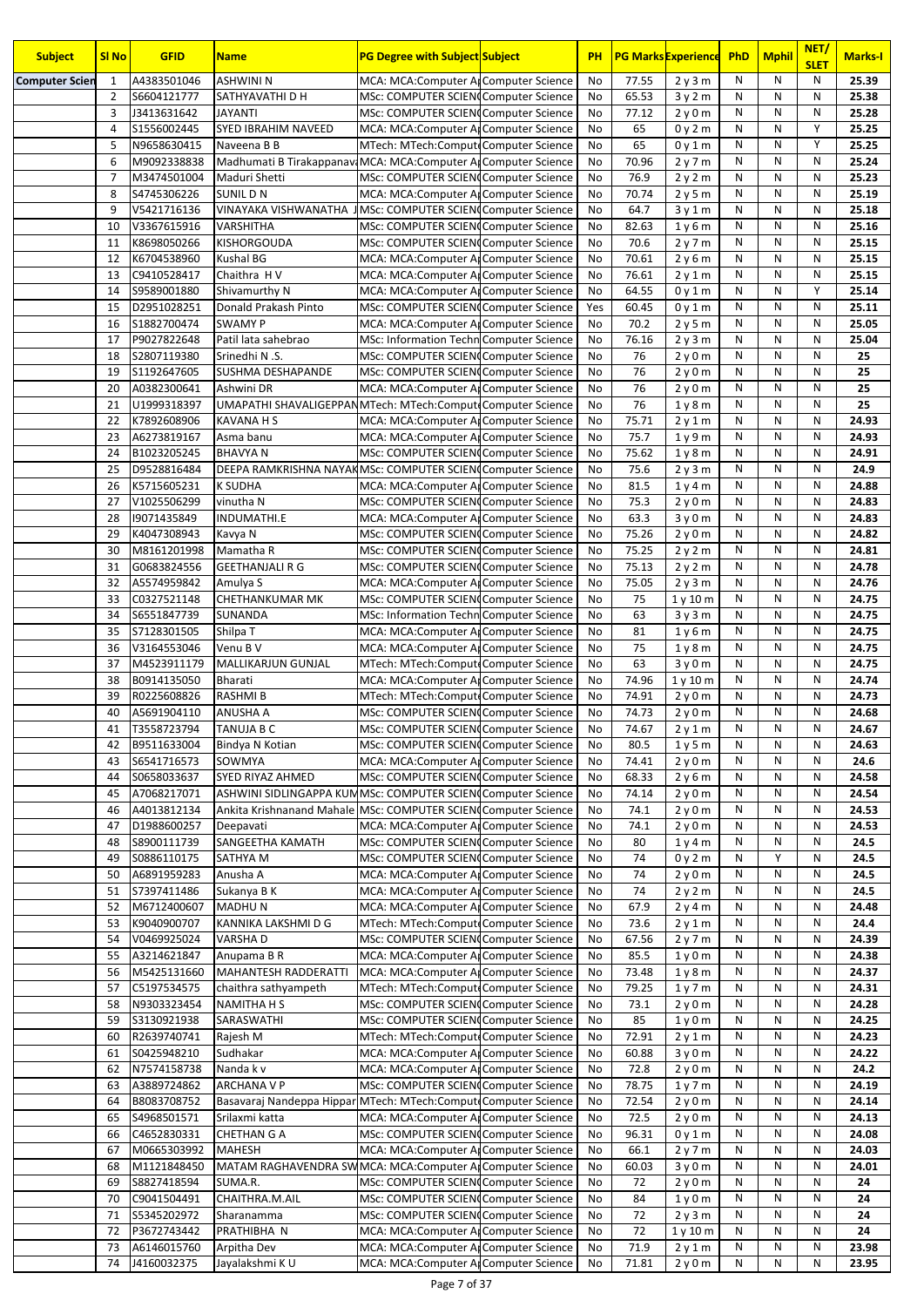| <b>Subject</b> | <b>SI No</b> | <b>GFID</b> | <b>Name</b>                                                 | <b>PG Degree with Subject Subject</b>   | PH        |       | <b>PG Marks Experience</b>    | PhD | <b>Mphil</b> | NET/<br><b>SLET</b> | <b>Marks-I</b> |
|----------------|--------------|-------------|-------------------------------------------------------------|-----------------------------------------|-----------|-------|-------------------------------|-----|--------------|---------------------|----------------|
|                | 75           | A6499849712 | <b>ANJANA</b>                                               | MSc: COMPUTER SCIEN(Computer Science    | <b>No</b> | 71.7  | 2y0m                          | N   | N            | N                   | 23.93          |
|                | 76           | S5991524391 | <b>SOUMYA MOTALLI</b>                                       | MSc: COMPUTER SCIEN(Computer Science    | <b>No</b> | 71.6  | 2y2m                          | N   | N            | N                   | 23.9           |
|                | 77           | A2878025732 | <b>ANANTA MADHURI</b>                                       | MCA: MCA: Computer Ar Computer Science  | <b>No</b> | 71.61 | 2v0m                          | N   | N            | $\mathsf{N}$        | 23.9           |
|                | 78           | A5121513623 | Aasim Jamsheer                                              | MCA: MCA: Computer Ar Computer Science  | <b>No</b> | 77.5  | 1v7m                          | N   | N            | N                   | 23.88          |
|                | 79           | A0238423340 | Anushree M A                                                | MSc: COMPUTER SCIEN(Computer Science    | <b>No</b> | 83.4  | 1 <sub>V</sub> 3 <sub>m</sub> | N   | N            | $\mathsf{N}$        | 23.85          |
|                | 80           | S3184530659 | <b>SHREYANKA Y M</b>                                        | MSc: COMPUTER SCIEN(Computer Science    | <b>No</b> | 71.36 | 2y0m                          | N   | N            | N                   | 23.84          |
|                | 81           | K4188447391 | KAVERI SIDDANNA PADAGA MSc: COMPUTER SCIEN(Computer Science |                                         | <b>No</b> | 71.3  | 1y8m                          | N   | N            | N                   | 23.83          |
|                | 82           | L9634922356 | <b>LIDWIN L P</b>                                           | MTech: MTech:ComputeComputer Science    | <b>No</b> | 71.3  | 2y2m                          | N   | N            | N                   | 23.83          |
|                | 83           | K9197713128 | <b>KAVITA JAKATI</b>                                        | MCA: MCA: Computer Ar Computer Science  | No        | 59.28 | 1y0m                          | N   | Y            | N                   | 23.82          |
|                | 84           | V9003332370 | Veena S                                                     | MCA: MCA: Computer Ar Computer Science  | <b>No</b> | 83.25 | 1v1m                          | N   | N            | N                   | 23.81          |
|                | 85           | S0135217095 | SHIVAMALA.R                                                 | MSc: COMPUTER SCIEN(Computer Science    | <b>No</b> | 77.1  | 1y6m                          | N   | N            | N                   | 23.78          |
|                | 86           | M1508147732 | Mahesh Parishetti                                           | MCA: MCA: Computer Arcomputer Science   | <b>No</b> | 83    | 1v0m                          | N   | N            | N                   | 23.75          |
|                | 87           | P7344608053 | PRIYA                                                       | MCA: MCA: Computer Ar Computer Science  | <b>No</b> | 65    | 2v5m                          | N   | N            | N                   | 23.75          |
|                | 88           | U8284803723 | Ujwala N Grampurohit                                        | MCA: MCA: Computer Ar Computer Science  | <b>No</b> | 77    | 1y6m                          | N   | N            | N                   | 23.75          |
|                | 89           | D5690025679 | <b>DYAMANNA</b>                                             | MSc: COMPUTER SCIENCComputer Science    | <b>No</b> | 58.79 | 3y0m                          | N   | N            | N                   | 23.7           |
|                | 90           | K4046708651 | <b>KUMAR</b>                                                | MSc: Information Techn Computer Science | <b>No</b> | 58.78 | 3y0m                          | N   | N            | N                   | 23.7           |
|                | 91           | K7754503629 | Kirti Prakash Revankar                                      | MCA: MCA: Computer Ar Computer Science  | No        | 70.69 | 2y2m                          | N   | N            | N                   | 23.67          |
|                | 92           | V5669939671 | <b>VIDYA B MULGUND</b>                                      | MSc: COMPUTER SCIEN(Computer Science    | <b>No</b> | 82.5  | 1v2m                          | N   | N            | N                   | 23.63          |
|                | 93           | D2396711006 | <b>DIVYA S</b>                                              | MSc: COMPUTER SCIEN Computer Science    | <b>No</b> | 82.5  | 1y0m                          | N   | N            | $\mathsf{N}$        | 23.63          |
|                | 94           | V2024933453 | VARADA RAJULU K                                             | MCA: MCA: Computer Arcomputer Science   | <b>No</b> | 70.42 | 0v1m                          | N   | Υ            | N                   | 23.61          |
|                | 95           | V1411824006 | <b>VIDYA H K</b>                                            | MCA: MCA: Computer Ar Computer Science  | <b>No</b> | 70.4  | 2v1m                          | N   | N            | N                   | 23.6           |
|                | 96           | P9921337198 | PIKKILI SREENIVASULU                                        | MSc: COMPUTER SCIEN(Computer Science    | No        | 64.21 | 2y6m                          | N   | N            | N                   | 23.55          |
|                | 97           | R1469110229 | Renuka S Koti                                               | MSc: COMPUTER SCIEN(Computer Science    | <b>No</b> | 70.1  | 2y2m                          | N   | N            | N                   | 23.53          |
|                | 98           | H6169620581 | H S VENKATESH PRASAD                                        | MSc: COMPUTER SCIEN(Computer Science    | <b>No</b> | 70    | 2y0m                          | N   | N            | $\mathsf{N}$        | 23.5           |
|                | 99           | K6946715461 | Kavya H N                                                   | MSc: COMPUTER SCIEN(Computer Science    | <b>No</b> | 76    | 1y4m                          | N   | N            | $\mathsf{N}$        | 23.5           |
|                | 100          | V4178511821 | <b>VIDYA G B</b>                                            | MSc: COMPUTER SCIEN(Computer Science    | <b>No</b> | 82    | 1v0m                          | N   | N            | $\mathsf{N}$        | 23.5           |
|                | 101          | A8405301938 | Ahammad khaleel                                             | MSc: COMPUTER SCIENCComputer Science    | <b>No</b> | 70    | 2y0m                          | N   | N            | N                   | 23.5           |
|                | 102          | S0398401242 | SHUBHA G                                                    | MCA: MCA: Computer Ar Computer Science  | <b>No</b> | 70    | 2v2m                          | N   | N            | $\mathsf{N}$        | 23.5           |
|                | 103          | P4840202256 | Prithviraj Patil                                            | MCA: MCA:Computer ArComputer Science    | <b>No</b> | 70    | 2y0m                          | N   | N            | N                   | 23.5           |
|                | 104          | S7017326662 | <b>SUREHSA V M</b>                                          | MCA: MCA: Computer Ar Computer Science  | <b>No</b> | 70    | 2v0m                          | N   | N            | N                   | 23.5           |
|                | 105          | T0425902574 | Tejashwini HS                                               | MCA: MCA: Computer Ar Computer Science  | <b>No</b> | 82    | 0y9m                          | N   | N            | $\mathsf{N}$        | 23.5           |
|                | 106          | Y5778543630 | YAMUNA T                                                    | MSc: COMPUTER SCIEN(Computer Science    | <b>No</b> | 63.88 | 2y6m                          | N   | N            | N                   | 23.47          |
|                | 107          | S8147807452 | <b>SUJATA</b>                                               | MSc: COMPUTER SCIEN(Computer Science    | <b>No</b> | 75.83 | 1v6m                          | N   | N            | N                   | 23.46          |
|                | 108          | S9135616743 | <b>SHANKAR N</b>                                            | MTech: MTech:ComputeComputer Science    | <b>No</b> | 57.75 | 3y0m                          | N   | N            | N                   | 23.44          |
|                | 109          | R0417813704 | RAGHUNATHAN.S                                               | MCA: MCA: Computer Ar Computer Science  | <b>No</b> | 69.7  | 2y3m                          | N   | N            | N                   | 23.43          |
|                | 110          | S9218216385 | SHILPAA G GUJJAR                                            | MTech: MTech:ComputeComputer Science    | <b>No</b> | 69.63 | 2v0m                          | N   | N            | N                   | 23.41          |
|                | 111          | S3819501576 | <b>SHILPAR</b>                                              | MTech: MTech:ComputeComputer Science    | <b>No</b> | 81.51 | 1y0m                          | N   | N            | N                   | 23.38          |
|                | 112          | S8577336763 | <b>SUDHEENDRA S</b>                                         | MSc: COMPUTER SCIEN(Computer Science    | No        | 57.3  | 1v0m                          | N   | Y            | N                   | 23.33          |
|                | 113          | N2754538459 | Nisarga D R                                                 | MCA: MCA: Computer Ar Computer Science  | <b>No</b> | 87.23 | 0y7m                          | N   | N            | N                   | 23.31          |
|                | 114          | S6342722406 | <b>SWATHIP</b>                                              | MSc: COMPUTER SCIEN(Computer Science    | <b>No</b> | 81.2  | 1y0m                          | N   | N            | N                   | 23.3           |
|                | 115          | P7914130646 | Pavan kumar R                                               | MCA: MCA: Computer Ar Computer Science  | <b>No</b> | 69.16 | 2y3m                          | N   | N            | N                   | 23.29          |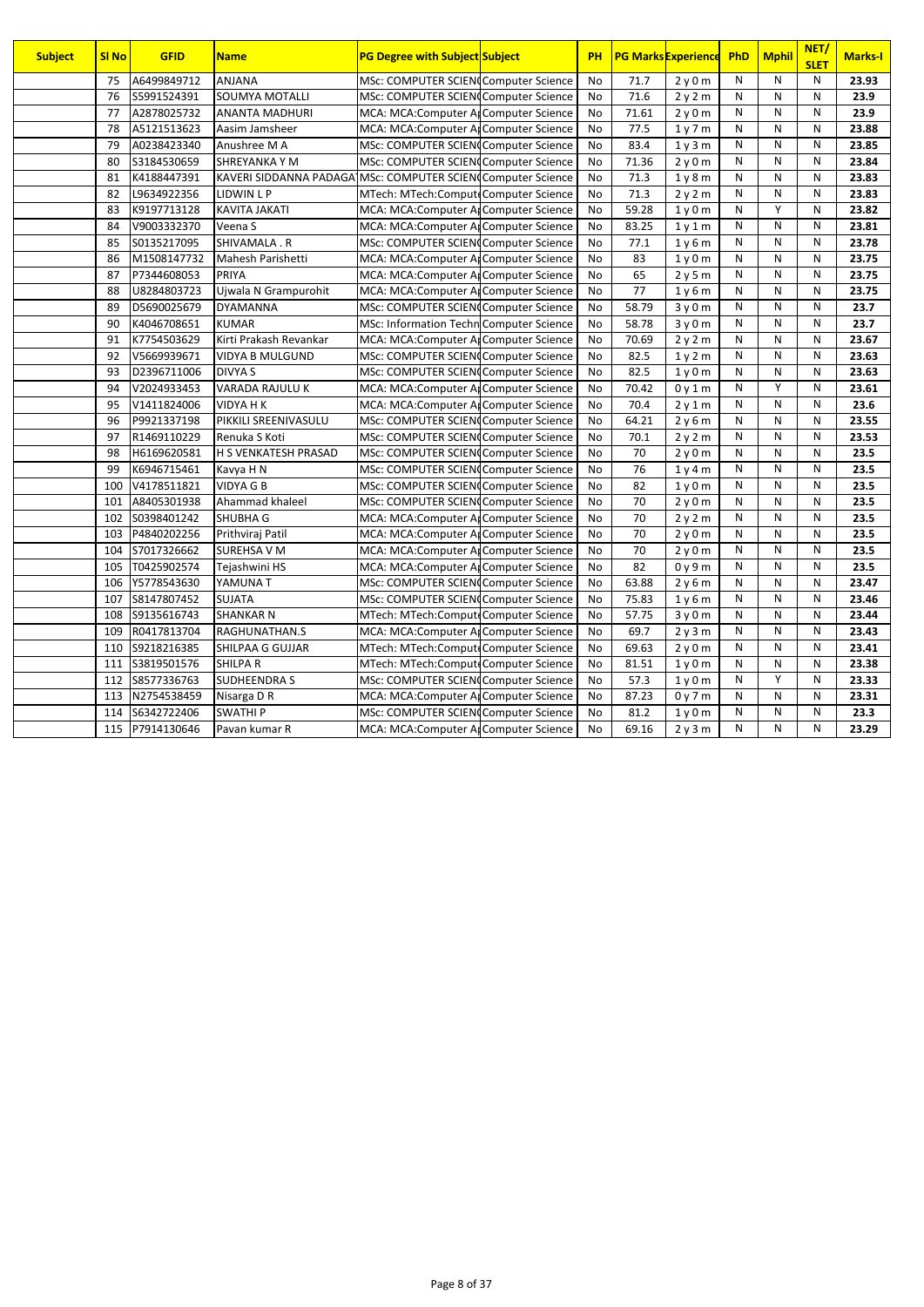| <b>Subject</b>     | <b>SI No</b> | GFID        | <b>Name</b>        | <b>Degree with Subject Subject</b> | nц        | <b>PG MarksExperience</b> |                  | PhD | <b>Mphil</b> | <b>NICT</b><br>.<br><b>SLET</b> | <b>Marks-I</b> |
|--------------------|--------------|-------------|--------------------|------------------------------------|-----------|---------------------------|------------------|-----|--------------|---------------------------------|----------------|
| <b>Criminology</b> |              | R9174349196 | RUDRAPPA CHALAWADI | MA: CRIMINOLOGY/For Criminology    | <b>NO</b> | rr o<br>33.O              | $R1$ 1<br>m<br>۰ | A.  |              |                                 | 46.95          |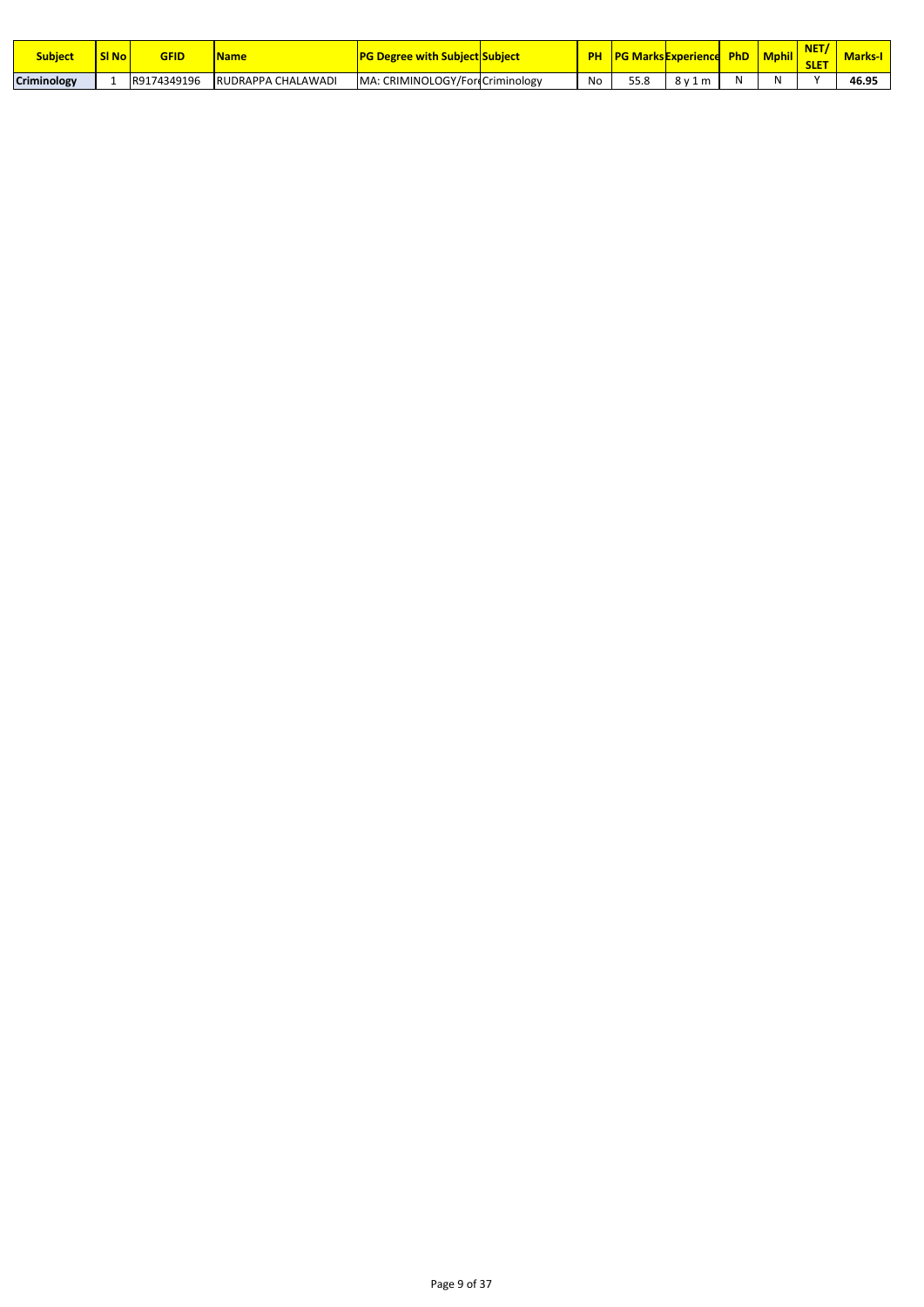| <b>Subject</b>   | <b>SI No</b>   | <b>GFID</b> | <b>Name</b>                         | <b>PG Degree with Subject Subject</b> |           | PH        |       | <b>PG Marks Experience</b> | PhD          | <b>Mphil</b> | NET/<br><b>SLET</b> | <b>Marks-I</b> |
|------------------|----------------|-------------|-------------------------------------|---------------------------------------|-----------|-----------|-------|----------------------------|--------------|--------------|---------------------|----------------|
| <b>Economics</b> | $\mathbf{1}$   | S7250822775 | SANTOSHKUMAR S HAMPANMA: ECONOMICS  |                                       | Economics | No        | 74.58 | 5y2m                       | N            | N            | Y                   | 42.65          |
|                  | $\overline{2}$ | L4117819487 | <b>LAXYAPATI E T</b>                | MA: ECONOMICS                         | Economics | <b>No</b> | 68.58 | 1y5m                       | Υ            | N            | Y                   | 42.65          |
|                  | $\overline{3}$ | P3653226728 | PURUSHOTHAMA M H                    | <b>MA: ECONOMICS</b>                  | Economics | <b>No</b> | 74.34 | 5y2m                       | N            | N            | Y                   | 42.59          |
|                  | $\overline{4}$ | G2371504274 | <b>GAJENDRA N</b>                   | MA: ECONOMICS                         | Economics | <b>No</b> | 67.91 | 8y5m                       | N            | N            | N                   | 42.48          |
|                  | 5              | U3822950206 | Uttamkumar                          | <b>MA: ECONOMICS</b>                  | Economics | Yes       | 57.55 | 6y0m                       | N            | $\mathsf{N}$ | N                   | 42.39          |
|                  | 6              | K3508114387 | KAVINDRAKUMAR CHABUKSMA: ECONOMICS  |                                       | Economics | No        | 67.5  | 5y4m                       | N            | N            | Y                   | 42.38          |
|                  | $\overline{7}$ | A0055420825 | Akshatha Kumari D                   | MA: ECONOMICS                         | Economics | <b>No</b> | 61.2  | 9y1m                       | N            | N            | N                   | 42.3           |
|                  | 8              | S9491320941 | SANTHOSHKUMAR                       | <b>MA: ECONOMICS</b>                  | Economics | <b>No</b> | 67.15 | 8y5m                       | N            | N            | N                   | 42.29          |
|                  | 9              | N9754400428 | <b>NARI ANANDA</b>                  | <b>MA: ECONOMICS</b>                  | Economics | <b>No</b> | 67.13 | 8y5m                       | N            | N            | N                   | 42.28          |
|                  | 10             | P2678731428 | Prameela Kumari K S                 | MA: ECONOMICS                         | Economics | <b>No</b> | 73.12 | 8 y 2 m                    | N            | N            | N                   | 42.28          |
|                  | 11             | L6628640461 | Lavanya                             | MA: ECONOMICS                         | Economics | No        | 60.7  | 8 y 10 m                   | N            | N            | N                   | 42.18          |
|                  | 12             | M9002302005 | MANJUNATHA U                        | MA: ECONOMICS                         | Economics | No        | 72.27 | 8y1m                       | N            | N            | N                   | 42.07          |
|                  | 13             | C9549742632 | CHANDRASHEKARA B C                  | <b>MA: ECONOMICS</b>                  | Economics | <b>No</b> | 66    | 3y5m                       | N            | Y            | Y                   | 42             |
|                  | 14             | D0965607500 | DEVENDRAPPA D GARAG                 | <b>MA: ECONOMICS</b>                  | Economics | <b>No</b> | 60    | 9v1m                       | N            | N            | N                   | 42             |
|                  | 15             | M7193314168 | <b>MAMATHAK</b>                     | <b>MA: ECONOMICS</b>                  | Economics | <b>No</b> | 60    | 6 y 0 m                    | N            | N            | Υ                   | 42             |
|                  | 16             | T7581724808 | THYAGARAJU S J                      | <b>MA: ECONOMICS</b>                  | Economics | No        | 66    | 5y6m                       | N            | N            | Υ                   | 42             |
|                  | 17             | R6331218160 | <b>RAMESH YELIGAR</b>               | MA: ECONOMICS                         | Economics | Yes       | 62    | 0y6m                       | N            | Y            | Y                   | 42             |
|                  | 18             | J4453748086 | JAGADISH KUMAR B                    | MA: ECONOMICS                         | Economics | <b>No</b> | 65.55 | 8y4m                       | N            | N            | N                   | 41.89          |
|                  | 19             | S8966252375 | sathish k                           | MA: ECONOMICS                         | Economics | <b>No</b> | 59.5  | 9v0m                       | N            | N            | N                   | 41.88          |
|                  | 20             | G8566045892 | Gayathri                            | MA: ECONOMICS                         | Economics | <b>No</b> | 65.3  | 8 y 5 m                    | N            | N            | N                   | 41.83          |
|                  | 21             | H8185108434 | HUCHHAPPA SHIDDAPPANA MA: ECONOMICS |                                       | Economics | No        | 58.87 | 7y0m                       | N            | Υ            | N                   | 41.72          |
|                  | 22             | R4131840403 | RAMANAGOUDA S KARIGOUMA: ECONOMICS  |                                       | Economics | No        | 70.83 | 5y1m                       | N            | N            | Y                   | 41.71          |
|                  | 23             | R3047949214 | <b>RAMYA SHREE K G</b>              | <b>MA: ECONOMICS</b>                  | Economics | <b>No</b> | 64.7  | 8y6m                       | N            | N            | N                   | 41.68          |
|                  | 24             | Y2865822640 | YOGESHA G K                         | MA: ECONOMICS                         | Economics | <b>No</b> | 58.73 | 7y2m                       | N            | Υ            | $\mathsf{N}$        | 41.68          |
|                  | 25             | H1456815000 | <b>HANUMANT</b>                     | MA: ECONOMICS                         | Economics | <b>No</b> | 58.36 | 5y2m                       | Y            | N            | N                   | 41.59          |
|                  | 26             | R9931635145 | <b>RAVIKUMAR C N</b>                | MA: ECONOMICS                         | Economics | <b>No</b> | 70.1  | 5y0m                       | N            | N            | Y                   | 41.53          |
|                  | 27             | S1055445255 | Sujata Kolati                       | MA: ECONOMICS                         | Economics | No        | 70    | 8y0m                       | N            | N            | N                   | 41.5           |
|                  | 28             | D5069209280 | Dr. Shivakumar                      | MA: ECONOMICS                         | Economics | <b>No</b> | 70    | 4v1m                       | Y            | N            | N                   | 41.5           |
|                  | 29             | R8096119318 | <b>RUDRESHA M</b>                   | MA: ECONOMICS                         | Economics | <b>No</b> | 57.8  | 4y0m                       | N            | Υ            | Y                   | 41.45          |
|                  | 30             | L4843139914 | <b>LEELAVATI GOUDA</b>              | MA: ECONOMICS                         | Economics | <b>No</b> | 69.54 | 8y0m                       | N            | N            | N                   | 41.39          |
|                  | 31             | M5714430364 | <b>MANJUNATH MUKRI</b>              | <b>MA: ECONOMICS</b>                  | Economics | <b>No</b> | 69.5  | 8v1m                       | N            | N            | N                   | 41.38          |
|                  | 32             | D6245138751 | Dayanand Mantagani V                | <b>MA: ECONOMICS</b>                  | Economics | No        | 69.3  | 5v1m                       | N            | N            | Υ                   | 41.33          |
|                  | 33             | P4429836027 | PAVAN N HEGDE                       | MA: ECONOMICS                         | Economics | No        | 69.15 | 5y1m                       | N            | N            | Y                   | 41.29          |
|                  | 34             | S2613105470 | SREENATHA SHETTY V                  | MA: ECONOMICS                         | Economics | <b>No</b> | 57.14 | 7y0m                       | N            | Υ            | $\mathsf{N}$        | 41.29          |
|                  | 35             | T6302136182 | Thipperudrappa E                    | MA: ECONOMICS                         | Economics | Yes       | 65.16 | 0y3m                       | N            | Υ            | Y                   | 41.29          |
|                  | 36             | S1742714774 | SHARANAPPA                          | MA: ECONOMICS                         | Economics | <b>No</b> | 69.1  | 2v0m                       | Y            | Υ            | N                   | 41.28          |
|                  | 37             | S1371248820 | <b>SHREEDEVI PATIL</b>              | <b>MA: ECONOMICS</b>                  | Economics | No        | 57    | 6v1m                       | N            | $\mathsf{N}$ | Y                   | 41.25          |
|                  | 38             | C6546223723 | CHANDRAGOUDA BHARAMIMA: ECONOMICS   |                                       | Economics | No        | 68.75 | 8y1m                       | $\mathsf{N}$ | N            | N                   | 41.19          |
|                  | 39             | N7420805111 | <b>NANDINI</b>                      | MA: ECONOMICS                         | Economics | <b>No</b> | 68.5  | 5y0m                       | N            | $\mathsf{N}$ | Υ                   | 41.13          |
|                  | 40             | M8612201558 | Mamatha N                           | <b>MA: ECONOMICS</b>                  | Economics | <b>No</b> | 68.37 | 5y0m                       | N            | N            | Υ                   | 41.09          |
|                  | 41             | G4410228781 | GANGAMMA HIRETIMMANI MA: ECONOMICS  |                                       | Economics | <b>No</b> | 74.3  | 4y6m                       | N            | N            | Υ                   | 41.08          |
|                  | 42             | P4681028489 | Parameshappa L M                    | MA: ECONOMICS                         | Economics | <b>No</b> | 56.24 | 9y0m                       | N            | $\mathsf{N}$ | N                   | 41.06          |
|                  | 43             | R8086241263 | RAGHAVENDRA                         | MA: ECONOMICS                         | Economics | No        | 74.17 | 4 y 5 m                    | $\mathsf{N}$ | N            | Υ                   | 41.04          |
|                  | 44             | A4152454437 | ARUN KUMAE L S                      | <b>MA: ECONOMICS</b>                  | Economics | <b>No</b> | 67.8  | 5y1m                       | N            | N            | Υ                   | 40.95          |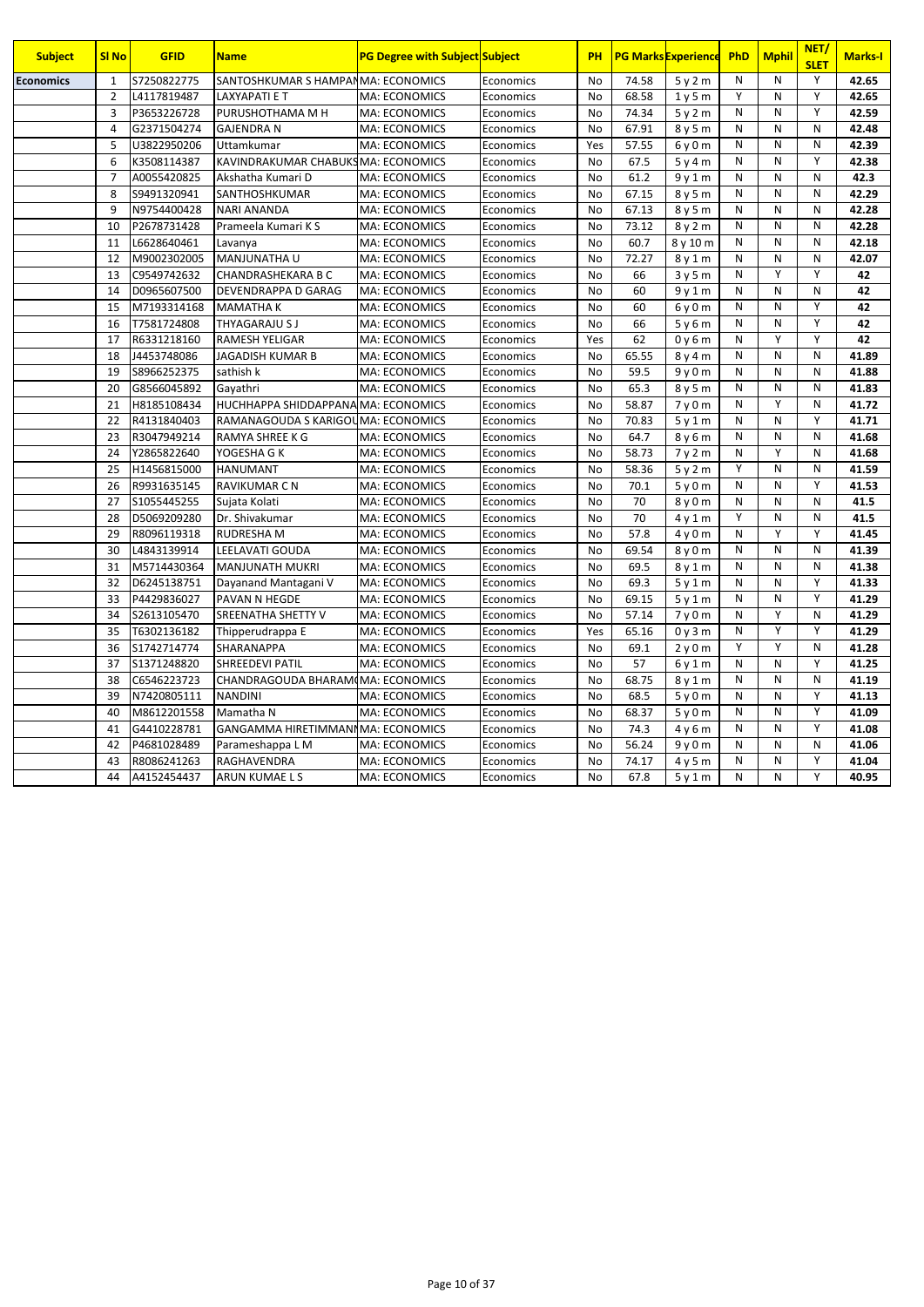| <b>Subject</b>   | <b>SI No</b> | <b>GFID</b> | <b>Name</b>                 | <b>PG Degree with Subject Subject</b> |           |     | <b>PH   PG Marks Experience PhD   Mphil  </b> |      |   |   | NET/<br><b>SLET</b> | <b>Marks-I</b> |
|------------------|--------------|-------------|-----------------------------|---------------------------------------|-----------|-----|-----------------------------------------------|------|---|---|---------------------|----------------|
| <b>Education</b> |              | C4141442097 | Chandra Prabha.Y.R.         | MEd: Education                        | Education | No  | 83                                            | 4v1m |   | N |                     | 41.75          |
|                  |              | R4788513295 | <b>RAJAKUMAR NAIK K.B.</b>  | MEd: Education                        | Education | No  | 60.33                                         | 3v0m | Ν |   |                     | 39.08          |
|                  |              | G3226508972 | <b>GIRIJA HASABI</b>        | MEd: Education                        | Education | No  | 70                                            | 1v0m |   |   | Ν                   | 38.5           |
|                  |              | S3939359734 | <b>SHRIKANT M MANTAGERI</b> | MEd: Education                        | Education | Yes | 74.66                                         | 3v0m |   | N | N                   | 37.67          |
|                  |              | M5184302179 | <b>MANJULA C B</b>          | MEd: Education                        | Education | Yes | 70.5                                          | 0v1m |   | N |                     | 36.63          |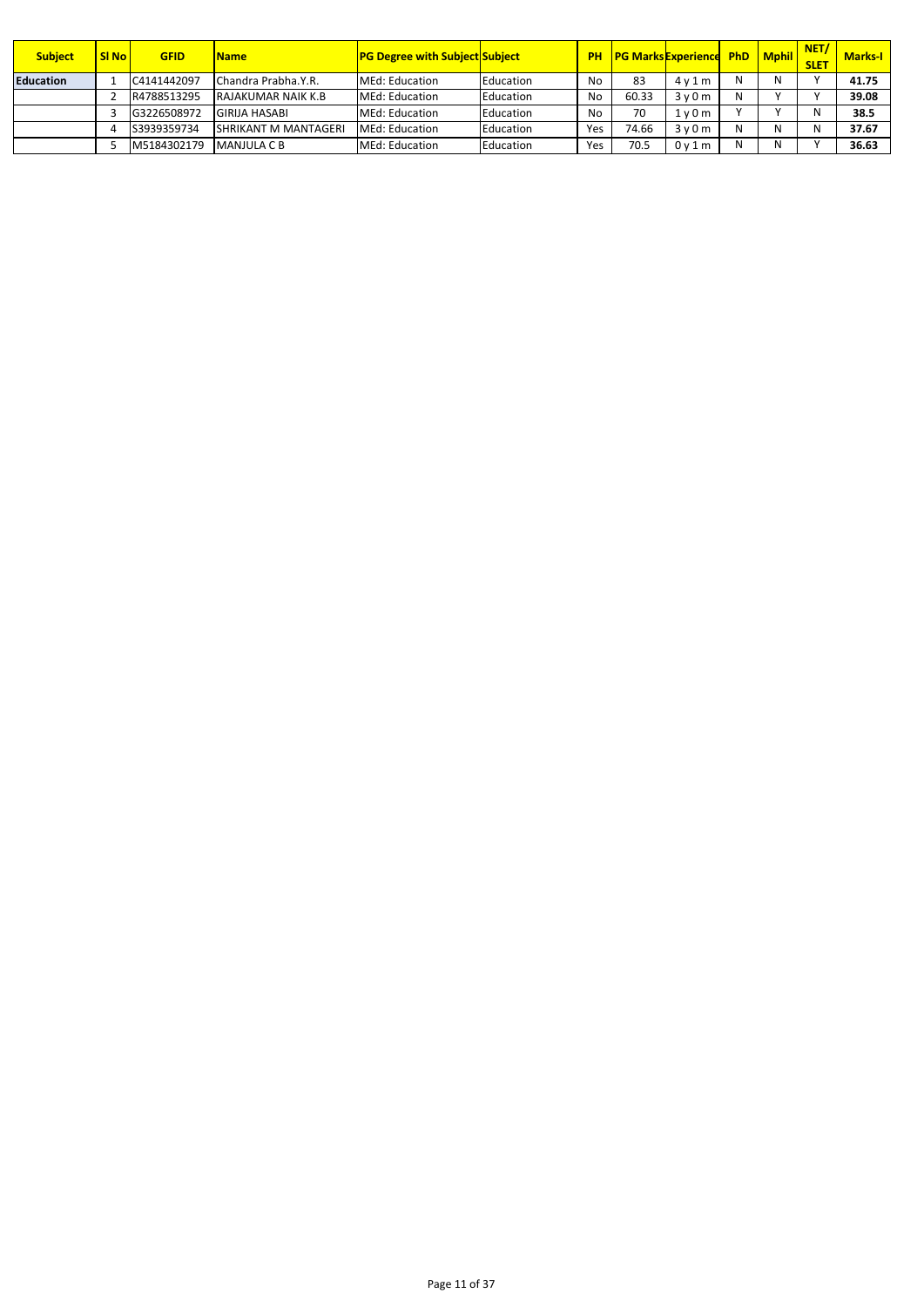| <b>Subject</b>     | <b>SI No</b> | GFID        | <b>Name</b>           | <b>PG Degree with Subject Subject</b> |                    |    | <b>PH PG Marks Experience PhD Mphil</b> |      |   |   | NET/<br><b>SLET</b> | <b>Marks-I</b> |
|--------------------|--------------|-------------|-----------------------|---------------------------------------|--------------------|----|-----------------------------------------|------|---|---|---------------------|----------------|
| <b>Electronics</b> |              | U6204701793 | USHA A R              | <b>MSC: ELECTRONICS</b>               | <b>Electronics</b> | No | 75.79                                   | 6v1m | N | N | N                   | 36.95          |
|                    |              | S2896156934 | Sowmya KC             | <b>MSC: ELECTRONICS</b>               | Electronics        | No | 71.5                                    | 6v0m |   | N | N                   | 35.88          |
|                    |              | R8833959430 | Ramesh Biradar        | MTech: M-tech in ElectriElectronics   |                    | No | 80                                      | 5v0m |   | N | N                   | 35             |
|                    |              | S9442507698 | <b>ISAMEENA BEGUM</b> | MTech: M-tech in ElectriElectronics   |                    | No | 66                                      | 3v0m |   | N |                     | 34.5           |
|                    |              | A5474541381 | Ananda A S            | <b>MSC: ELECTRONICS</b>               | Electronics        | No | 70.4                                    | 1v6m |   | N | N                   | 34.1           |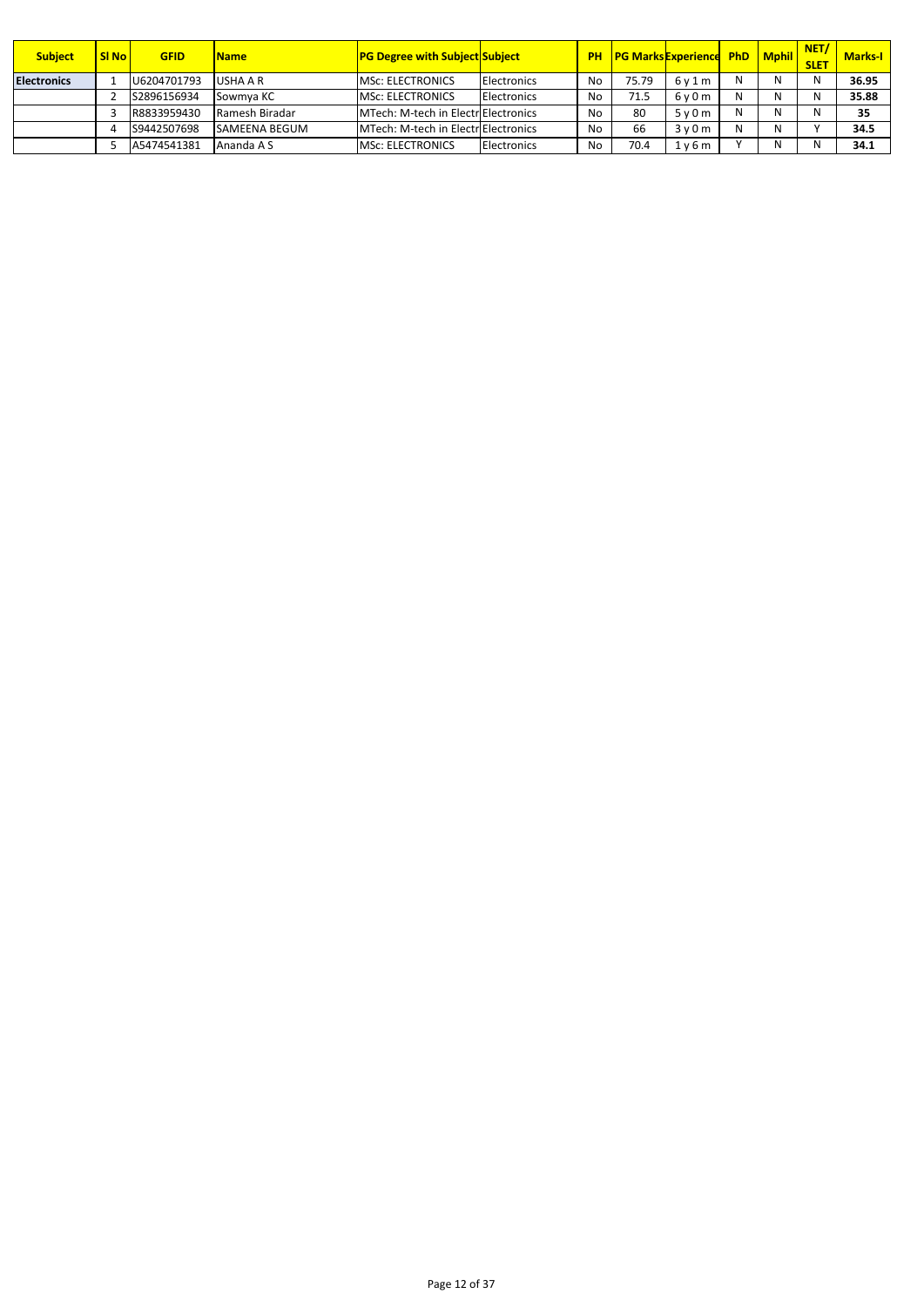| <b>Subject</b> | <b>SI No</b>   | <b>GFID</b>                | <b>Name</b>                                         | <b>PG Degree with Subject Subject</b> |                                  | <b>PH</b> |               | <b>PG Marks Experience</b> | PhD          | <b>Mphil</b> | NET/<br><b>SLET</b> | <b>Marks-I</b> |
|----------------|----------------|----------------------------|-----------------------------------------------------|---------------------------------------|----------------------------------|-----------|---------------|----------------------------|--------------|--------------|---------------------|----------------|
| <b>ENGLISH</b> | 1              | P9584028813                | PRASANNA KUMARI K                                   | <b>MA: ENGLISH</b>                    | <b>ENGLISH</b>                   | No        | 55            | 4y4m                       | N            | ${\sf N}$    | N                   | 27.25          |
|                | $\overline{2}$ | B8223217579                | Basvaraj                                            | <b>MA: ENGLISH</b>                    | <b>ENGLISH</b>                   | No        | 85            | 1y11m                      | N            | N            | N                   | 27.25          |
|                | 3              | R6973648561                | RAJESHA U C                                         | <b>MA: ENGLISH</b>                    | <b>ENGLISH</b>                   | No        | 61            | 2y1m                       | N            | Y            | N                   | 27.25          |
|                | $\overline{4}$ | P8677346157                | PURUSHOTTAM DHALE                                   | <b>MA: ENGLISH</b>                    | <b>ENGLISH</b>                   | No        | 60.9          | 4y0m                       | N            | N            | N                   | 27.23          |
|                | 5              | P7003726182                | PAMPAPATHI K P                                      | <b>MA: ENGLISH</b>                    | <b>ENGLISH</b>                   | No        | 60.5          | 4y2m                       | N            | N            | N                   | 27.13          |
|                | 6              | A7200522551                | <b>ARUNA BOLETTIN</b>                               | <b>MA: ENGLISH</b>                    | <b>ENGLISH</b>                   | No        | 72.5          | 3y1m                       | N            | N            | N                   | 27.13          |
|                | 7              | H9946131097                | <b>HUSNA TASNEEM</b>                                | MA: ENGLISH                           | <b>ENGLISH</b>                   | No        | 60.3          | 4y2m                       | N            | N            | N                   | 27.08          |
|                | 8              | R8322010671                | <b>RASHMI HUGAR</b>                                 | <b>MA: ENGLISH</b>                    | <b>ENGLISH</b>                   | No        | 60.29         | 4y0m                       | N            | N            | N                   | 27.07          |
|                | 9              | <b>R8UGAR09851</b>         | Rashmi Hugar                                        | MA: ENGLISH                           | <b>ENGLISH</b>                   | No        | 60.29         | 4y0m                       | N            | N            | N                   | 27.07          |
|                | 10             | A1651200524                | Archana H                                           | <b>MA: ENGLISH</b>                    | <b>ENGLISH</b>                   | No        | 60.14         | 4y2m                       | N            | N            | N                   | 27.04          |
|                | 11             | M2005345916                | MALLIKARJUN PADESUR                                 | <b>MA: ENGLISH</b>                    | <b>ENGLISH</b>                   | No        | 60.1          | 4y0m                       | N            | N            | N                   | 27.03          |
|                | 12             | T5508246037                | <b>THASEEN BEGUM</b>                                | <b>MA: ENGLISH</b>                    | <b>ENGLISH</b>                   | No        | 60            | 4y0m                       | N            | N            | N                   | 27             |
|                | 13             | N8019108049                | <b>NAVEED SHIDENUR</b>                              | <b>MA: ENGLISH</b>                    | <b>ENGLISH</b>                   | No        | 77.9          | 2y5m                       | N            | N            | N                   | 26.98          |
|                | 14             | M1108109746                | <b>MEGHA G</b>                                      | MA: ENGLISH                           | <b>ENGLISH</b>                   | No        | 59.85         | 2y0m                       | N            | Y            | N                   | 26.96          |
|                | 15             | N2895304337                | <b>NAGARAJ</b>                                      | MA: ENGLISH                           | <b>ENGLISH</b>                   | Yes       | 55.82         | 1y0m                       | $\mathsf{N}$ | N            | N                   | 26.96          |
|                | 16             | S7879234809                | Swetha V                                            | <b>MA: ENGLISH</b>                    | <b>ENGLISH</b>                   | No        | 59.8          | 4y0m                       | $\mathsf{N}$ | N            | N                   | 26.95          |
|                | 17             | N8727920262                | NASARULLA                                           | <b>MA: ENGLISH</b>                    | <b>ENGLISH</b>                   | No        | 65.66         | 3y5m                       | $\mathsf{N}$ | N            | N                   | 26.92          |
|                | 18             | J0103414778                | <b>JYOTHI</b>                                       | <b>MA: ENGLISH</b>                    | <b>ENGLISH</b>                   | No        | 65.6          | 3y5m                       | N            | N            | N                   | 26.9           |
|                | 19             | S3652157323                | SUBBALAKSHMI M S                                    | MA: ENGLISH                           | <b>ENGLISH</b>                   | No        | 59.45         | 4y0m                       | $\mathsf{N}$ | N            | N                   | 26.86          |
|                | 20             | A6495210264                | ADARSHA.M                                           | <b>MA: ENGLISH</b>                    | <b>ENGLISH</b>                   | No        | 53.37         | 4y6m                       | N            | N            | N                   | 26.84          |
|                | 21             | S8615111277                | SHIREENBEGUM HULGUR                                 | <b>MA: ENGLISH</b>                    | <b>ENGLISH</b>                   | No        | 59.2          | 4y0m                       | N            | N            | N                   | 26.8           |
|                | 22             | V1899735916                | VINOD B NARAGUNDE                                   | <b>MA: ENGLISH</b>                    | <b>ENGLISH</b>                   | No        | 47.12         | 5y0m                       | N            | N            | N                   | 26.78          |
|                | 23             | P1706344742                | Prathima                                            | <b>MA: ENGLISH</b>                    | <b>ENGLISH</b>                   | No        | 58.91         | 4y2m                       | N            | N            | N                   | 26.73          |
|                | 24             | B0413723496                | <b>BHAGYALAKSHMI MAKAM</b>                          | <b>MA: ENGLISH</b>                    | <b>ENGLISH</b>                   | No        | 70.85         | 0y2m                       | N            | N            | Y                   | 26.71          |
|                | 25             | S2203826686                | Sangeeta Chimane                                    | MA: ENGLISH                           | <b>ENGLISH</b>                   | No        | 64.81         | 0y6m                       | N            | N            | Y                   | 26.7           |
|                | 26             | P8490431606                | Pushpa B M                                          | <b>MA: ENGLISH</b>                    | <b>ENGLISH</b>                   | No        | 64.67         | 3y4m                       | N            | N            | N                   | 26.67          |
|                | 27             | N2061901013                | <b>NANDINIT</b>                                     | MA: ENGLISH                           | <b>ENGLISH</b>                   | No        | 58.65         | 1y0m                       | N            | N            | Y                   | 26.66          |
|                | 28             | V8806613096                | <b>VITHOBA THORAT</b>                               | <b>MA: ENGLISH</b>                    | <b>ENGLISH</b>                   | No        | 64.41         | 0y5m                       | N            | N            | Y                   | 26.6           |
|                | 29             | S4293746655                | SHIVA KUMARA S                                      | MA: ENGLISH                           | <b>ENGLISH</b>                   | No        | 58.35         | 4y3m                       | N            | N            | N                   | 26.59          |
|                | 30             | S7535911384                | SARASWATHI K                                        | <b>MA: ENGLISH</b>                    | <b>ENGLISH</b>                   | No        | 58.23         | 4y1m                       | N            | N            | N                   | 26.56          |
|                | 31             | R2907738013                | RAGHAVENDRA                                         | <b>MA: ENGLISH</b>                    | <b>ENGLISH</b>                   | No        | 58.2          | 4y0m                       | N            | N            | N                   | 26.55          |
|                | 32             | K4366307797                | KANNIKA PRAKASH                                     | <b>MA: ENGLISH</b>                    | <b>ENGLISH</b>                   | No        | 64.21         | 0y6m                       | N            | N            | Y                   | 26.55          |
|                | 33             | L9359822198                | LAKSHMI NARAYANA M S                                | <b>MA: ENGLISH</b>                    | <b>ENGLISH</b>                   | No        | 70            | 0y2m                       | N            | N            | Y                   | 26.5           |
|                | 34             | U0761643416                | Ujwala s shetty                                     | <b>MA: ENGLISH</b>                    | <b>ENGLISH</b>                   | No        | 57.8          | 4 y 1 m                    | N            | N            | N                   | 26.45          |
|                | 35             | C4695806547                | CHANDRASHEKHARA CT                                  | <b>MA: ENGLISH</b>                    | <b>ENGLISH</b>                   | No        | 57.6          | 4 y 1 m                    | N            | N            | N                   | 26.4           |
|                | 36             | R8687250329                | RANADHEEERA KAMBLE                                  | <b>MA: ENGLISH</b>                    | <b>ENGLISH</b>                   | No        | 57.56         | 0y2m                       | Y            | N            | N                   | 26.39          |
|                | 37             | 56242340424                | SANDHYA MAJALATTI                                   | <b>MA: ENGLISH</b>                    | <b>ENGLISH</b>                   | No        | 69.45         | 0y3m                       | N            | N            | Y                   | 26.36          |
|                | 38             | L2197806332                | LAXMI MAHADEV BARAGI                                | <b>MA: ENGLISH</b>                    | <b>ENGLISH</b>                   | No        | 69.4          | 3y0m                       | N            | N            | N                   | 26.35          |
|                | 39             | C3560041928                | <b>CHANNAPPAY</b>                                   | <b>MA: ENGLISH</b>                    | <b>ENGLISH</b>                   | No        | 57.38         | 4v1m                       | N            | N            | N                   | 26.35          |
|                | 40             | H2794922060                | <b>HANAMAGOUDA</b>                                  | <b>MA: ENGLISH</b>                    | <b>ENGLISH</b>                   | No        | 63.18         | 0y4m                       | $\mathsf{N}$ | N            | Y                   | 26.3           |
|                | 41             | V7200402264                | Vijaya kumara s                                     | MA: ENGLISH                           | <b>ENGLISH</b>                   | No        | 69.2          | 0y2m                       | N            | N            | Υ                   | 26.3           |
|                | 42             | C2719432494                | <b>CHANDRAKALA Y</b>                                | MA: ENGLISH                           | <b>ENGLISH</b>                   | No        | 57.15         | 4 y 0 m                    | N            | N            | N                   | 26.29          |
|                | 43             | P4038253521                | <b>PAVITRA</b>                                      | MA: ENGLISH                           | <b>ENGLISH</b>                   | No        | 63            | 3y4m                       | N            | N            | Ν                   | 26.25          |
|                | 44             | C1235108147                | CHANDRASHEKAR.C.N.                                  | MA: ENGLISH                           | <b>ENGLISH</b>                   | No        | 56.8          | 4v1m                       | N            | N            | N                   | 26.2           |
|                | 45             | P5723938240                | PAVITHRA                                            | MA: ENGLISH                           | <b>ENGLISH</b>                   | No        | 56.79         | 4y0m                       | N            | N            | N                   | 26.2           |
|                | 46             | J7548658912                | <b>JNANA MURTHY B R</b>                             | MA: ENGLISH                           | <b>ENGLISH</b>                   | No        | 62.6          | 0y6m                       | N            | N            | Y                   | 26.15          |
|                | 47             | S4281012792                | SALIYABEGUM                                         | MA: ENGLISH                           | <b>ENGLISH</b>                   | No        | 68.54         | 0y1m                       | N            | N            | Υ                   | 26.14          |
|                | 48             | K8034113220                | KESHAVAMURTHY.S                                     | MA: ENGLISH                           | <b>ENGLISH</b>                   | No        | 56.5          | 2y0m                       | N            | Υ            | N                   | 26.13          |
|                | 49             | U1844702981                | <b>UMESHA S M</b>                                   | MA: ENGLISH                           | <b>ENGLISH</b>                   | No        | 56.5          | 1y0m                       | N            | N            | Υ                   | 26.13          |
|                | 50             | S8878030414                | SIDDARAJU R G                                       | MA: ENGLISH                           | <b>ENGLISH</b>                   | No        | 68.42         | 3y2m                       | N            | N            | N                   | 26.11          |
|                | 51             | A4146329981                | A N VENKATESH NAYAK                                 | MA: ENGLISH                           | <b>ENGLISH</b>                   | No        | 56.3          | 4y0m                       | N            | N            | N                   | 26.08          |
|                | 52             | V4215320593                | <b>VEENADN</b>                                      | MA: ENGLISH                           | <b>ENGLISH</b>                   | No        | 74.25         | 2y6m                       | N            | Ν            | N                   | 26.06          |
|                | 53             | S4922100739                | Smeeta S Patil                                      | MA: ENGLISH                           | <b>ENGLISH</b>                   | No        | 68.23         | 3y3m                       | N            | N            | N                   | 26.06          |
|                | 54             | G1118619526                | Gayatri Shilpi                                      | MA: ENGLISH                           | <b>ENGLISH</b>                   | No        | 68.16         | 0y2m                       | N            | N            | Y                   | 26.04          |
|                | 55             | M0449047139                | <b>MAMATHA</b>                                      | MA: ENGLISH                           | <b>ENGLISH</b>                   | No        | 56.1          | 4 y 0 m                    | N            | N            | N                   | 26.03          |
|                | 56             | S4061849535                | Sujatha S                                           | MA: ENGLISH                           | <b>ENGLISH</b>                   | No        | 56            | 2y0m                       | N            | Υ            | N                   | 26             |
|                | 57             | N9991447274                | NAGARAJ                                             | MA: ENGLISH                           | <b>ENGLISH</b>                   | No        | 55.95         | 1y2m                       | N            | N            | Y                   | 25.99          |
|                | 58             | D8421059136                | Deepa CN                                            | MA: ENGLISH                           | <b>ENGLISH</b>                   | No        | 55.9          | 4 y 0 m                    | N            | N            | N                   | 25.98          |
|                | 59             | U4963926417                | USHA MAIDARKAR A                                    | MA: ENGLISH                           | <b>ENGLISH</b>                   | No        | 67.86         | 3y0m                       | N            | N            | N                   | 25.97          |
|                | 60             | S6150929098<br>A6465525233 | Saifkhan munimkhannavar                             | MA: ENGLISH<br>MA: ENGLISH            | <b>ENGLISH</b><br><b>ENGLISH</b> | No        | 55.5<br>67.37 | 4y0m                       | N<br>N       | N<br>N       | Ν<br>Y              | 25.88<br>25.84 |
|                | 61<br>62       | V0405204448                | ANILKUMARA S R<br>VIJAYAKUMAR MAHADEVAP MA: ENGLISH |                                       | <b>ENGLISH</b>                   | No<br>No  | 61            | 0y3m                       | N            | N            | N                   | 25.75          |
|                |                | L2673244690                | LAXMAN                                              |                                       |                                  |           | 55            | 3 y 4 m                    | N            | N            | ${\sf N}$           |                |
|                | 63             |                            |                                                     | MA: ENGLISH                           | ENGLISH                          | No        |               | 4y3m                       |              |              |                     | 25.75          |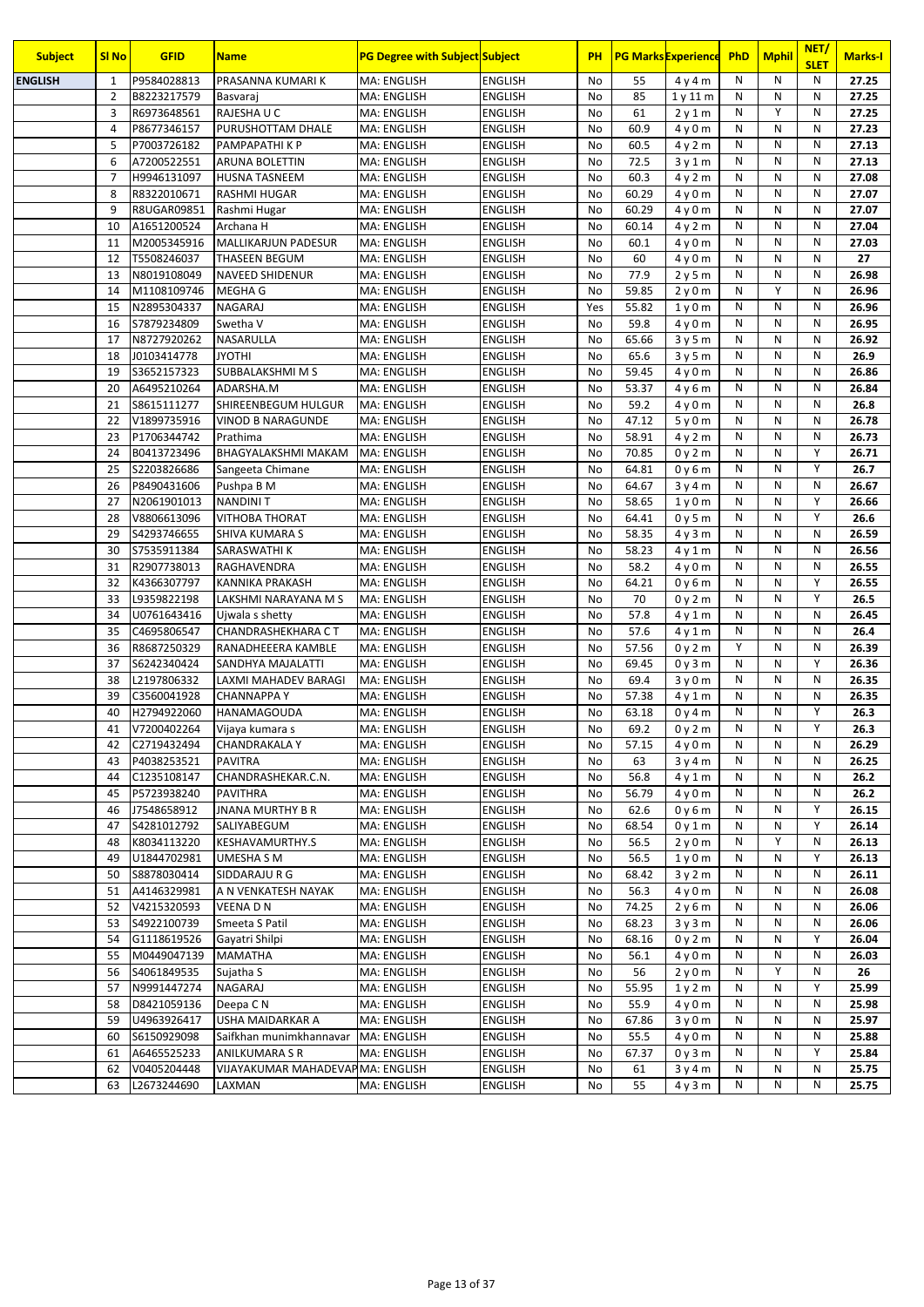| <b>Subject</b> | <b>SI No</b> | <b>GFID</b> | <b>Name</b>                  | <b>PG Degree with Subject Subject</b> |           | PH  |       | <b>PG Marks Experience</b> | <b>PhD</b> | <b>Mphil</b> | NET/<br><b>SLET</b> | <b>Marks-I</b> |
|----------------|--------------|-------------|------------------------------|---------------------------------------|-----------|-----|-------|----------------------------|------------|--------------|---------------------|----------------|
| Geography      |              | C4970046271 | CHETHAN KUMAR HJ             | MSc: MSc:Geography                    | Geography | Yes | 68.83 | 2v1m                       | N          | N            | N                   | 33.21          |
|                |              | D8887310585 | DILEEP KADAPATTI             | MSc: MSc:Geography                    | Geography | No  | 66.73 | 5v6m                       | N          | N            | N                   | 33.18          |
|                | 3            | S4330340514 | Shridhar Mudakavi            | MSc: MSc:Geography                    | Geography | No  | 60.4  | 2y0m                       |            | N            | N                   | 33.1           |
|                | 4            | H1670441384 | <b>HANUMANTHARAJU R</b>      | MSc: MSc:Geography                    | Geography | No  | 78.25 | 0y5m                       |            | N            | N                   | 33.06          |
|                |              | S8777525303 | SHRIKANTA S                  | MA: GEOGRAPHY                         | Geography | No  | 60    | 5v8m                       | N          | N            | N                   | 33             |
|                | 6            | S2008208807 | SHASHIKALA G HANDE           | MSc: MSc:Geography                    | Geography | No  | 70.6  | 5v0m                       | N          | N            | N                   | 32.65          |
|                |              | V6326225923 | <b>VIJAYAKUMAR CHALAWADI</b> | MSc: MSc:Geography                    | Geography | No  | 64.47 | 5v5m                       | N          | N            | N                   | 32.62          |
|                | 8            | H0146252252 | <b>HARISH BABU V</b>         | MA: GEOGRAPHY                         | Geography | No  | 57.6  | 4v0m                       | N          | $\mathbf{v}$ | N                   | 32.4           |
|                | 9            | S7291354885 | SUKUMAR KOKATANUR            | MSc: MSc:Geography                    | Geography | No  | 63.54 | 2v6m                       | N          | N            |                     | 32.39          |
|                | 10           | N6343330743 | <b>NINGAJJA</b>              | MSc: MSc:Geography                    | Geography | No  | 56    | 6v2m                       | N          | N            | N                   | 32             |
|                | 11           | S2459529376 | SUNANDA R HADAPAD            | MSc: MSc:Geography                    | Geography | No  | 67.75 | 2v3m                       | N          | N            |                     | 31.94          |
|                | 12           | B9158200865 | <b>BASAVARAJ BIDNAL</b>      | MSc: MSc:Geography                    | Geography | No  | 67.16 | 1v8m                       | N          | N            |                     | 31.79          |
|                | 13           | P4655058393 | <b>PRABHAVATHI A L</b>       | MSc: MSc:Geography                    | Geography | No  | 61    | 5y5m                       | N          | N            | N                   | 31.75          |
|                | 14           | S3465211878 | SHANTHALA P                  | MA: GEOGRAPHY                         | Geography | No  | 66.1  | 5y0m                       | N          | N            | N                   | 31.53          |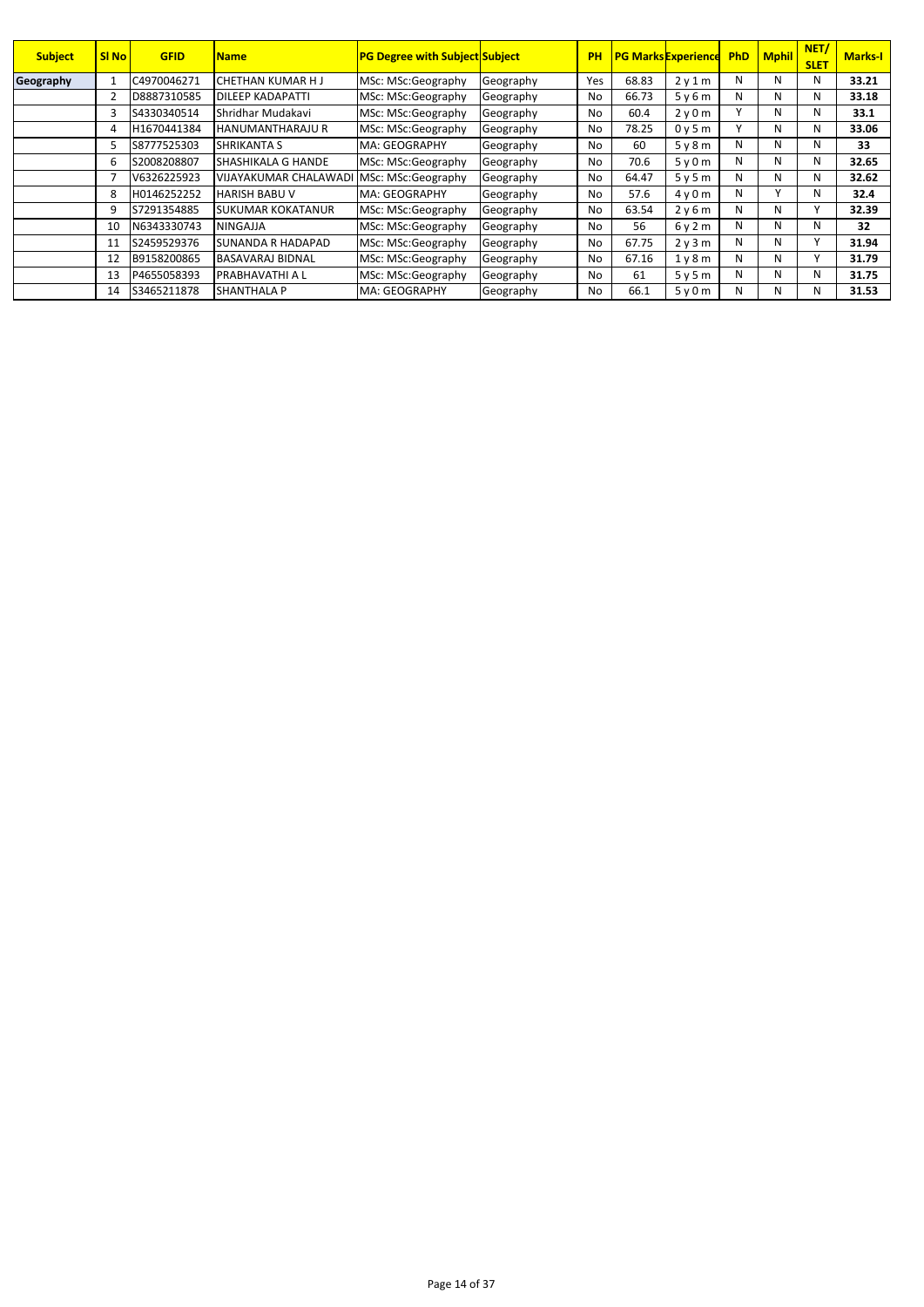| <b>Subject</b> | <b>SI No</b>   | <b>GFID</b> | <b>Name</b>                      | <b>PG Degree with Subject Subject</b> |       | PH        |       | <b>PG Marks Experience</b> | PhD | <b>Mphil</b> | NET/<br><b>SLET</b> | <b>Marks-I</b> |
|----------------|----------------|-------------|----------------------------------|---------------------------------------|-------|-----------|-------|----------------------------|-----|--------------|---------------------|----------------|
| <b>Hindi</b>   | $\mathbf{1}$   | S7174615977 | <b>S.IRFAN BASHA</b>             | MA: HINDI                             | Hindi | <b>No</b> | 60.1  | 5y0m                       | N   | Υ            | N                   | 36.03          |
|                | $\overline{2}$ | K0076233144 | <b>KUSUMA B</b>                  | MA: HINDI                             | Hindi | <b>No</b> | 66    | 6y5m                       | N   | N            | N                   | 36             |
|                | 3              | M2355823464 | MEHANAZBEGUM SARKHAV MA: HINDI   |                                       | Hindi | <b>No</b> | 69.9  | 0y2m                       | Y   | Υ            | N                   | 35.48          |
|                | $\overline{4}$ | J5155649635 | Jyoti                            | MA: HINDI                             | Hindi | <b>No</b> | 63.56 | 6y6m                       | N   | N            | N                   | 35.39          |
|                | 5              | R2718120138 | RAJARAJESWARI, H. G              | MA: HINDI                             | Hindi | <b>No</b> | 69.2  | 6v1m                       | N   | N            | N                   | 35.3           |
|                | 6              | A0439704498 | <b>ASHOK CLIFFORD DSOUZA</b>     | MA: HINDI                             | Hindi | <b>No</b> | 57    | 1y3m                       | Y   | Υ            | N                   | 35.25          |
|                | $\overline{7}$ | J5762016164 | JASMINBANU TORAGALL              | MA: HINDI                             | Hindi | <b>No</b> | 62.5  | 2y6m                       | Y   | N            | N                   | 35.13          |
|                | 8              | R6729727778 | <b>RAMALAKSHMI H R</b>           | MA: HINDI                             | Hindi | <b>No</b> | 61.95 | 3y4m                       | N   | N            | Y                   | 34.99          |
|                | 9              | S5374339174 | <b>SHAIK NOORULLA</b>            | MA: HINDI                             | Hindi | <b>No</b> | 55.62 | 7y2m                       | N   | N            | N                   | 34.91          |
|                | 10             | S5204111798 | SHIVAKUMARA                      | MA: HINDI                             | Hindi | <b>No</b> | 73.35 | 2y6m                       | N   | N            | Υ                   | 34.84          |
|                | 11             | T8338828647 | TANAJI MARUTI NAUKUDKA MA: HINDI |                                       | Hindi | <b>No</b> | 55    | 1y3m                       | Y   | Y            | N                   | 34.75          |
|                | 12             | J2466626685 | JAYARAMA.K.                      | MA: HINDI                             | Hindi | <b>No</b> | 54.38 | 6y8m                       | N   | N            | N                   | 34.6           |
|                | 13             | R1412039313 | Ratna Sadashiy Gouda             | MA: HINDI                             | Hindi | <b>No</b> | 77.94 | 1v0m                       | Y   | N            | N                   | 34.49          |
|                | 14             | G8395945320 | <b>GAIKWAD ANAND</b>             | MA: HINDI                             | Hindi | <b>No</b> | 55    | 4y6m                       | N   | Y            | N                   | 33.25          |
|                | 15             | A5604951165 | <b>AMBARPALI</b>                 | MA: HINDI                             | Hindi | <b>No</b> | 59.3  | 6y3m                       | N   | N            | N                   | 32.83          |
|                | 16             | P8793855784 | <b>PAVITHRAL</b>                 | MA: HINDI                             | Hindi | No        | 64.7  | 2y6m                       | N   | N            | Υ                   | 32.68          |
|                | 17             | A2439349523 | ASMA MAKBUL SOUNDALGEMA: HINDI   |                                       | Hindi | <b>No</b> | 70.25 | 2y0m                       | N   | N            | Υ                   | 32.56          |
|                | 18             | M9253952860 | <b>MALATHI B R</b>               | MA: HINDI                             | Hindi | <b>No</b> | 70.11 | 5y1m                       | N   | N            | N                   | 32.53          |
|                | 19             | R7700855789 | <b>RANGANTHA S P</b>             | MA: HINDI                             | Hindi | <b>No</b> | 58    | 5y8m                       | N   | N            | N                   | 32.5           |
|                | 20             | N5762831465 | <b>NIRMALA H B</b>               | MA: HINDI                             | Hindi | <b>No</b> | 63.8  | 5y4m                       | N   | N            | N                   | 32.45          |
|                | 21             | S9913410845 | <b>SANDHYA</b>                   | MA: HINDI                             | Hindi | <b>No</b> | 68.33 | 3y1m                       | N   | Υ            | N                   | 32.08          |
|                | 22             | A0859536625 | ASHMA YOIGINE DSOUZA             | MA: HINDI                             | Hindi | <b>No</b> | 80.25 | 1y1m                       | N   | N            | Υ                   | 32.06          |
|                | 23             | B1598945991 | Bhanumathi s nayak               | MA: HINDI                             | Hindi | <b>No</b> | 56    | 6y1m                       | N   | N            | N                   | 32             |
|                | 24             | A2222300377 | Ashalatha                        | MA: HINDI                             | Hindi | No        | 66    | 5y3m                       | N   | N            | N                   | 31.5           |
|                | 25             | S6276150786 | Shameembanu Ummarsab KMA: HINDI  |                                       | Hindi | <b>No</b> | 64.25 | 3v3m                       | N   | Υ            | N                   | 31.06          |
|                | 26             | N2632729505 | <b>NAGARAJA NAIK K</b>           | MA: HINDI                             | Hindi | <b>No</b> | 63.8  | 3y0m                       | N   | Y            | N                   | 30.95          |
|                | 27             | M2112504361 | Monisha                          | MA: HINDI                             | Hindi | No        | 75.4  | 4y0m                       | N   | N            | N                   | 30.85          |
|                | 28             | H8274354245 | <b>Hemalatha Mathad</b>          | MA: HINDI                             | Hindi | No        | 75    | 4y0m                       | N   | N            | N                   | 30.75          |
|                | 29             | M8568955316 | MAHAMMAD ASIF MULLA              | MA: HINDI                             | Hindi | <b>No</b> | 62.93 | 5y1m                       | N   | N            | N                   | 30.73          |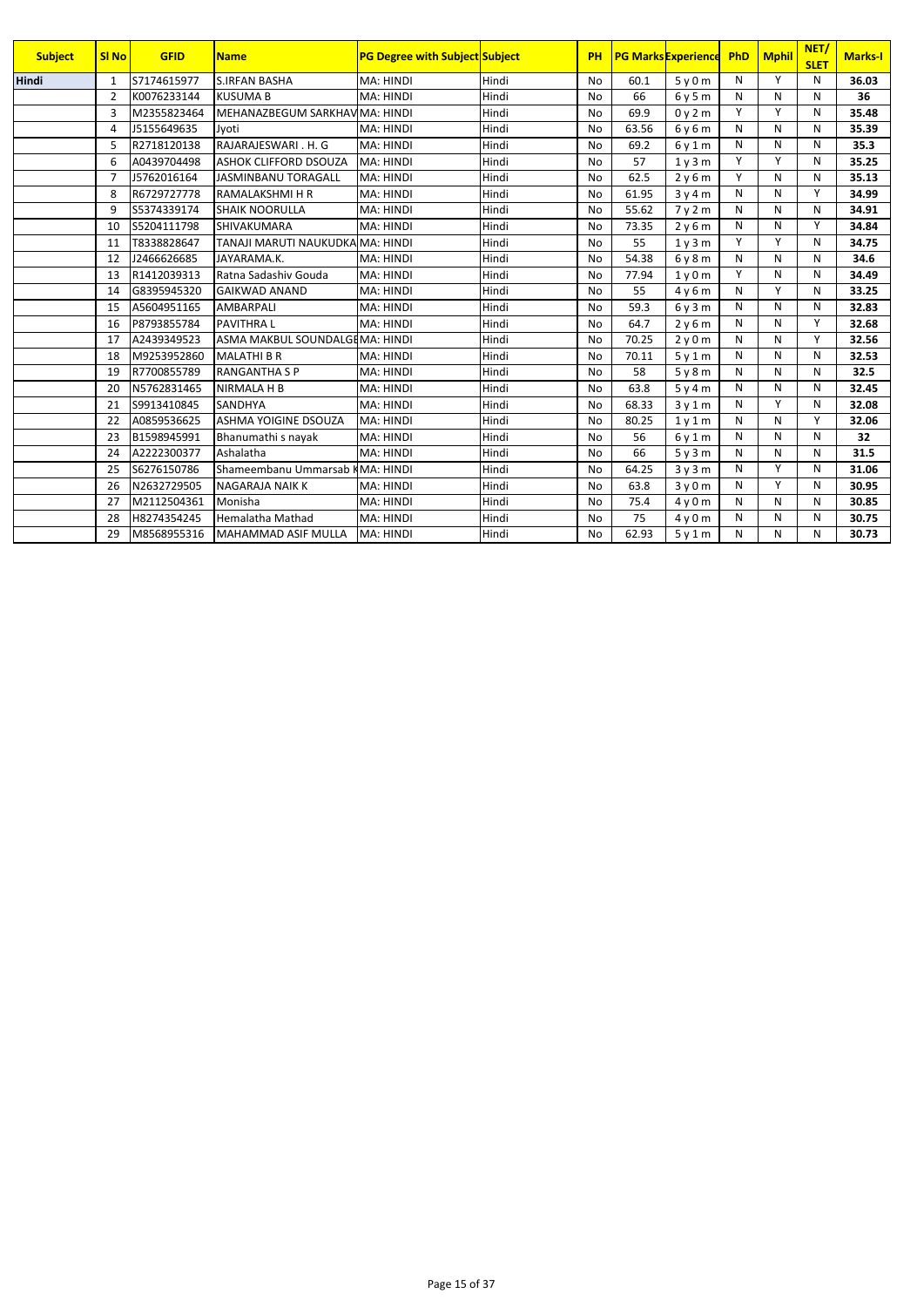| <b>Subject</b> | <b>SI No</b>   | <b>GFID</b> | <b>Name</b>                        | <b>PG Degree with Subject Subject</b> |                | PH        |       | <b>PG Marks Experience</b> | PhD          | <b>Mphil</b>   | NET/<br><b>SLET</b> | <b>Marks-I</b> |
|----------------|----------------|-------------|------------------------------------|---------------------------------------|----------------|-----------|-------|----------------------------|--------------|----------------|---------------------|----------------|
| <b>HISTORY</b> | 1              | H9580022210 | <b>H B MANJUNATHA</b>              | MA: HISTORY                           | <b>HISTORY</b> | No        | 60    | 6y0m                       | $\mathsf{N}$ | Y              | N                   | 39             |
|                | $\overline{2}$ | D8288650628 | Dattatray V. Siriwant              | <b>MA: HISTORY</b>                    | <b>HISTORY</b> | Yes       | 56    | 1y3m                       | Y            | N              | N                   | 39             |
|                | 3              | 19699948601 | <b>ITTIGI DAYANANDA</b>            | <b>MA: HISTORY</b>                    | <b>HISTORY</b> | No        | 71.59 | 7y1m                       | N            | N              | N                   | 38.9           |
|                | $\overline{4}$ | D4977521864 | DR.SHIVARAJA G.O                   | MA: HISTORY                           | <b>HISTORY</b> | <b>No</b> | 71.59 | 0y2m                       | Y            | $\mathsf{N}$   | Υ                   | 38.9           |
|                | 5              | K9411046566 | <b>KAMALA H S</b>                  | MA: HISTORY                           | <b>HISTORY</b> | No        | 53.3  | 8y5m                       | $\mathsf{N}$ | N              | N                   | 38.83          |
|                | 6              | D6083342249 | DASHARATH                          | <b>MA: HISTORY</b>                    | <b>HISTORY</b> | No        | 70.85 | 4y0m                       | N            | N              | Y                   | 38.71          |
|                | $\overline{7}$ | J7361950061 | <b>JYOTI HARIKANT</b>              | <b>MA: HISTORY</b>                    | <b>HISTORY</b> | <b>No</b> | 70.8  | 7y0m                       | N            | N              | N                   | 38.7           |
|                | 8              | V9919524609 | VEENA KUMARI D M                   | <b>MA: HISTORY</b>                    | <b>HISTORY</b> | No        | 70.5  | 1y0m                       | Y            | Y              | N                   | 38.63          |
|                | 9              | Y1586031442 | <b>YOGENDRA</b>                    | <b>MA: HISTORY</b>                    | <b>HISTORY</b> | <b>No</b> | 58.5  | $6v$ 0 m                   | N            | Y              | N                   | 38.63          |
|                | 10             | R5205506498 | RAGHAVENDRA                        | <b>MA: HISTORY</b>                    | <b>HISTORY</b> | <b>No</b> | 70.3  | 2y0m                       | $\mathsf{N}$ | Υ              | Y                   | 38.58          |
|                | 11             | S3211014154 | <b>SANJAY HANJE</b>                | <b>MA: HISTORY</b>                    | <b>HISTORY</b> | No        | 70    | 1y0m                       | Y            | Ÿ              | N                   | 38.5           |
|                | 12             | M4097428024 | <b>MADAR PARASAPPA</b>             | <b>MA: HISTORY</b>                    | <b>HISTORY</b> | No        | 57.2  | 8v1m                       | $\mathsf{N}$ | N              | N                   | 38.3           |
|                | 13             | V3024707636 | <b>VIDHYASHREE S H</b>             | <b>MA: HISTORY</b>                    | HISTORY        | No        | 68.95 | 1y8m                       | N            | Y              | Y                   | 38.24          |
|                | 14             | H8801541443 | HANUMANTAPPA                       | <b>MA: HISTORY</b>                    | <b>HISTORY</b> | <b>No</b> | 68.7  | 7y3m                       | N            | N              | N                   | 38.18          |
|                | 15             | P1461352834 | PUSHPAKARA D                       | MA: HISTORY                           | <b>HISTORY</b> | <b>No</b> | 56.7  | 8y0m                       | N            | $\mathsf{N}$   | N                   | 38.18          |
|                | 16             | V9460834285 | <b>VIJENDRA M J</b>                | MA: HISTORY                           | <b>HISTORY</b> | No        | 68.7  | 2y0m                       | $\mathsf{N}$ | Υ              | Υ                   | 38.18          |
|                | 17             | R4722805535 | <b>RASHMI H M</b>                  | <b>MA: HISTORY</b>                    | <b>HISTORY</b> | <b>No</b> | 56.65 | 2y1m                       | Y            | Υ              | N                   | 38.16          |
|                | 18             | M8746150697 | <b>MAHANTESH ALUR</b>              | <b>MA: HISTORY</b>                    | <b>HISTORY</b> | <b>No</b> | 68.6  | 3y0m                       | Y            | N              | N                   | 38.15          |
|                | 19             | S3028527599 | SURESH KUMAR S M                   | MA: HISTORY                           | <b>HISTORY</b> | No        | 68.5  | 0y3m                       | Y            | N              | Y                   | 38.13          |
|                | 20             | L1358150316 | LALITHAMMA N                       | <b>MA: HISTORY</b>                    | <b>HISTORY</b> | <b>No</b> | 74.4  | 1y6m                       | N            | Y              | Y                   | 38.1           |
|                | 21             | G4993602771 | <b>GLADYS LIZY DSOUZA</b>          | <b>MA: HISTORY</b>                    | <b>HISTORY</b> | <b>No</b> | 68.35 | 7y1m                       | N            | N              | N                   | 38.09          |
|                | 22             | G2969420343 | <b>GIREESH B M</b>                 | MA: HISTORY                           | <b>HISTORY</b> | <b>No</b> | 74.29 | 3y6m                       | N            | $\overline{N}$ | Υ                   | 38.07          |
|                | 23             | N7277425227 | NARAYANA GOWDA                     | <b>MA: HISTORY</b>                    | <b>HISTORY</b> | <b>No</b> | 61.5  | 4y5m                       | N            | N              | Υ                   | 37.88          |
|                | 24             | S8702616783 | SHASHIKUMAR M                      | <b>MA: HISTORY</b>                    | <b>HISTORY</b> | No        | 79.49 | 1y0m                       | $\mathsf{N}$ | Y              | Y                   | 37.87          |
|                | 25             | L2059008079 | LAXMANNA BASAPPA HIREN MA: HISTORY |                                       | <b>HISTORY</b> | <b>No</b> | 73.41 | 3y4m                       | N            | $\overline{N}$ | $\overline{Y}$      | 37.85          |
|                | 26             | M4242915589 | <b>MANJUNATH</b>                   | <b>MA: HISTORY</b>                    | <b>HISTORY</b> | <b>No</b> | 55    | 8y2m                       | $\mathsf{N}$ | N              | N                   | 37.75          |
|                | 27             | V4946840327 | VIRABHADRAPPA V HUMBI              | <b>MA: HISTORY</b>                    | <b>HISTORY</b> | No        | 67    | 4y2m                       | N            | N              | Y                   | 37.75          |
|                | 28             | R5281025877 | RAMESHA D E                        | MA: HISTORY                           | <b>HISTORY</b> | <b>No</b> | 78.72 | 1y0m                       | $\mathsf{N}$ | Υ              | Y                   | 37.68          |
|                | 29             | S0957155864 | SANTOSHKUMAR                       | <b>MA: HISTORY</b>                    | <b>HISTORY</b> | No        | 66.5  | 5y3m                       | N            | Υ              | N                   | 37.63          |
|                | 30             | H4727748352 | <b>HEMAVATI HARIKANT</b>           | <b>MA: HISTORY</b>                    | <b>HISTORY</b> | <b>No</b> | 72.5  | 6y6m                       | N            | N              | N                   | 37.63          |
|                | 31             | K2068935844 | KENCHIKERE SHAMIULLA               | <b>MA: HISTORY</b>                    | <b>HISTORY</b> | <b>No</b> | 66.12 | 4y2m                       | N            | N              | Y                   | 37.53          |
|                | 32             | A4705149809 | <b>ASHANR</b>                      | <b>MA: HISTORY</b>                    | <b>HISTORY</b> | No        | 78    | 6y0m                       | $\mathsf{N}$ | N              | N                   | 37.5           |
|                | 33             | U2264029856 | UMAMAHESHWARI BALLARI MA: HISTORY  |                                       | <b>HISTORY</b> | <b>No</b> | 60    | 7y4m                       | N            | N              | N                   | 37.5           |
|                | 34             | G9710247832 | <b>GAYATRI B M</b>                 | <b>MA: HISTORY</b>                    | <b>HISTORY</b> | No        | 65.7  | 7y0m                       | N            | N              | N                   | 37.43          |
|                | 35             | N2470912686 | NIRMALA BANKAPUR                   | <b>MA: HISTORY</b>                    | <b>HISTORY</b> | Yes       | 73.5  | 3y0m                       | N            | N              | $\mathsf{N}$        | 37.38          |
|                | 36             | K9108401019 | <b>KUMARASWAMY S D</b>             | <b>MA: HISTORY</b>                    | <b>HISTORY</b> | <b>No</b> | 71    | 0y6m                       | Y            | $\overline{Y}$ | N                   | 37.25          |
|                | 37             | N7588819429 | NIRMALA M                          | <b>MA: HISTORY</b>                    | <b>HISTORY</b> | No        | 76.77 | 0y1m                       | Y            | Υ              | N                   | 37.19          |
|                | 38             | R8088026627 | RAMA A K                           | <b>MA: HISTORY</b>                    | <b>HISTORY</b> | <b>No</b> | 76.32 | 3y2m                       | N            | $\mathsf{N}$   | Y                   | 37.08          |
|                | 39             | S2450629033 | SHIDDAPPA RUDRAPPA KAD MA: HISTORY |                                       | <b>HISTORY</b> | No        | 76.16 | 3y0m                       | N            | N              | Y                   | 37.04          |
|                | 40             | M4113528319 | <b>MANJUNATHAKS</b>                | <b>MA: HISTORY</b>                    | <b>HISTORY</b> | No        | 64    | 5y0m                       | N            | Υ              | N                   | 37             |
|                | 41             | A6327316918 | Anitha T                           | <b>MA: HISTORY</b>                    | <b>HISTORY</b> | No        | 64    | 0y2m                       | Υ            | N              | Y                   | 37             |
|                | 42             | M0361428692 | MAHADEVAPPA SAVANTRI               | <b>MA: HISTORY</b>                    | <b>HISTORY</b> | No        | 75.91 | 2y8m                       | $\mathsf{N}$ | ${\sf N}$      | Y                   | 36.98          |
|                | 43             | R4154946287 | RAMAKRISHNAPPA M                   | <b>MA: HISTORY</b>                    | <b>HISTORY</b> | <b>No</b> | 63.7  | 5v0m                       | N            | $\overline{Y}$ | N                   | 36.93          |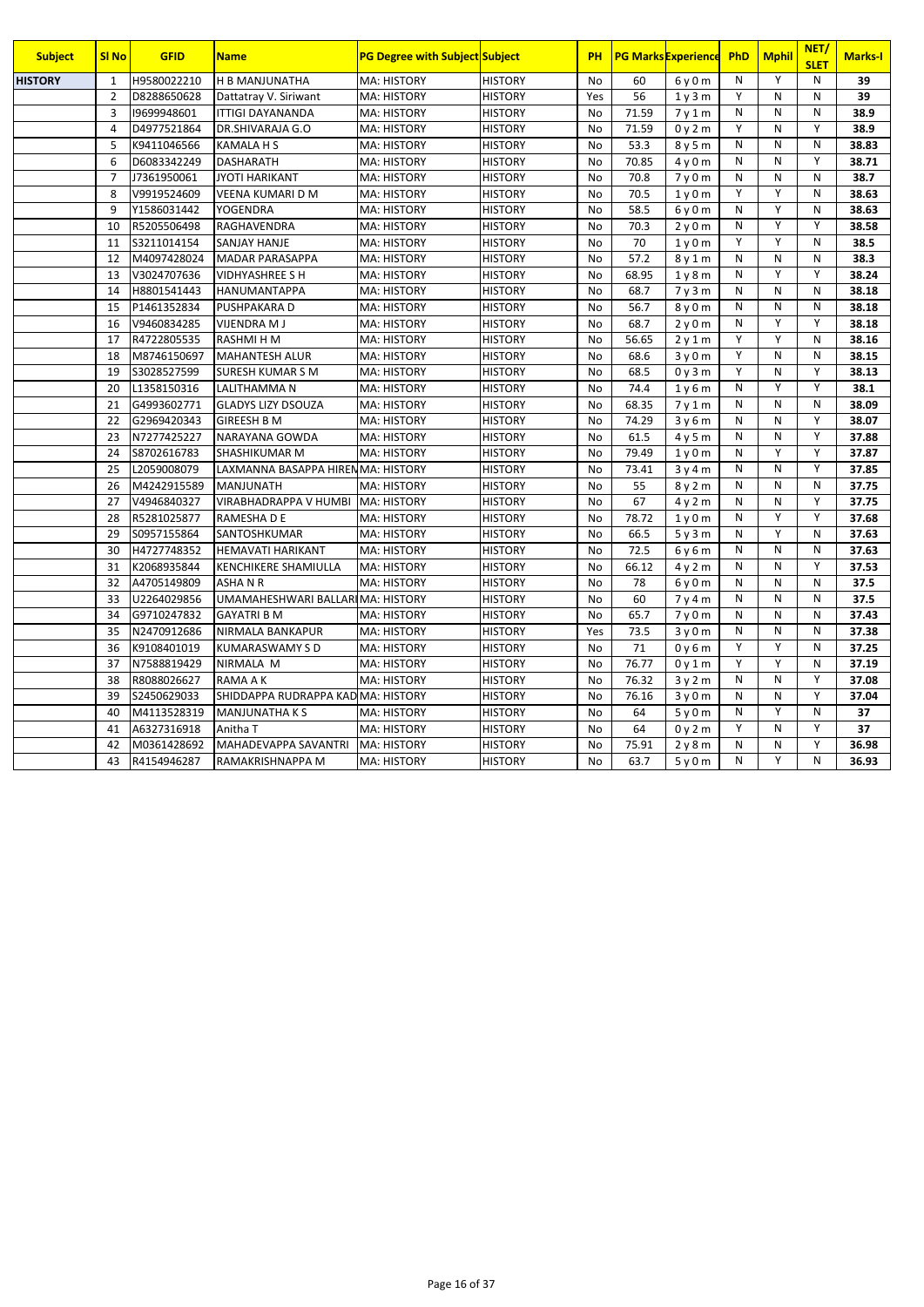| <b>Subject</b>      | <b>SI No</b> | <b>GFID</b> | <b>Name</b>                 | <b>PG Degree with Subject Subject</b> |                     | PH             |       | <b>PG Marks Experience</b> |   | <b>PhD</b> Mphil | NET/<br><b>SLET</b> | <b>Marks-I</b> |
|---------------------|--------------|-------------|-----------------------------|---------------------------------------|---------------------|----------------|-------|----------------------------|---|------------------|---------------------|----------------|
| <b>HOME SCIENCE</b> |              | S4095318651 | <b>SYEDA MISBAH FATHIMA</b> | MSc: Human DevelopmeHOME SCIENCE      |                     | N <sub>o</sub> | 62    | 3v2m                       | N | N                |                     | 33.5           |
|                     |              | P8340304334 | Pooia                       | <b>MSc: HOME SCIENCE</b>              | <b>HOME SCIENCE</b> | No             | 83    | 4v2m                       | N | N                | N                   | 32.75          |
|                     | 3            | S4814104422 | SOUMYASHREE S               | <b>MSc: HOME SCIENCE</b>              | <b>HOME SCIENCE</b> | No             | 85.46 | 0y2m                       | N | N                |                     | 30.37          |
|                     |              | A0174226222 | ANJANA SHRI.K.S.            | <b>MSc: HOME SCIENCE</b>              | <b>HOME SCIENCE</b> | No             | 85    | 3v2m                       | N | N                | N                   | 30.25          |
|                     | 5            | S4360230219 | Sauda Samreen               | <b>MSc: HOME SCIENCE</b>              | <b>HOME SCIENCE</b> | No             | 82.27 | 3v2m                       | N | N                | N                   | 29.57          |
|                     | 6            | B0261930559 | Bhavya H G                  | <b>MSc: HOME SCIENCE</b>              | <b>HOME SCIENCE</b> | No             | 69.53 | 4v2m                       | N | N                | N                   | 29.38          |
|                     |              | Y1353843049 | YASHWANTH G NAIK            | <b>MSc: HOME SCIENCE</b>              | <b>HOME SCIENCE</b> | N <sub>o</sub> | 77.6  | 0v1m                       | N | N                |                     | 28.4           |
|                     | 8            | V5464325978 | Vani D M                    | <b>MSc: HOME SCIENCE</b>              | <b>HOME SCIENCE</b> | No             | 70.31 | 3v4m                       | N | N                | N                   | 28.08          |
|                     | 9            | S4545242766 | SKANDA A G                  | <b>MSc: HOME SCIENCE</b>              | <b>HOME SCIENCE</b> | N <sub>o</sub> | 76.2  | 0v1m                       | N | N                |                     | 28.05          |
|                     | 10           | S6430216170 | <b>SRIDHARA A S</b>         | <b>MSc: HOME SCIENCE</b>              | <b>HOME SCIENCE</b> | No             | 72.3  | 3v1m                       | N | N                | N                   | 27.08          |
|                     | 11           | S2974734436 | S. SHOBHA                   | <b>MSc: HOME SCIENCE</b>              | <b>HOME SCIENCE</b> | No             | 71.7  | 3v2m                       | N | N.               | N                   | 26.93          |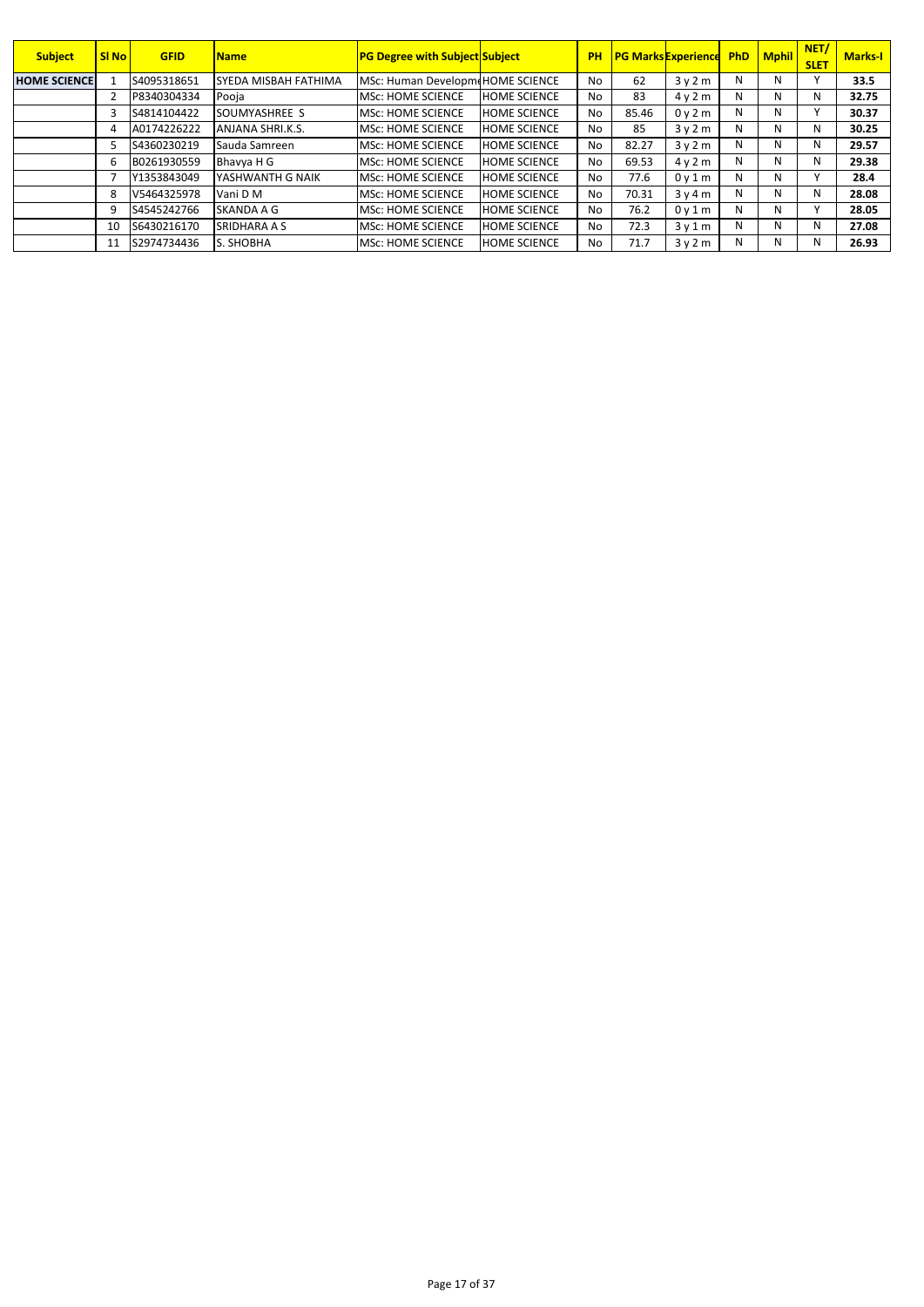| <b>Subject</b>         | <b>SI No</b> | GFID        | <b>Name</b>               | <b>PG Degree with Subject Subject</b>        | <b>PH</b> |       | <b>PG Marks Experience PhD   Mphil  </b> |   | <b>NET</b><br><b>SLET</b> | <b>Marks-I</b> |
|------------------------|--------------|-------------|---------------------------|----------------------------------------------|-----------|-------|------------------------------------------|---|---------------------------|----------------|
| <b>Industrial Chem</b> |              | R1244401572 | Reshma Jvotishi           | MSc: Industrial Chemistr Industrial Chemistr | No        | 74.44 | $2v0m$ .                                 | N |                           | 24.61          |
|                        |              | S5125902000 | <b>SWATI KALGUTKAR</b>    | MSc: Industrial Chemistr Industrial Chemistr | No        | 74.08 | 2v1m                                     | N |                           | 24.52          |
|                        |              | J4619526280 | <b>JENNIFAR GONSALVIS</b> | MSc: Industrial Chemistr Industrial Chemistr | No        | 73.4  | $7\gamma$ 0 $m$ .                        | N |                           | 24.35          |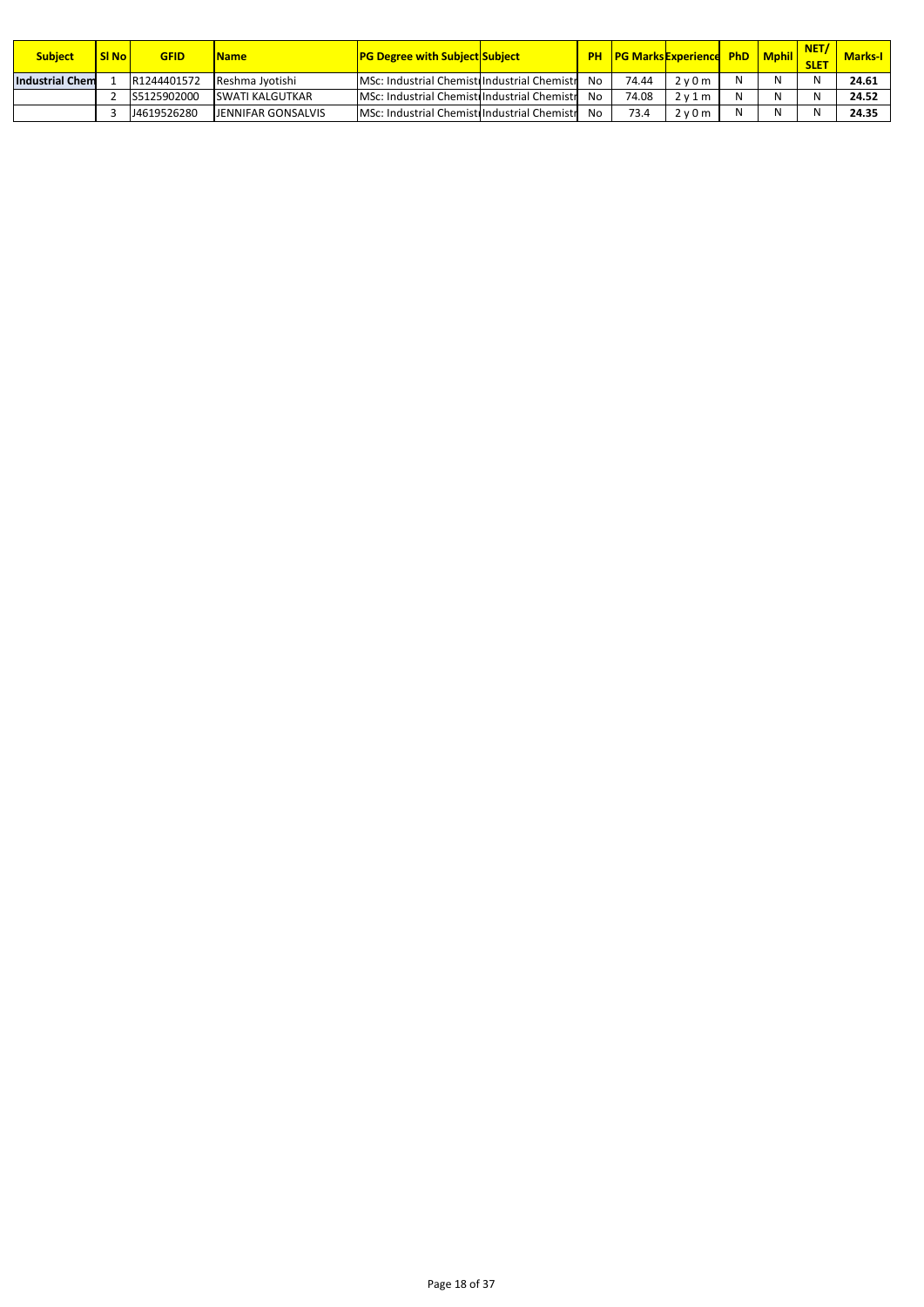| <b>Subject</b>    | <b>SI No</b> | <b>GFID</b> | <b>Name</b>                 | <b>PG Degree with Subject Subject</b> |                   | <b>PH</b> |       | <b>PG Marks Experience</b> | <b>PhD</b> | Mphil | NET/<br><b>SLET</b> | <b>Marks-I</b> |
|-------------------|--------------|-------------|-----------------------------|---------------------------------------|-------------------|-----------|-------|----------------------------|------------|-------|---------------------|----------------|
| <b>JOURNALISM</b> |              | R7872633848 | <b>RAGHAVENDRA</b>          | MA: JOURNALISM                        | <b>JOURNALISM</b> | No        | 67    | 3v2m                       | N          | N     | N                   | 25.75          |
|                   |              | R7872633300 | <b>RAGHAVENDRA</b>          | MA: JOURNALISM                        | <b>JOURNALISM</b> | No        | 67    | 3v2m                       | N          | N     | N                   | 25.75          |
|                   |              | S1587051522 | <b>SUBRAMANI HM</b>         | MA: JOURNALISM                        | <b>JOURNALISM</b> | No        | 65.79 | 0y3m                       | N          | N     |                     | 25.45          |
|                   | 4            | P6221618852 | <b>PRASAD SHENOY K</b>      | MA: JOURNALISM                        | <b>JOURNALISM</b> | No        | 59.16 | 3v5m                       | N          | N     | N                   | 25.29          |
|                   |              | S7088435495 | shaheena kattimani          | MA: JOURNALISM                        | <b>JOURNALISM</b> | No        | 70    | 2v6m                       | N          | N     | N                   | 25             |
|                   | ь            | M7269259342 | <b>MANJUNATH SHIRASANGI</b> | MA: JOURNALISM                        | <b>JOURNALISM</b> | No        | 62.95 | 3v0m                       | N          | Ν     | N                   | 24.74          |
|                   |              | M3310408987 | IMUNISHAMAGOWDA C           | MA: JOURNALISM                        | <b>JOURNALISM</b> | No        | 62.6  | 0v2m                       | N          | N     |                     | 24.65          |
|                   | -8           | S8500100946 | <b>SWATHY HJ</b>            | MA: JOURNALISM                        | <b>JOURNALISM</b> | No        | 62.6  | 0y2m                       | N          | N     |                     | 24.65          |
|                   | 9            | S7140235681 | Shreekant K                 | MA: JOURNALISM                        | <b>JOURNALISM</b> | No        | 56    | 0y6m                       | N          | N     |                     | 24.5           |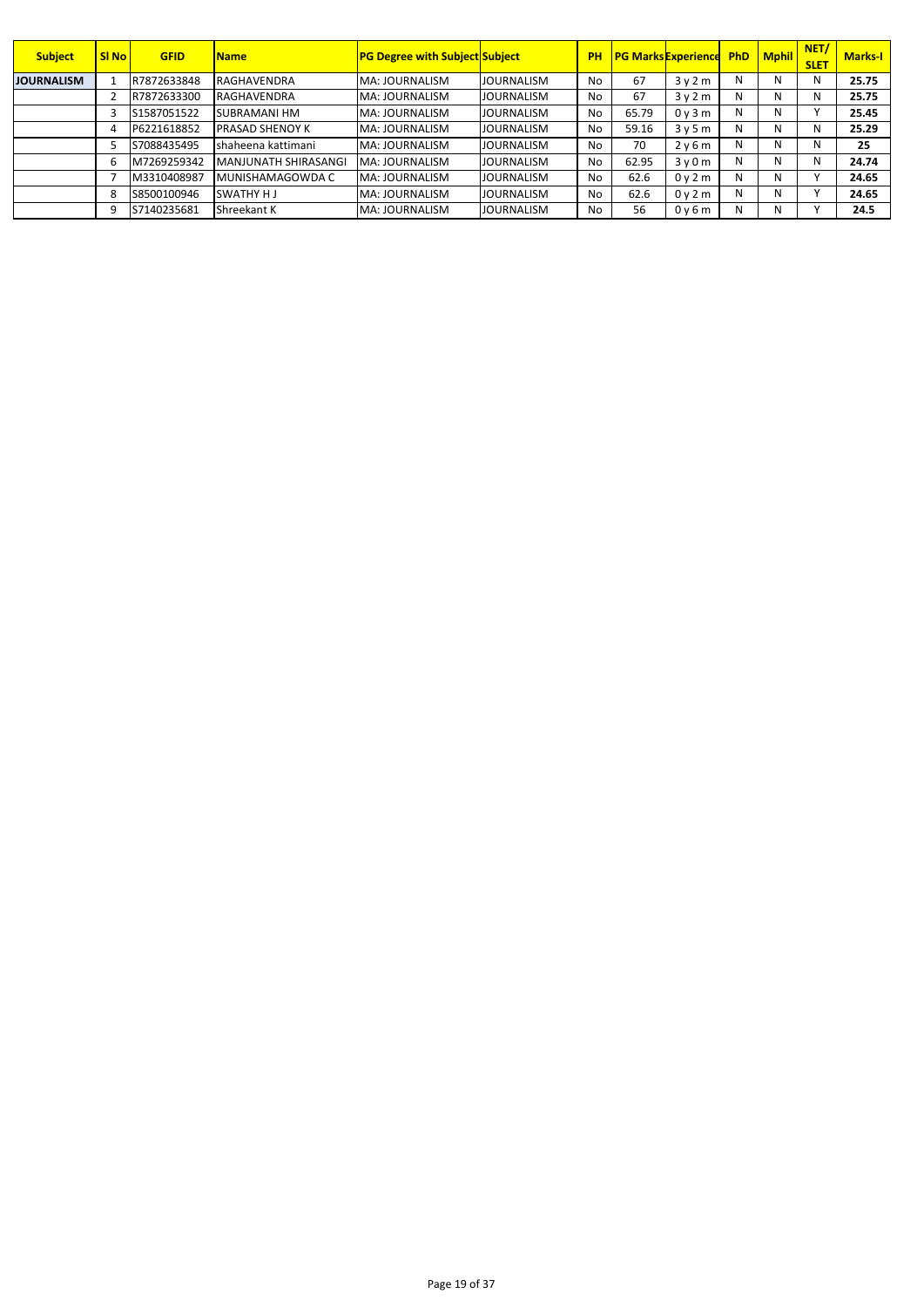| <b>Subject</b> | <b>SI No</b>   | <b>GFID</b> | <b>Name</b>                        | <b>PG Degree with Subject Subject</b> |                | PH        |       | <b>PG Marks Experience</b> | PhD            | <b>Mphil</b>   | NET/<br><b>SLET</b> | <b>Marks-I</b> |
|----------------|----------------|-------------|------------------------------------|---------------------------------------|----------------|-----------|-------|----------------------------|----------------|----------------|---------------------|----------------|
| <b>KANNADA</b> | $\mathbf{1}$   | V2837129891 | <b>VENKATESHAPPA NM</b>            | MA: KANNADA                           | <b>KANNADA</b> | <b>No</b> | 71.1  | 6y5m                       | N              | N              | Y                   | 46.28          |
|                | $\overline{2}$ | M8310259271 | <b>MALLIKARJUNA R</b>              | MA: KANNADA                           | <b>KANNADA</b> | <b>No</b> | 65    | 7v0m                       | N              | N              | $\overline{Y}$      | 46.25          |
|                | 3              | M9474252133 | MEENAKSHI                          | MA: KANNADA                           | KANNADA        | <b>No</b> | 77    | 5y0m                       | Y              | N              | N                   | 46.25          |
|                | $\overline{4}$ | H5513427716 | <b>HARISHAR</b>                    | MA: KANNADA                           | KANNADA        | <b>No</b> | 88.95 | 5y0m                       | N              | N              | Y                   | 46.24          |
|                | 5              | M3220615261 | MAHESHA A R                        | MA: KANNADA                           | KANNADA        | <b>No</b> | 82.89 | 1y6m                       | Y              | N              | Y                   | 46.22          |
|                | 6              | A8936113836 | <b>ARCHANA R</b>                   | MA: KANNADA                           | <b>KANNADA</b> | No        | 70.85 | 6y5m                       | N              | N              | Y                   | 46.21          |
|                | 7              | P5132704122 | PARASHURAM SANKOGAL                | MA: KANNADA                           | KANNADA        | <b>No</b> | 64.7  | 7y0m                       | N              | N              | Y                   | 46.18          |
|                | 8              | D7582350041 | DR. RAVEENDRA                      | MA: KANNADA                           | KANNADA        | <b>No</b> | 70.7  | 0y6m                       | Y              | Y              | Y                   | 46.18          |
|                | 9              | M2640010953 | <b>MAMATHA</b>                     | MA: KANNADA                           | KANNADA        | <b>No</b> | 76.59 | 6y1m                       | N              | N              | Y                   | 46.15          |
|                | 10             | P6128115870 | PRAKASH G A                        | MA: KANNADA                           | <b>KANNADA</b> | No        | 52.5  | 7y0m                       | Y              | N              | N                   | 46.13          |
|                | 11             | S1508529992 | <b>SHOBHA</b>                      | MA: KANNADA                           | <b>KANNADA</b> | <b>No</b> | 58.37 | 10 y 5 m                   | N              | N              | N                   | 46.09          |
|                | 12             | D4270809715 | DIVYA S                            | MA: KANNADA                           | KANNADA        | No        | 88.3  | 1y0m                       | Y              | N              | Y                   | 46.08          |
|                | 13             | A5012405773 | ASHAK                              | MA: KANNADA                           | KANNADA        | No        | 76.3  | 6y0m                       | N              | N              | Y                   | 46.08          |
|                | 14             | S5215624382 | <b>SARITHA B</b>                   | MA: KANNADA                           | <b>KANNADA</b> | <b>No</b> | 64.3  | 6y8m                       | N              | N              | Y                   | 46.08          |
|                | 15             | P4777422227 | PRASANNA                           | MA: KANNADA                           | <b>KANNADA</b> | <b>No</b> | 76.15 | 2y0m                       | Y              | N              | Y                   | 46.04          |
|                | 16             | N5110725624 | <b>NANDINI BJ</b>                  | MA: KANNADA                           | KANNADA        | No        | 76.1  | 6y2m                       | N              | N              | Y                   | 46.03          |
|                | 17             | Y4547124869 | Yallappa Goddanavar                | MA: KANNADA                           | KANNADA        | <b>No</b> | 70.1  | 6y5m                       | N              | $\overline{N}$ | $\overline{Y}$      | 46.03          |
|                | 18             | S0976327314 | <b>SHILPA KS</b>                   | MA: KANNADA                           | <b>KANNADA</b> | <b>No</b> | 76.05 | 5y0m                       | $\overline{Y}$ | N              | N                   | 46.01          |
|                | 19             | F4418522757 | Fakeerappa s Koninavar             | MA: KANNADA                           | <b>KANNADA</b> | Yes       | 60    | 7y1m                       | N              | N              | N                   | 46             |
|                | 20             | S2087141121 | <b>SHIVARAJU S</b>                 | MA: KANNADA                           | KANNADA        | <b>No</b> | 75.9  | 2y0m                       | Y              | N              | Y                   | 45.98          |
|                | 21             | U8932602427 | <b>Umesh Patil</b>                 | MA: KANNADA                           | KANNADA        | <b>No</b> | 75.9  | 2y0m                       | Y              | $\mathsf{N}$   | Y                   | 45.98          |
|                | 22             | G5965547382 | <b>GOVINDAPPA S</b>                | MA: KANNADA                           | <b>KANNADA</b> | <b>No</b> | 69.93 | 5y6m                       | Y              | N              | N                   | 45.98          |
|                | 23             | D3014732296 | DIVYA D N                          | MA: KANNADA                           | <b>KANNADA</b> | <b>No</b> | 75.9  | 4v0m                       | N              | Υ              | $\overline{Y}$      | 45.98          |
|                | 24             | V2183029271 | VIJAYAKUMAR                        | MA: KANNADA                           | KANNADA        | <b>No</b> | 75.75 | 2y0m                       | Y              | N              | Y                   | 45.94          |
|                | 25             | F6005231377 | FATHIMABI A                        | MA: KANNADA                           | KANNADA        | <b>No</b> | 63.72 | 10y1m                      | N              | N              | N                   | 45.93          |
|                | 26             | S2514101176 | SUBHASH WALIKAR                    | MA: KANNADA                           | KANNADA        | <b>No</b> | 75.6  | 6y1m                       | N              | N              | Y                   | 45.9           |
|                | 27             | R7604107490 | RAJESHWARI KALASAD                 | MA: KANNADA                           | <b>KANNADA</b> | <b>No</b> | 75.5  | 6y1m                       | N              | N              | Y                   | 45.88          |
|                | 28             | A1143846379 | APPAYYA HOSAMANI                   | MA: KANNADA                           | KANNADA        | <b>No</b> | 51.5  | $\overline{11}$ y 2 m      | N              | N              | N                   | 45.88          |
|                | 29             | N4062428225 | <b>NAGARAJA C</b>                  | MA: KANNADA                           | KANNADA        | <b>No</b> | 69.4  | 2y6m                       | Y              | N              | Y                   | 45.85          |
|                | 30             | N3318247116 | NINGAPPA VANKANNAVAR   MA: KANNADA |                                       | <b>KANNADA</b> | <b>No</b> | 63.33 | 7y1m                       | N              | N              | Y                   | 45.83          |
|                | 31             | M3178210980 | <b>MAMATHA</b>                     | MA: KANNADA                           | KANNADA        | No        | 75.3  | 6y0m                       | N              | N              | Y                   | 45.83          |
|                | 32             | V6231215688 | <b>VIJAY KUMAR A N</b>             | MA: KANNADA                           | <b>KANNADA</b> | <b>No</b> | 75.2  | 4y3m                       | N              | Υ              | Y                   | 45.8           |
|                | 33             | M0033532473 | <b>MOHANA B</b>                    | MA: KANNADA                           | KANNADA        | <b>No</b> | 63    | 4v0m                       | Y              | Y              | N                   | 45.75          |
|                | 34             | D4320110795 | DR. H. MALLAIAH                    | MA: KANNADA                           | KANNADA        | <b>No</b> | 75    | 0y2m                       | Y              | Υ              | Y                   | 45.75          |
|                | 35             | R5284901307 | <b>RAJENDRA</b>                    | MA: KANNADA                           | <b>KANNADA</b> | No        | 74.95 | 0y1m                       | Y              | Y              | Y                   | 45.74          |
|                | 36             | A0111908677 | <b>ASHOKANS</b>                    | MA: KANNADA                           | <b>KANNADA</b> | <b>No</b> | 74.9  | 2y0m                       | Y              | N              | Y                   | 45.73          |
|                | 37             | S7097333228 | SHIVANANDA                         | MA: KANNADA                           | KANNADA        | No        | 74.9  | 2y1m                       | Y              | N              | Y                   | 45.73          |
|                | 38             | P4820710559 | PARVATHI M                         | MA: KANNADA                           | KANNADA        | <b>No</b> | 80.84 | 5y5m                       | N              | N              | Y                   | 45.71          |
|                | 39             | P0326854973 | PURUSHOTAMA S V                    | MA: KANNADA                           | KANNADA        | <b>No</b> | 74.8  | 2y0m                       | $\overline{Y}$ | N              | Y                   | 45.7           |
|                | 40             | S4785339983 | SHIVANAND GOURAKKANAVMA: KANNADA   |                                       | <b>KANNADA</b> | <b>No</b> | 74.75 | 5y8m                       | N              | N              | Y                   | 45.69          |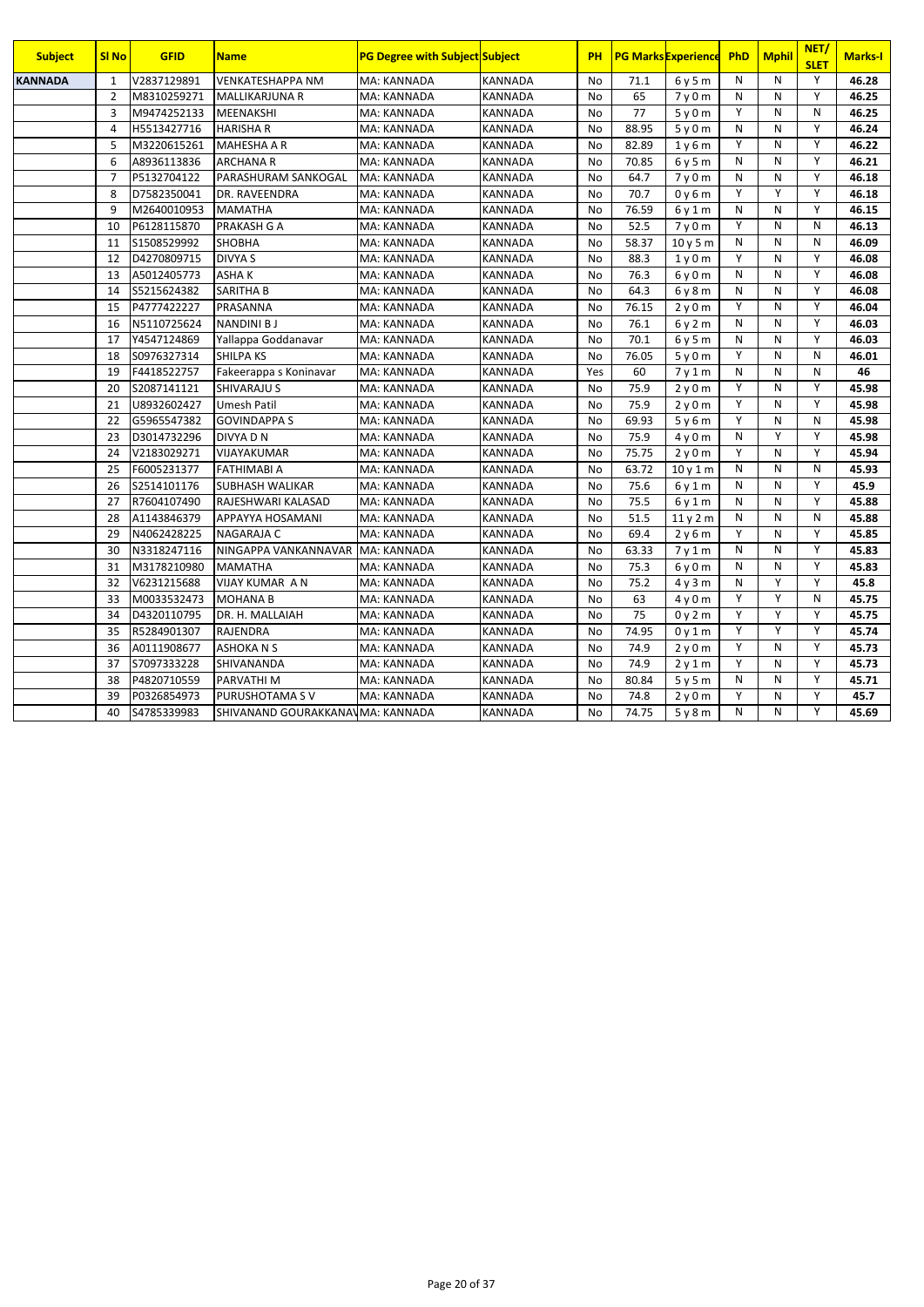| <b>Subject</b> | <b>SI No</b>  | <b>GFID</b> | <b>Name</b>                             | <b>PG Degree with Subject Subject</b> |            |    |       | <b>PH PG Marks Experience PhD Mphil</b> |   | NET/<br><b>SLET</b> | <b>Marks-I</b> |
|----------------|---------------|-------------|-----------------------------------------|---------------------------------------|------------|----|-------|-----------------------------------------|---|---------------------|----------------|
| Law            |               | R6535042339 | ROOPACHAND DHANAVANT Other: Law Suibect |                                       | <b>Law</b> | No |       | 3v10m                                   | N | N                   | 26.25          |
|                |               | M7619517763 | MAHADEVAMURTHY T M                      | <b>Other: Law Suibect</b>             | <b>Law</b> | No | 64.74 | 3v2m                                    | N | Ν                   | 25.19          |
|                |               | A6912645208 | Ambabhawani.N                           | Other: Law Suibect                    | <b>Law</b> | No | 61    | 3v0m                                    | N | N                   | 24.25          |
|                | $\mathcal{L}$ | C3699005616 | Chethana karnad                         | Other: Law Suibect                    | Law        | No | 52    | 0v4m                                    | N |                     | 23.5           |
|                |               | R5988213455 | Ravindra prasad K.S.                    | Other: Law Suibect                    | Law        | No | 59    | 2v5m                                    | N | N                   | 22.25          |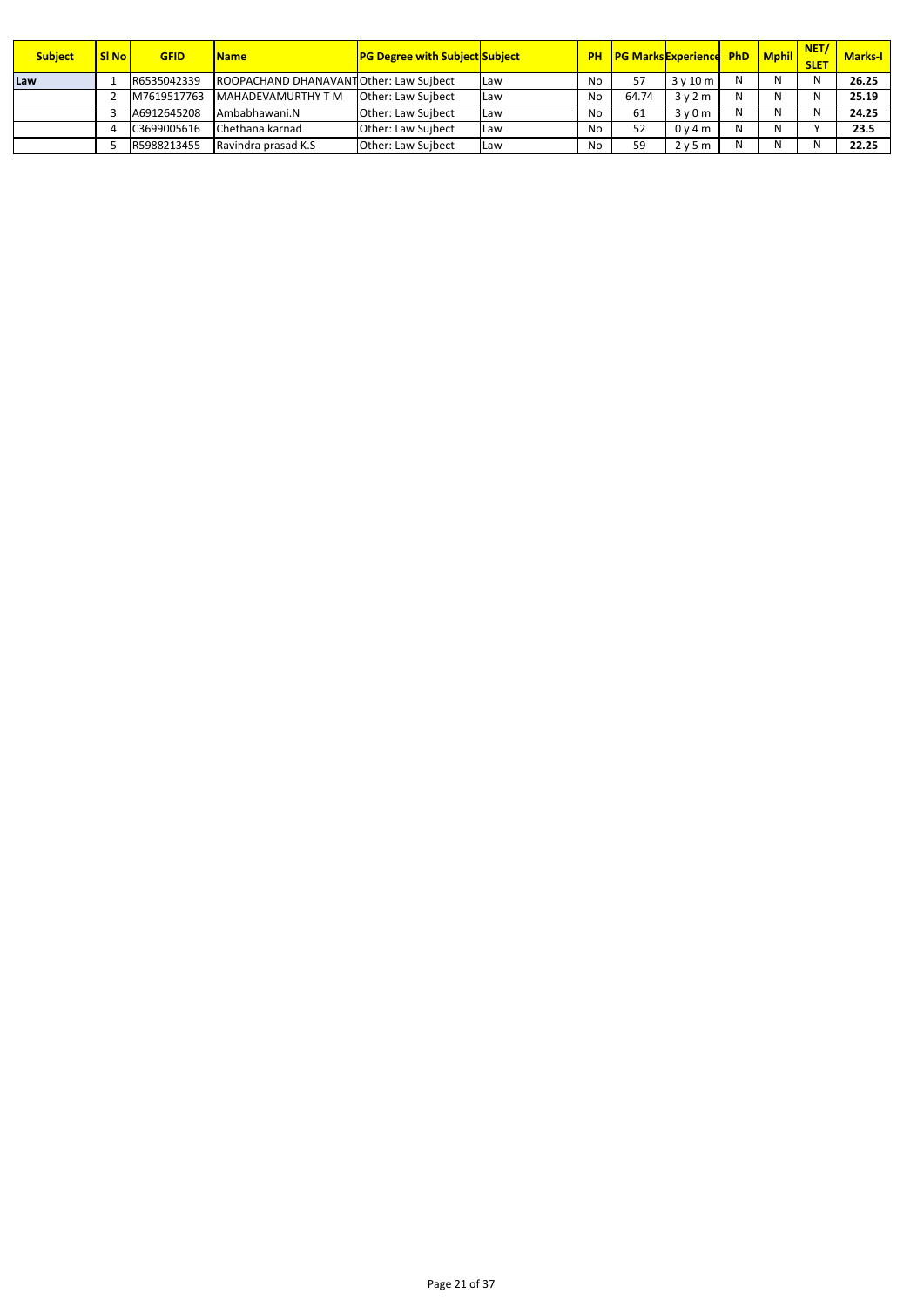| <b>Subject</b> | <b>SI No</b>        | <b>GFID</b>                | <b>Name</b>                                                            | <b>PG Degree with Subject Subject</b>                            | <b>PH</b> |                | <b>PG Marks Experience</b> | <b>PhD</b> | <b>Mphil</b> | NET/<br><b>SLET</b> | <b>Marks-I</b> |
|----------------|---------------------|----------------------------|------------------------------------------------------------------------|------------------------------------------------------------------|-----------|----------------|----------------------------|------------|--------------|---------------------|----------------|
| Management     | 1                   | T1548748995                | TULASI PRASANNAKUMAR AMBA: MBA: Managemen Management                   |                                                                  | No        | 63             | 2y2m                       | N          | N            | N                   | 21.75          |
|                | $\overline{2}$      | S0238256153                | SAHANA D                                                               | MBA: MBA: Managemen Management                                   | No        | 74.62          | 1y0m                       | N          | N            | N                   | 21.66          |
|                | 3                   | P5796110549                | PATHUMABI SAHIRA                                                       | MBA: MBA: Managemen Management                                   | No        | 62.28          | 2y0m                       | N          | N            | N                   | 21.57          |
|                | 4                   | S4346337196                | SURESHA N                                                              | MBA: MBA: Managemen Management                                   | No        | 62             | 2y0m                       | N          | N            | N                   | 21.5           |
|                | 5                   | M9443052950                | MOHAMMED KHALEEL                                                       | MBA: MBA: Managemen Management                                   | No        | 61.87          | 2y2m                       | N          | N            | N                   | 21.47          |
|                | 6                   | A7715951180                | ASHA D S                                                               | MBA: MBA: Managemen Management                                   | No        | 61.52          | 2y0m                       | N<br>N     | N<br>N       | N<br>N              | 21.38          |
|                | $\overline{7}$<br>8 | P3776430420<br>N3294719328 | PRAVEENRAJ ANNAPPA SHE MBA: MBA: Managemen Management<br><b>NALMEP</b> |                                                                  | No<br>No  | 61.32<br>73    | 2y3m                       | N          | N            | N                   | 21.33<br>21.25 |
|                | 9                   | N1418719086                | Needubin B                                                             | MBA: MBA: Managemen Management<br>MBA: MBA: Managemen Management | No        | 60.75          | 1y3m<br>2y0m               | N          | N            | N                   | 21.19          |
|                | 10                  | M8102731490                | Madhu G                                                                | MBA: MBA: Managemen Management                                   | No        | 60.65          | 2y1m                       | N          | N            | N                   | 21.16          |
|                | 11                  | M7353302831                | <b>MUTHU KIRAN N</b>                                                   | MBA: MBA: Managemen Management                                   | No        | 60.61          | 2y1m                       | N          | N            | N                   | 21.15          |
|                | 12                  | Y9132020869                | YUVARAJA K                                                             | MBA: MBA: Managemen Management                                   | No        | 60             | 2y1m                       | N          | N            | N                   | 21             |
|                | 13                  | A3501947362                | <b>AMRIN KHANUM</b>                                                    | MBA: MBA: Managemen Management                                   | No        | 66             | 1y6m                       | N          | N            | N                   | 21             |
|                | 14                  | N6410905135                | Narendra K C                                                           | MBA: MBA: Managemen Management                                   | No        | 60.01          | 2y0m                       | N          | N            | N                   | 21             |
|                | 15                  | D2150759788                | Devika B M                                                             | MBA: MBA: Managemen Management                                   | No        | 60             | 2y0m                       | N          | N            | N                   | 21             |
|                | 16                  | R4235000206                | Rakshith K R                                                           | MBA: MBA: Managemen Management                                   | No        | 77.9           | 0y4m                       | N          | N            | N                   | 20.98          |
|                | 17                  | S2151216842                | SOWMYA M A                                                             | MBA: MBA: Managemen Management                                   | No        | 59.51          | 2y0m                       | N          | N            | N                   | 20.88          |
|                | 18                  | S7673400795                | <b>SUPRIYAL</b>                                                        | MBA: MBA: Managemen Management                                   | No        | 65.5           | 1y6m                       | N          | N            | N                   | 20.88          |
|                | 19                  | C4490200685                | <b>CHAITHRA S</b>                                                      | MBA: MBA: Managemen Management                                   | No        | 65.22          | 1y6m                       | N          | N            | N                   | 20.81          |
|                | 20                  | S1462027478                | Shweta shivanand elemmi                                                | MBA: MBA: Managemen Management                                   | No        | 65             | 1y6m                       | N          | N            | N                   | 20.75          |
|                | 21                  | K3597639507                | KAVYA SHREE L                                                          | MBA: MBA: Managemen Management                                   | No        | 76.65          | 0y4m                       | N          | N            | N                   | 20.66          |
|                | 22                  | P6952154338                | Priyanka S R                                                           | MBA: MBA: Managemen Management                                   | No        | 70             | 1y1m                       | N          | N            | N                   | 20.5           |
|                | 23                  | S6148800918                | SABA SHABREEN                                                          | MBA: MBA: Managemen Management                                   | No        | 70             | 1y1m                       | N          | N            | N                   | 20.5           |
|                | 24                  | S3078539587                | SHRIDHAR D L                                                           | MBA: MBA: Managemen Management                                   | No        | 58             | 2y0m                       | N<br>N     | N            | N                   | 20.5           |
|                | 25<br>26            | N6030932514                | NIZAMUDDIN S Y<br>Lata R Shinde                                        | MBA: MBA: Managemen Management                                   | No        | 70<br>70       | 1y0m                       | N          | N<br>N       | N<br>N              | 20.5<br>20.5   |
|                | 27                  | L1795228355<br>A4927937881 | Ashalatha. M                                                           | MBA: MBA: Managemen Management<br>MBA: MBA: Managemen Management | No<br>No  | 57.8           | 1y0m<br>2y0m               | N          | N            | N                   | 20.45          |
|                | 28                  | S5789915908                | Sabiha Banu                                                            | MBA: MBA: Managemen Management                                   | No        | 57.72          | 2y2m                       | N          | N            | N                   | 20.43          |
|                | 29                  | A9018022169                | ASHA D L                                                               | MBA: MBA: Managemen Management                                   | No        | 69.46          | 1y0m                       | N          | N            | N                   | 20.37          |
|                | 30                  | P9301424674                | PUSHPAVATHI R                                                          | MBA: MBA: Managemen Management                                   | No        | 69             | 1y0m                       | N          | N            | N                   | 20.25          |
|                | 31                  | S6454207690                | SHOBHALL                                                               | MBA: MBA: Managemen Management                                   | No        | 68.96          | 1y3m                       | N          | N            | N                   | 20.24          |
|                | 32                  | C2004234888                | Chandu Bai J                                                           | MBA: MBA: Managemen Management                                   | No        | 62.6           | 1y6m                       | N          | N            | N                   | 20.15          |
|                | 33                  | S7998658217                | <b>SWATHI S AMIN</b>                                                   | MBA: MBA: Managemen Management                                   | No        | 74             | 0y6m                       | N          | N            | N                   | 20             |
|                | 34                  | S9156119689                | <b>SHAILA MABEN</b>                                                    | MBA: MBA: Managemen Management                                   | No        | 67.84          | 1y0m                       | N          | N            | N                   | 19.96          |
|                | 35                  | S1598240666                | SADASHIV HUDDAR                                                        | MBA: MBA: Managemen Management                                   | No        | 67.84          | 1y0m                       | N          | N            | N                   | 19.96          |
|                | 36                  | N8038422217                | <b>NIRMALA PK</b>                                                      | MBA: MBA: Managemen Management                                   | No        | 67.33          | 1y1m                       | N          | N            | N                   | 19.83          |
|                | 37                  | R9513904639                | RESHMABEGUM                                                            | MBA: MBA: Managemen Management                                   | <b>No</b> | 67             | 1y2m                       | N          | N            | N                   | 19.75          |
|                | 38                  | S6372032926                | syed ahmed wakas                                                       | MBA: MBA: Managemen Management                                   | No        | 66.89          | 1y3m                       | N          | N            | N                   | 19.72          |
|                | 39                  | M5885017814                | MEGHASHREE H M                                                         | MBA: MBA: Managemen Management                                   | No        | 72.51          | 0y6m                       | N          | N            | N                   | 19.63          |
|                | 40                  | Y1670948739                | Yogesh L                                                               | MBA: MBA: Managemen Management                                   | No        | 60.25          | 1y6m                       | N          | N            | $\mathsf{N}$        | 19.56          |
|                | 41                  | S8827457369                | SHREYA TADASAD                                                         | MBA: MBA: Managemen Management                                   | No        | 66.2           | 1v0m                       | N          | N<br>N       | N                   | 19.55          |
|                | 42<br>43            | D1750602949                | Divyashree<br>Shiny Mamatha D                                          | MBA: MBA: Managemen Management                                   | No<br>No  | 72             | 0y6m                       | N<br>N     | N            | N<br>N              | 19.5<br>19.5   |
|                | 44                  | S5004212142<br>D7253544477 |                                                                        | MBA: MBA: Managemen Management<br>MBA: MBA: Managemen Management | No        | 66<br>59.41    | 1y3m                       | N          | N            | N                   | 19.35          |
|                | 45                  | L4837729293                | Deepak Parasappa Karadi<br>LAKSHMINARASAMMA                            | MBA: MBA: Managemen Management                                   | No        | 65             | 1y6m<br>0y8m               | N          | N            | N                   | 19.25          |
|                | 46                  | S0363707345                | Shwetha M                                                              | MBA: MBA: Managemen Management                                   | No        | 59             | 1y6m                       | Ν          | N            | N                   | 19.25          |
|                | 47                  | M8091328846                | MEGHA V R                                                              | MBA: MBA: Managemen Management                                   | No        | 64.84          | 0y8m                       | N          | N            | N                   | 19.21          |
|                | 48                  | B7171837677                | BHEEMAPPA                                                              | MBA: MBA: Managemen Management                                   | No        | 64.65          | 0y10m                      | N          | N            | N                   | 19.16          |
|                | 49                  | R1798041869                | Rajat Subhas Pandit                                                    | MBA: MBA: Managemen Management                                   | No        | 64.4           | 1v0m                       | Ν          | N            | N                   | 19.1           |
|                | 50                  | A6125310732                | ANIL SIDRAM WALIKAR                                                    | MBA: MBA: Managemen Management                                   | No        | 63.49          | 1y3m                       | Ν          | N            | N                   | 18.87          |
|                | 51                  | M4136500698                | MEGHA B S                                                              | MBA: MBA: Managemen Management                                   | No        | 69.26          | 0y7m                       | Ν          | N            | N                   | 18.82          |
|                | 52                  | A7535811946                | ASHA HANUMANT NAIK                                                     | MBA: MBA: Managemen Management                                   | No        | 75             | 0y2m                       | Ν          | N            | N                   | 18.75          |
|                | 53                  | P8253724606                | Poornima M A                                                           | MBA: MBA: Managemen Management                                   | No        | 75             | 0y1m                       | Ν          | N            | N                   | 18.75          |
|                | 54                  | B6011546542                | Bhavani e                                                              | MBA: MBA: Managemen Management                                   | No        | 63             | 1y0m                       | N          | Ν            | N                   | 18.75          |
|                | 55                  | G5462522024                | Goverdhan PR                                                           | MBA: MBA: Managemen Management                                   | No        | 69             | 0y6m                       | N          | N            | N                   | 18.75          |
|                | 56                  | S3876848977                | SHIVARAJ                                                               | MBA: MBA: Managemen Management                                   | No        | 63             | 1y0m                       | N          | N            | N                   | 18.75          |
|                | 57                  | A0115211039                | Asha A                                                                 | MBA: MBA: Managemen Management                                   | No        | 74.52          | 0y2m                       | N          | N            | N                   | 18.63          |
|                | 58                  | U0821400429                | Usha V A                                                               | MBA: MBA: Managemen Management                                   | No        | 68.45          | 0y7m                       | N          | N            | N                   | 18.61          |
|                | 59                  | S6496020322                | SHWETHA N                                                              | MBA: MBA: Managemen Management                                   | No        | 68.39          | 0y6m                       | Ν          | N            | N                   | 18.6           |
|                | 60                  | M1133212110                | <b>MANJULA TY</b>                                                      | MBA: MBA: Managemen Management                                   | No        | 62             | 1y0m                       | Ν          | N            | N                   | 18.5           |
|                | 61<br>62            | V7025720665<br>A0144436917 | VISHNU SATTIGERI<br>ARPITHA B C                                        | MBA: MBA: Managemen Management                                   | No        | 61.95<br>61.56 | 1y1m                       | Ν<br>N     | N<br>N       | N<br>N              | 18.49<br>18.39 |
|                | 63                  | C4157601801                | CHANDRASHEKARA M                                                       | MBA: MBA: Managemen Management<br>MBA: MBA: Managemen Management | No<br>No  | 61.35          | 1y0m<br>1y0m               | Ν          | N            | N                   | 18.34          |
|                | 64                  | S2902128971                | SUNERABANU CHANDUSAB                                                   | MBA: MBA: Managemen Management                                   | No        | 67.3           | 0y5m                       | N          | N            | N                   | 18.33          |
|                | 65                  | J0507133426                | JAYASHREE G V                                                          | MBA: MBA: Managemen Management                                   | No        | 73.2           | 0y1m                       | Ν          | Ν            | N                   | 18.3           |
|                |                     |                            |                                                                        |                                                                  |           |                |                            |            |              |                     |                |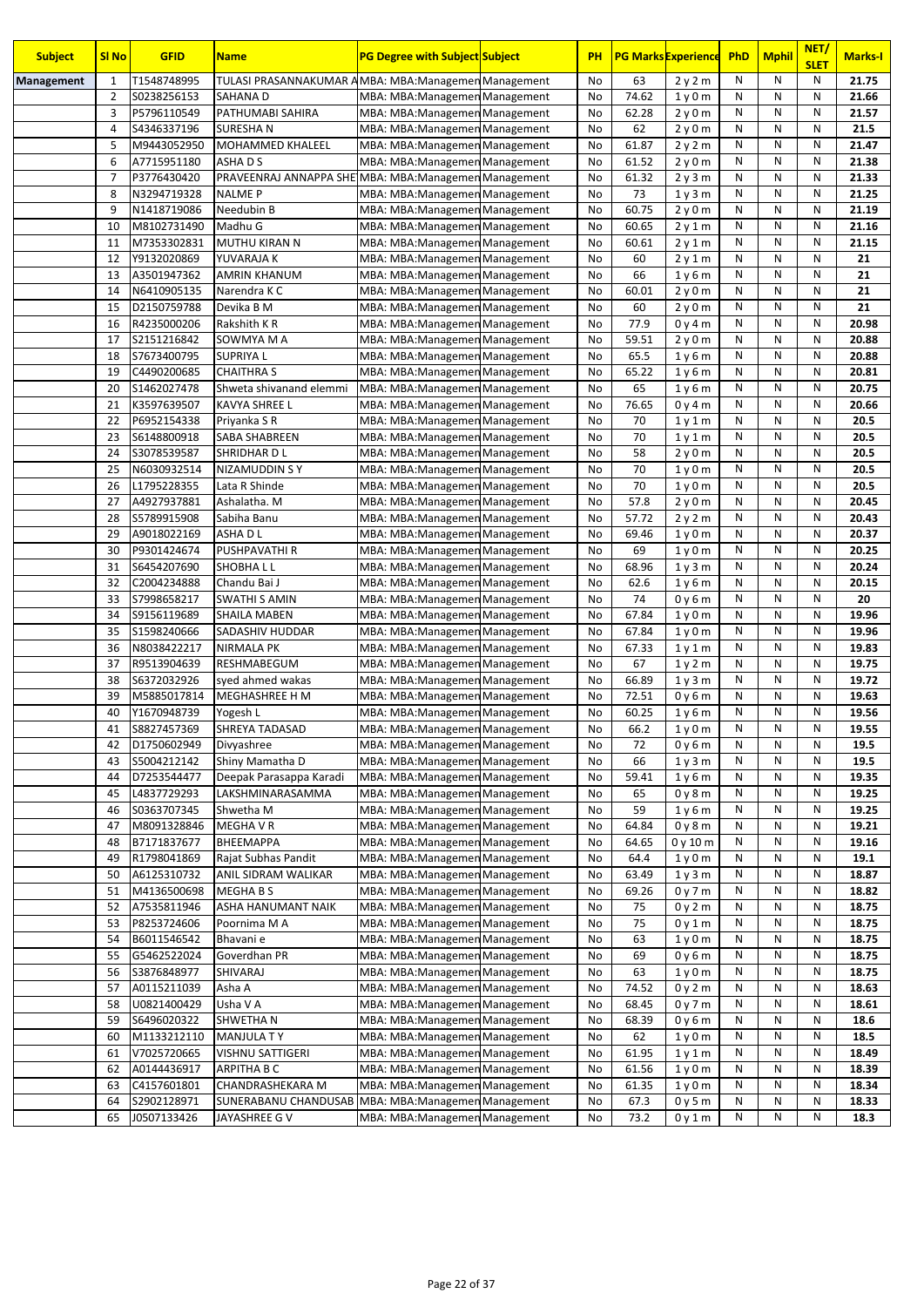| <b>Subject</b> | <b>SI Not</b> | GFID        | <b>Name</b>    | ı Subiect Subiect<br>Degree with |         | <b>PH</b> | <b>IPG Marks Experience</b> |         | PhD | <b>Mphil</b> | NET/<br><b>SLET</b> | <b>Marks-I</b> |
|----------------|---------------|-------------|----------------|----------------------------------|---------|-----------|-----------------------------|---------|-----|--------------|---------------------|----------------|
| Marathi        |               | Y6548033460 | YAMUNA CHOPADE | MA: MARATI                       | Marathi | Νo        | כס                          | 8 y 0 m | Ν   | $\cdot$      | N                   | 46.25          |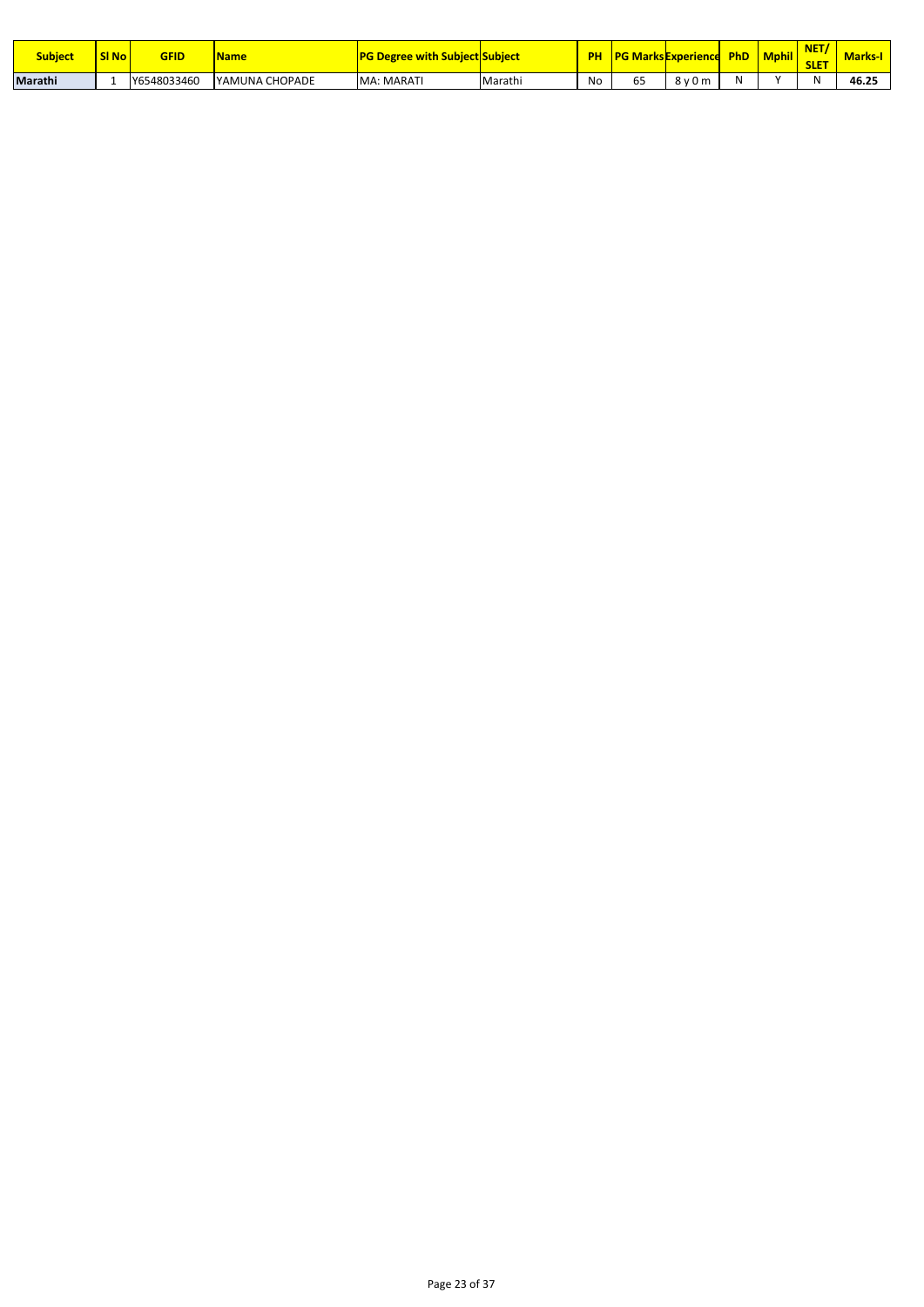| <b>Subject</b>     | <b>SI No</b>   | <b>GFID</b> | <b>Name</b>                               | <b>PG Degree with Subject Subject</b> |                    | PH        |       | <b>PG Marks Experience</b> | <b>PhD</b>   | <b>Mphil</b> | NET/<br><b>SLET</b> | <b>Marks-I</b> |
|--------------------|----------------|-------------|-------------------------------------------|---------------------------------------|--------------------|-----------|-------|----------------------------|--------------|--------------|---------------------|----------------|
| <b>MATHEMATICS</b> | 1              | K2263139122 | <b>KAVYA KS</b>                           | <b>MSc: MATHEMATICS</b>               | <b>MATHEMATICS</b> | No        | 84.1  | 2y6m                       | N            | N            | N                   | 28.53          |
|                    | $\overline{2}$ | S0758830975 | SOWMYA R HEGDE                            | MSc: MATHEMATICS                      | <b>MATHEMATICS</b> | No        | 66.13 | 4y0m                       | N            | N            | N                   | 28.53          |
|                    | 3              | S1526650701 | Sahana K S                                | MSc: MATHEMATICS                      | <b>MATHEMATICS</b> | No        | 77.9  | 3y0m                       | N            | N            | N                   | 28.48          |
|                    | $\overline{4}$ | R4496927241 | Ramya S K                                 | <b>MSc: MATHEMATICS</b>               | <b>MATHEMATICS</b> | No        | 83.7  | 2y6m                       | $\mathsf{N}$ | N            | N                   | 28.43          |
|                    | 5              | V6622503365 | VIJAYALAXMI HAVERI                        | <b>MSc: MATHEMATICS</b>               | <b>MATHEMATICS</b> | No        | 83.7  | 2y5m                       | $\mathsf{N}$ | N            | N                   | 28.43          |
|                    | 6              | A7748703587 | ANUPAMA G S                               | <b>MSc: MATHEMATICS</b>               | <b>MATHEMATICS</b> | No        | 59.7  | 4y6m                       | $\mathsf{N}$ | N            | N                   | 28.43          |
|                    | $\overline{7}$ | V3628812148 | VIDYASHREE VENKANNA                       | <b>MSc: MATHEMATICS</b>               | <b>MATHEMATICS</b> | No        | 77.66 | 3y0m                       | N            | N            | N                   | 28.42          |
|                    | 8              | R4604941840 | Roja M                                    | <b>MSc: MATHEMATICS</b>               | <b>MATHEMATICS</b> | No        | 77.69 | 2y8m                       | N            | N            | N                   | 28.42          |
|                    | 9              | S2551822142 | Shruthi R                                 | <b>MSc: MATHEMATICS</b>               | <b>MATHEMATICS</b> | No        | 77.63 | 3y1m                       | N            | N            | N                   | 28.41          |
|                    | 10             | N4474017525 | <b>NAMITHA H K</b>                        | <b>MSc: MATHEMATICS</b>               | <b>MATHEMATICS</b> | No        | 77.55 | 3y0m                       | N            | N            | N                   | 28.39          |
|                    | 11             | K7581800129 | <b>KIRANKUMAR S</b>                       | <b>MSc: MATHEMATICS</b>               | <b>MATHEMATICS</b> | No        | 65.5  | 4y0m                       | Ν            | N            | N                   | 28.38          |
|                    | 12             | A3992621769 | ANUPAMA SP                                | <b>MSc: MATHEMATICS</b>               | <b>MATHEMATICS</b> | No        | 77.41 | 3y0m                       | N            | N            | N                   | 28.35          |
|                    | 13             | G9251620328 | <b>GOPALAKRISHNA A</b>                    | <b>MSc: MATHEMATICS</b>               | <b>MATHEMATICS</b> | No        | 83.27 | 2y4m                       | N            | N            | N                   | 28.32          |
|                    | 14             | H8349738981 | Hema T M                                  | <b>MSc: MATHEMATICS</b>               | <b>MATHEMATICS</b> | No        | 77.25 | 3y1m                       | N            | N            | N                   | 28.31          |
|                    | 15             | S1774027192 | SUDHAMANI V M                             | <b>MSc: MATHEMATICS</b>               | <b>MATHEMATICS</b> | No        | 89.21 | 2y1m                       | N            | N            | N                   | 28.3           |
|                    | 16             | L7734558215 | <b>LATHAR</b>                             | <b>MSc: MATHEMATICS</b>               | <b>MATHEMATICS</b> | No        | 71.05 | 3y4m                       | N            | N            | N                   | 28.26          |
|                    | 17             | B6328139326 | Bhagyashree Mohan Shinge MSc: MATHEMATICS |                                       | <b>MATHEMATICS</b> | No        | 89    | 2y0m                       | N            | N            | N                   | 28.25          |
|                    | 18             | A8179500418 | Ambika                                    | <b>MSc: MATHEMATICS</b>               | <b>MATHEMATICS</b> | No        | 77    | 3y0m                       | N            | N            | N                   | 28.25          |
|                    | 19             | V8544625379 | Vasanthalaxmi L                           | <b>MSc: MATHEMATICS</b>               | <b>MATHEMATICS</b> | No        | 65    | 4y2m                       | N            | N            | N                   | 28.25          |
|                    | 20             | V5850801798 | Venkatesh Reddy                           | <b>MSc: MATHEMATICS</b>               | <b>MATHEMATICS</b> | No        | 71    | 3y6m                       | N            | N            | N                   | 28.25          |
|                    | 21             | K9298646474 | Kiran Kumar S                             | <b>MSc: MATHEMATICS</b>               | <b>MATHEMATICS</b> | Yes       | 73    | 0y3m                       | N            | N            | N                   | 28.25          |
|                    | 22             | S2873704997 | SAPANA                                    | MSc: MATHEMATICS                      | <b>MATHEMATICS</b> | No        | 76.95 | 3y0m                       | N            | N            | N                   | 28.24          |
|                    | 23             | P7493233682 | PAVITHRA D T                              | <b>MSc: MATHEMATICS</b>               | <b>MATHEMATICS</b> | No        | 76.85 | 3y0m                       | N            | N            | N                   | 28.21          |
|                    | 24             | P7986645351 | PRAMEELA B A                              | <b>MSc: MATHEMATICS</b>               | <b>MATHEMATICS</b> | <b>No</b> | 88.8  | 2y2m                       | N            | N            | N                   | 28.2           |
|                    | 25             | S5157237919 | Sudharani Mural                           | <b>MSc: MATHEMATICS</b>               | <b>MATHEMATICS</b> | <b>No</b> | 88.7  | 2y0m                       | N            | N            | N                   | 28.18          |
|                    | 26             | 57500825804 | <b>SUSMITA S BELAHUNASI</b>               | <b>MSc: MATHEMATICS</b>               | <b>MATHEMATICS</b> | No        | 88.7  | 2y0m                       | N            | N            | N                   | 28.18          |
|                    | 27             | B8442317823 | Bharath B J                               | <b>MSc: MATHEMATICS</b>               | <b>MATHEMATICS</b> | No        | 64.71 | 3 y 10 m                   | N            | N            | N                   | 28.18          |
|                    | 28             | V8316359486 | Varuni K V                                | <b>MSc: MATHEMATICS</b>               | <b>MATHEMATICS</b> | No        | 88.62 | 2y0m                       | $\mathsf{N}$ | N            | N                   | 28.16          |
|                    | 29             | S1652933237 | <b>SHILPATS</b>                           | <b>MSc: MATHEMATICS</b>               | <b>MATHEMATICS</b> | No        | 76.5  | 2y8m                       | $\mathsf{N}$ | N            | ${\sf N}$           | 28.13          |
|                    | 30             | R4928427075 | <b>REKHA MARKALLI</b>                     | <b>MSc: MATHEMATICS</b>               | <b>MATHEMATICS</b> | No        | 88.4  | 2y0m                       | N            | N            | N                   | 28.1           |
|                    | 31             | N7193520355 | NAYANARANI JAKKALIMATH MSc: MATHEMATICS   |                                       | <b>MATHEMATICS</b> | No        | 88.4  | 2y0m                       | $\mathsf{N}$ | N            | N                   | 28.1           |
|                    | 32             | B5823914875 | <b>BHARGAVI N V</b>                       | <b>MSc: MATHEMATICS</b>               | <b>MATHEMATICS</b> | No        | 64.3  | 4y1m                       | $\mathsf{N}$ | N            | N                   | 28.08          |
|                    | 33             | M2295903969 | Madalambike s                             | <b>MSc: MATHEMATICS</b>               | <b>MATHEMATICS</b> | No        | 76.3  | 0y1m                       | N            | N            | Y                   | 28.08          |
|                    | 34             | R1635410725 | RAVIKUMARA B L                            | <b>MSc: MATHEMATICS</b>               | <b>MATHEMATICS</b> | No        | 76.32 | 3y3m                       | Ν            | N            | N                   | 28.08          |
|                    | 35             | P3241913127 | PRIYA JOSEPH LUIS                         | <b>MSc: MATHEMATICS</b>               | <b>MATHEMATICS</b> | No        | 88.2  | 2y1m                       | N            | N            | N                   | 28.05          |
|                    | 36             | B9091809422 | Bhavya N.P                                | <b>MSc: MATHEMATICS</b>               | <b>MATHEMATICS</b> | No        | 88.19 | 2y0m                       | N            | N            | N                   | 28.05          |
|                    | 37             | S4670620846 | <b>SURAJ BENAKANAHALLI</b>                | <b>MSc: MATHEMATICS</b>               | <b>MATHEMATICS</b> | No        | 82.2  | 2y6m                       | N            | N            | N                   | 28.05          |
|                    | 38             | D9256219041 | DIVYA RAMNATH BANDEKAI MSc: MATHEMATICS   |                                       | <b>MATHEMATICS</b> | No        | 88.13 | 2y2m                       | Ν            | N            | N                   | 28.03          |
|                    | 39             | H9343531643 | H MUTTAMMA                                | <b>MSc: MATHEMATICS</b>               | <b>MATHEMATICS</b> | No        | 76.13 | 2y9m                       | N            | N            | N                   | 28.03          |
|                    | 40             | A2486008786 | ASHA A                                    | <b>MSc: MATHEMATICS</b>               | <b>MATHEMATICS</b> | No        | 76.05 | 3y1m                       | $\mathsf{N}$ | N            | N                   | 28.01          |
|                    | 41             | S2039102503 | SHILPA LINGARAJ VADDI                     | <b>MSc: MATHEMATICS</b>               | <b>MATHEMATICS</b> | No        | 82    | 2y4m                       | N            | N            | N                   | 28             |
|                    | 42             | A4239700637 | Amrutha D                                 | <b>MSc: MATHEMATICS</b>               | <b>MATHEMATICS</b> | No        | 76    | 3y3m                       | N            | N            | N                   | 28             |
|                    | 43             | N3709707841 | Nagaveni S                                | <b>MSc: MATHEMATICS</b>               | <b>MATHEMATICS</b> | No        | 76    | 3y0m                       | N            | Ν            | N                   | 28             |
|                    | 44             | A4945910713 | AKASH YB                                  | <b>MSc: MATHEMATICS</b>               | <b>MATHEMATICS</b> | No        | 87.9  | 2y2m                       | N            | N            | ${\sf N}$           | 27.98          |
|                    | 45             | K0498401693 | KAVYASHREE A R                            | <b>MSc: MATHEMATICS</b>               | <b>MATHEMATICS</b> | No        | 63.72 | 0y1m                       | Υ            | Ν            | N                   | 27.93          |
|                    | 46             | B4221615905 | <b>BHAVANIS</b>                           | MSc: MATHEMATICS                      | <b>MATHEMATICS</b> | No        | 75.5  | 3y0m                       | N            | Ν            | N                   | 27.88          |
|                    | 47             | L0013713957 | LEELA HIREMATH                            | MSc: MATHEMATICS                      | <b>MATHEMATICS</b> | No        | 75.45 | 3y0m                       | N            | N            | N                   | 27.86          |
|                    | 48             | R3217302775 | <b>RAMYAP</b>                             | <b>MSc: MATHEMATICS</b>               | <b>MATHEMATICS</b> | No        | 81.28 | 2y5m                       | N            | Ν            | N                   | 27.82          |
|                    | 49             | S4419600503 | Sayeeda Shaistha                          | MSc: MATHEMATICS                      | <b>MATHEMATICS</b> | No        | 75.23 | 3y0m                       | N            | Ν            | N                   | 27.81          |
|                    | 50             | E0724818132 | <b>ESHWARI</b>                            | MSc: MATHEMATICS                      | <b>MATHEMATICS</b> | No        | 81.25 | 2y4m                       | N            | Ν            | N                   | 27.81          |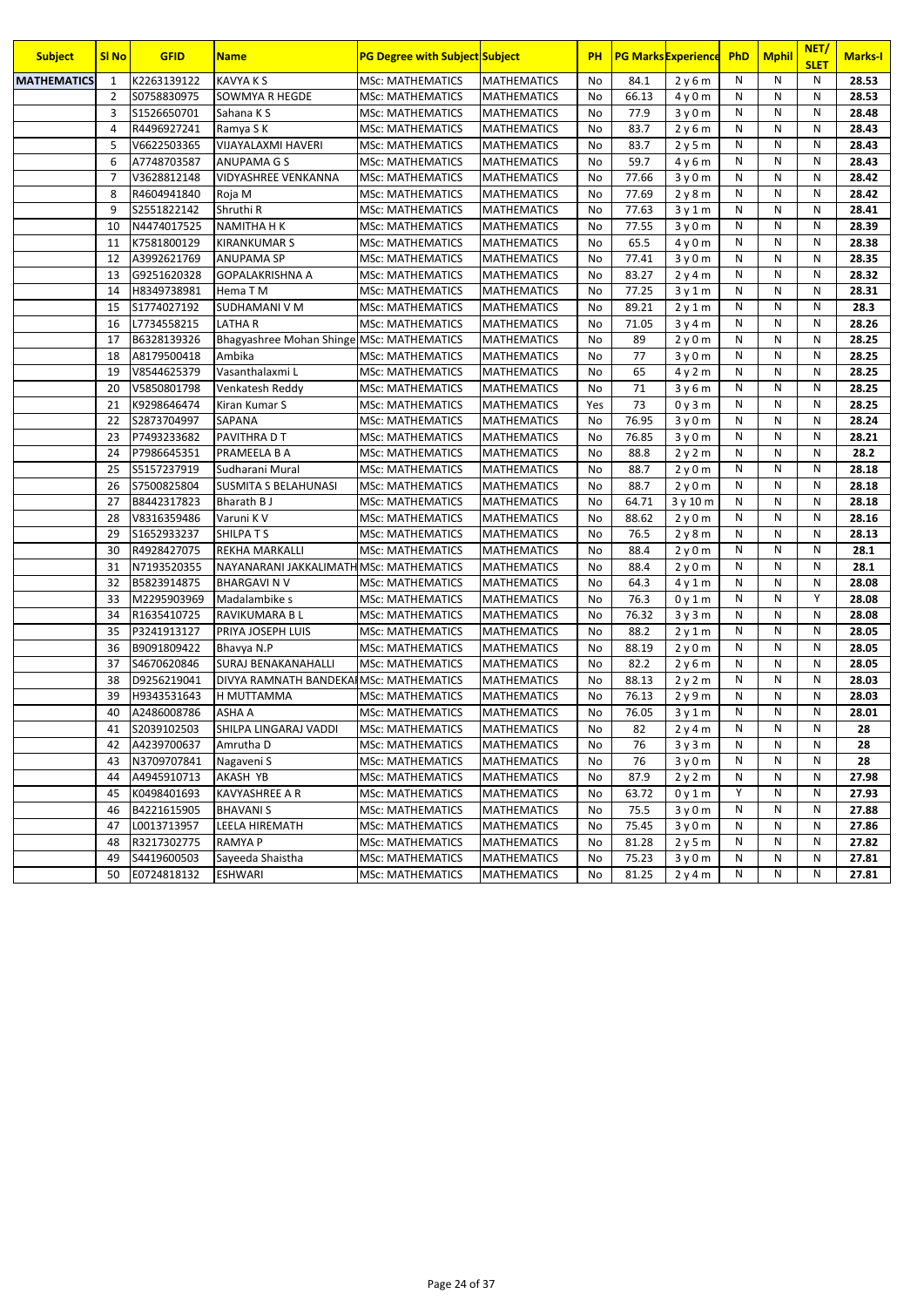| <b>Subject</b>      | SI <sub>No</sub> | <b>GFID</b> | <b>Name</b>          | <b>PG Degree with Subject Subject</b> |              | PH        |       | <b>PG Marks Experience</b> | <b>PhD</b>   | <b>Mphil</b> | NET/<br><b>SLET</b> | <b>Marks-I</b> |
|---------------------|------------------|-------------|----------------------|---------------------------------------|--------------|-----------|-------|----------------------------|--------------|--------------|---------------------|----------------|
| <b>Microbiology</b> |                  | V3801202890 | VENKATESH H N        | <b>MSc: MICROBIOLOGY</b>              | Microbiology | No        | 62.6  | 0y8m                       | $\mathsf{v}$ | N            | N                   | 30.65          |
|                     |                  | M1503211428 | Ms. SUBBARAJU A      | <b>MSc: MICROBIOLOGY</b>              | Microbiology | No        | 73.69 | 0v11m                      | N            | И            | $\mathbf{v}$        | 30.42          |
|                     | 3                | P7627205749 | <b>PUSHPAK</b>       | <b>MSc: MICROBIOLOGY</b>              | Microbiology | No        | 73.4  | 4v3m                       | N            | N            | Ν                   | 30.35          |
|                     | 4                | N1304305187 | <b>NALINA B</b>      | <b>MSc: MICROBIOLOGY</b>              | Microbiology | <b>No</b> | 70.36 | 4v3m                       | N            | и            | N                   | 29.59          |
|                     |                  | J6936752628 | JYOTHI K             | <b>MSc: MICROBIOLOGY</b>              | Microbiology | <b>No</b> | 69.21 | 0y8m                       | N            | И            |                     | 29.3           |
|                     | 6                | A6604743913 | AFREEN BANU          | <b>MSc: MICROBIOLOGY</b>              | Microbiology | No        | 68.85 | 1v0m                       | N            | N            |                     | 29.21          |
|                     |                  | K2607230838 | <b>KOMALA V</b>      | <b>MSc: MICROBIOLOGY</b>              | Microbiology | No        | 67.17 | 4v0m                       | N            | N            | N                   | 28.79          |
|                     | 8                | S6511958640 | Shilpa K             | <b>MSc: MICROBIOLOGY</b>              | Microbiology | No        | 55    | 5v0m                       | N            | N            | N                   | 28.75          |
|                     | 9                | S9202736362 | SHILPA K             | <b>IMSc: MICROBIOLOGY</b>             | Microbiology | No        | 66.5  | 4v1m                       | N            | N            | Ν                   | 28.63          |
|                     | 10               | S0627008475 | SUGUNA.V             | <b>IMSc: MICROBIOLOGY</b>             | Microbiology | No        | 68.75 | 3y4m                       | N            | и            | Ν                   | 27.69          |
|                     | 11               | Y2237310297 | YAMANAPPA HOSAMANI   | <b>MSc: MICROBIOLOGY</b>              | Microbiology | No        | 65.5  | 0y6m                       | N            | N            |                     | 26.88          |
|                     | 12               | K4329010860 | <b>KAVYASREE D S</b> | <b>IMSc: MICROBIOLOGY</b>             | Microbiology | No        | 71.1  | 3v3m                       | N            | N            | N                   | 26.78          |
|                     | 13               | C9209536683 | Chaithra R           | MSc: MICROBIOLOGY                     | Microbiology | No        | 68.16 | 3v1m                       | N            | N            | Ν                   | 26.04          |
|                     | 14               | S9972108754 | <b>SWATHIT</b>       | <b>MSc: MICROBIOLOGY</b>              | Microbiology | No        | 67.9  | 3v0m                       | N            | N            | N                   | 25.98          |
|                     | 15               | S8759722178 | SHEETHAL K S         | <b>MSc: MICROBIOLOGY</b>              | Microbiology | No        | 73    | 2y6m                       | N            | и            | N                   | 25.75          |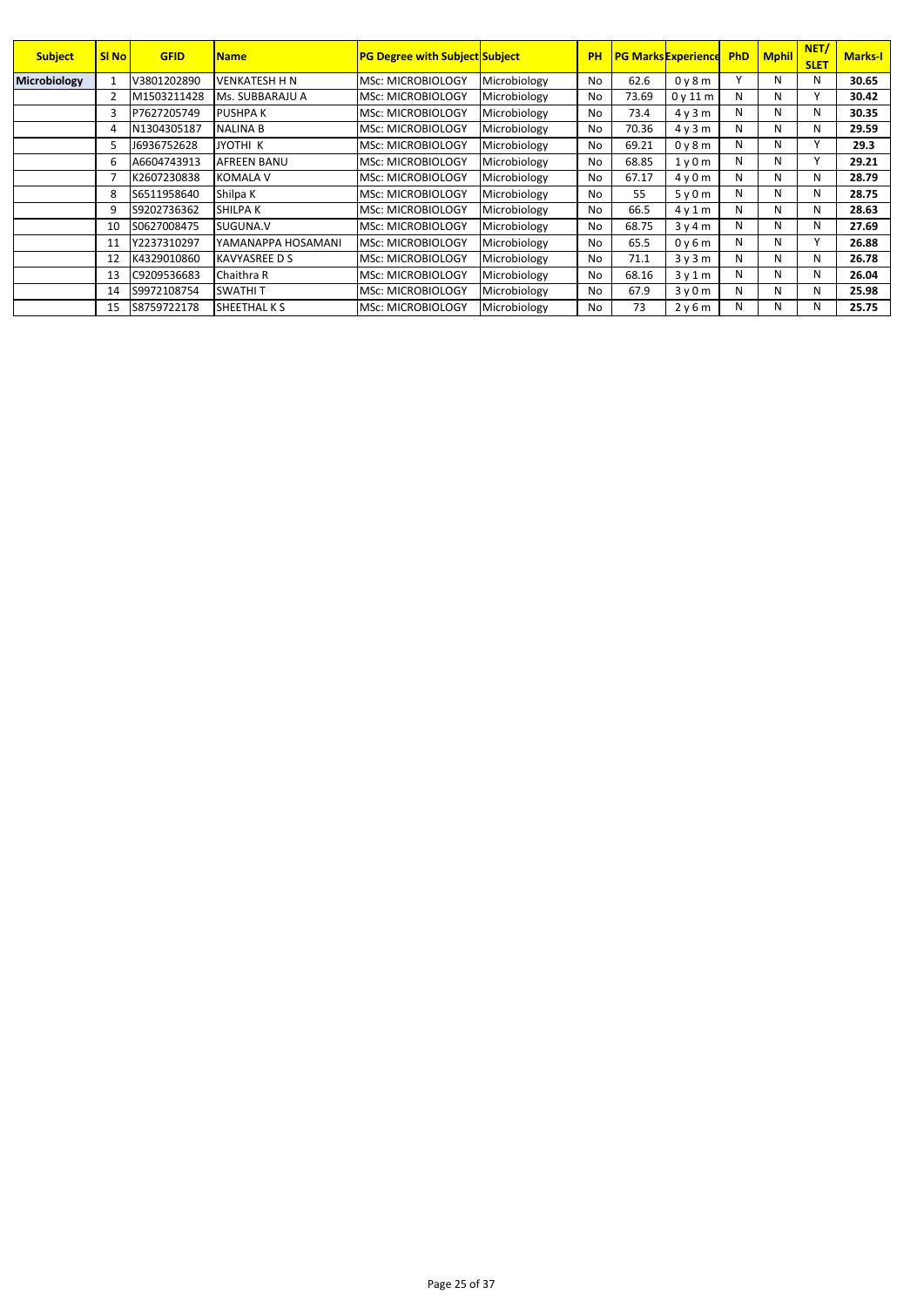| <b>Subject</b> | <b>SI No</b> | <b>GFID</b> | <b>Name</b>            | <b>PG Degree with Subject Subject</b> |              | <b>PH</b> |       | <b>PG Marks Experience</b> | <b>PhD</b> | <b>Mphil</b> | <b>NET</b><br><b>SLET</b> | <b>Marks-I</b> |
|----------------|--------------|-------------|------------------------|---------------------------------------|--------------|-----------|-------|----------------------------|------------|--------------|---------------------------|----------------|
| <b>Music</b>   |              | J5492828329 | Jyothi S               | <b>MA: MUSIC</b>                      | <b>Music</b> | No        | 58.63 | 6v6m                       | N          |              | N                         | 34.16          |
|                |              | V9229647042 | <b>VEERABHDRAYYA</b>   | <b>MA: MUSIC</b>                      | <b>Music</b> | No        | 76    | 3v1m                       | N          |              | N                         | 28             |
|                |              | H2992929422 | <b>HADAPADA VISHNU</b> | <b>MA: MUSIC</b>                      | <b>Music</b> | No.       | 68.23 | 0v10m                      | N          |              | N                         | 20.06          |
|                |              | N5201330232 | NAGARAJA K             | <b>MA: MUSIC</b>                      | <b>Music</b> | No        | 66.73 | 0v10m                      | N          |              | N                         | 19.68          |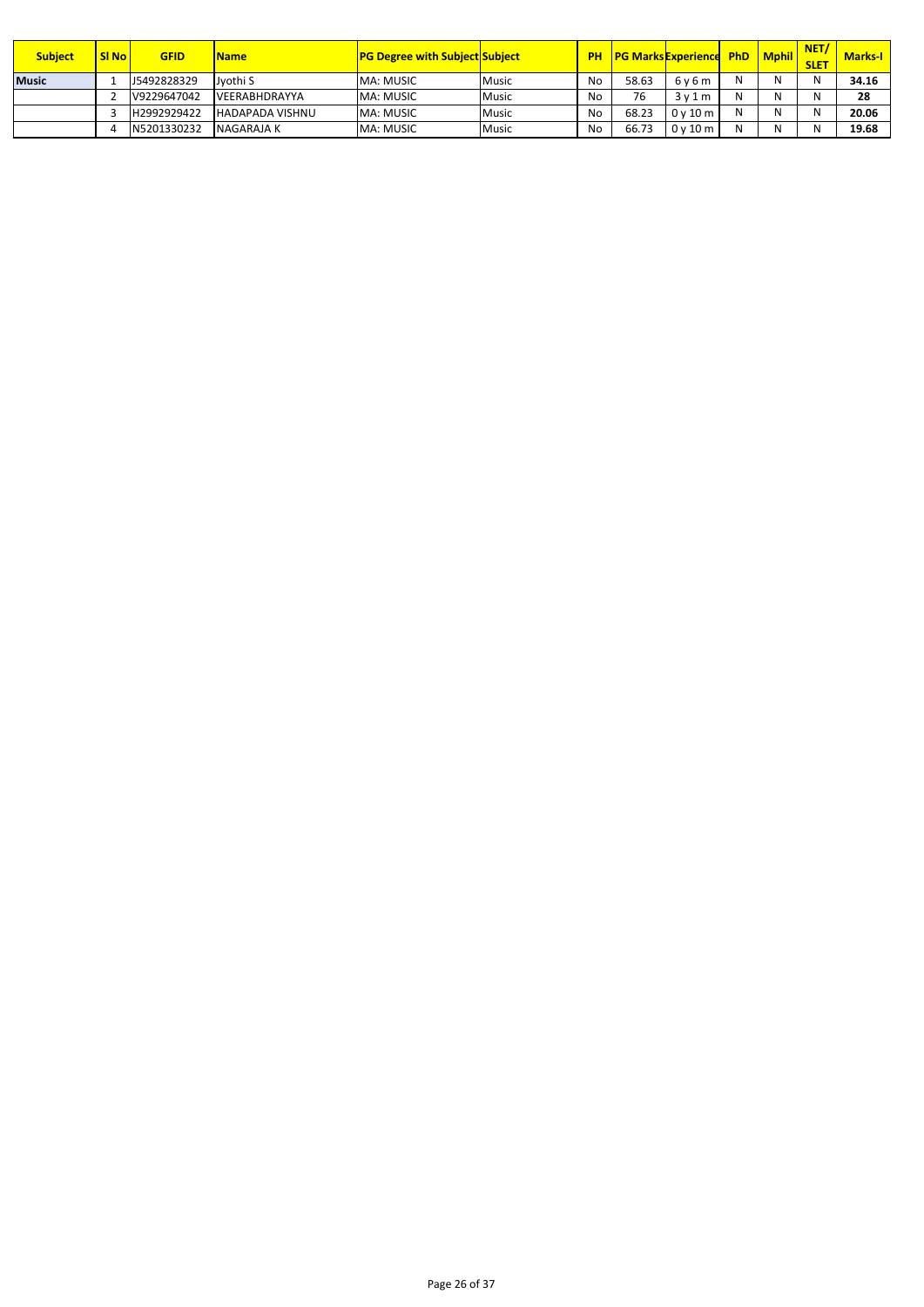| <b>Subject</b> | <b>SI No</b>   | <b>GFID</b> | <b>Name</b>                         | <b>PG Degree with Subject Subject</b> |                | PH        |       | <b>PG Marks Experience</b> | PhD | <b>Mphil</b> | NET/<br><b>SLET</b> | <b>Marks-I</b> |
|----------------|----------------|-------------|-------------------------------------|---------------------------------------|----------------|-----------|-------|----------------------------|-----|--------------|---------------------|----------------|
| <b>Physics</b> | 1              | G1772340127 | Girish KN                           | MSc: Physics                          | <b>Physics</b> | No        | 69    | 1y0m                       | N   | Y            | N                   | 26.25          |
|                | $\overline{2}$ | G9624414292 | <b>GOWTHAMI P N</b>                 | <b>MSc: Physics</b>                   | Physics        | No        | 74.92 | 2y4m                       | N   | N            | N                   | 26.23          |
|                | 3              | D7386102930 | Devika L                            | <b>MSc: Physics</b>                   | Physics        | No        | 68.91 | 3y2m                       | N   | N            | N                   | 26.23          |
|                | 4              | N9466239707 | Ningaraj Valmiki                    | <b>MSc: Physics</b>                   | Physics        | No        | 68.8  | 3v1m                       | N   | N            | N                   | 26.2           |
|                | 5              | L2334424234 | LAXMI P. NEELAGUND                  | MSc: Physics                          | Physics        | No        | 68.8  | 3y0m                       | N   | N            | N                   | 26.2           |
|                | 6              | M6751808296 | <b>MOHAMMED IRFAN</b>               | <b>MSc: Physics</b>                   | Physics        | No        | 68.78 | 0y1m                       | N   | N            | Y                   | 26.2           |
|                | 7              | V7894702845 | Vidyalakshmi V                      | <b>MSc: Physics</b>                   | Physics        | No        | 68.76 | 2y8m                       | N   | N            | N                   | 26.19          |
|                | 8              | A6301037231 | Abeed Malvankar                     | <b>MSc: Physics</b>                   | Physics        | No        | 80.7  | 2y3m                       | N   | N            | N                   | 26.18          |
|                | 9              | M7836249411 | Manjunatha. K. V                    | <b>MSc: Physics</b>                   | Physics        | No        | 62.73 | 3y4m                       | N   | N            | ${\sf N}$           | 26.18          |
|                | 10             | M8159526526 | MUMTARIN F M                        | <b>MSc: Physics</b>                   | Physics        | No        | 74.67 | 2y4m                       | N   | N            | N                   | 26.17          |
|                | 11             | S3690037373 | SRILAKSHMI B P                      | <b>MSc: Physics</b>                   | Physics        | No        | 74.6  | 2y6m                       | N   | N            | N                   | 26.15          |
|                | 12             | T2038600277 | Tarannum Fathima K                  | <b>MSc: Physics</b>                   | Physics        | <b>No</b> | 62.61 | 3y7m                       | N   | N            | N                   | 26.15          |
|                | 13             | B6765503091 | Bhavya G                            | <b>MSc: Physics</b>                   | Physics        | No        | 74.54 | 2y6m                       | N   | N            | N                   | 26.14          |
|                | 14             | L2781112226 | Lakshmi B                           | MSc: Physics                          | Physics        | No        | 80.53 | 1y10m                      | N   | N            | N                   | 26.13          |
|                | 15             | K5644108951 | <b>KAVYA J R</b>                    | <b>MSc: Physics</b>                   | Physics        | No        | 80.5  | 2y1m                       | N   | N            | N                   | 26.13          |
|                | 16             | P1980617877 | PREMA PUJAR                         | MSc: Physics                          | Physics        | No        | 68.48 | 3y3m                       | N   | N            | N                   | 26.12          |
|                | 17             | S6855946567 | SIDDARAJU M                         | <b>MSc: Physics</b>                   | Physics        | No        | 56.45 | 4y0m                       | N   | N            | N                   | 26.11          |
|                | 18             | M6839936008 | <b>MANOJ TAPASHETTI</b>             | MSc: Physics                          | Physics        | No        | 62.37 | 3y4m                       | N   | N            | N                   | 26.09          |
|                | 19             | P6002839631 | POOJA                               | MSc: Physics                          | Physics        | No        | 74.31 | 2y6m                       | N   | N            | N                   | 26.08          |
|                | 20             | S5590826017 | Soumya U                            | MSc: Physics                          | Physics        | No        | 80.25 | 1y10m                      | N   | N            | N                   | 26.06          |
|                | 21             | N1044421566 | NANDISH B R                         | MSc: Physics                          | Physics        | No        | 74.1  | 2y6m                       | N   | N            | N                   | 26.03          |
|                | 22             | S6758919474 | SHIVAPPA SL                         | MSc: Physics                          | Physics        | No        | 74.08 | 2y6m                       | N   | N            | N                   | 26.02          |
|                | 23             | R4570341249 | RASHMI                              | <b>MSc: Physics</b>                   | Physics        | No        | 74    | 2y6m                       | N   | N            | N                   | 26             |
|                | 24             | A2439457272 | ANNAPOORNA M                        | <b>MSc: Physics</b>                   | Physics        | No        | 80    | 2y2m                       | N   | N            | N                   | 26             |
|                | 25             | S2905506926 | <b>SULTAN BABA</b>                  | MSc: Physics                          | Physics        | No        | 68    | 0y1m                       | N   | N            | Υ                   | 26             |
|                | 26             | G0251915984 | GANGAMMA ALLAPPA PATIIMSC: Physics  |                                       | Physics        | No        | 68    | 3y0m                       | N   | N            | N                   | 26             |
|                | 27             | S8435626579 | <b>SUMA M</b>                       | <b>MSc: Physics</b>                   | Physics        | No        | 62    | 3y6m                       | N   | N            | N                   | 26             |
|                | 28             | G1521200229 | Geetha. R                           | MSc: Physics                          | Physics        | No        | 79.74 | 2y0m                       | N   | N            | N                   | 25.94          |
|                | 29             | A4041237687 | Amruta Hallur                       | <b>MSc: Physics</b>                   | Physics        | No        | 79.7  | 2y0m                       | N   | N            | N                   | 25.93          |
|                | 30             | P9831016045 | PALLAVI H D                         | <b>MSc: Physics</b>                   | Physics        | No        | 79.6  | 2y0m                       | N   | N            | N                   | 25.9           |
|                | 31             | M7088641112 | MADHU KUMAR B                       | <b>MSc: Physics</b>                   | Physics        | No        | 73.5  | 2y5m                       | N   | N            | N                   | 25.88          |
|                | 32             | R8611833785 | <b>ROJA B S</b>                     | MSc: Physics                          | Physics        | No        | 79.36 | 2y2m                       | N   | N            | N                   | 25.84          |
|                | 33             | S0622318727 | SHREEDHARA K M                      | MSc: Physics                          | Physics        | No        | 67.28 | 3y2m                       | N   | N            | N                   | 25.82          |
|                | 34             | A8637357402 | ANIL SHRIKANT DURGANNA MSc: Physics |                                       | Physics        | No        | 67.25 | 3y0m                       | N   | N            | N                   | 25.81          |
|                | 35             | G6159127332 | <b>GOKARNA</b>                      | MSc: Physics                          | Physics        | No        | 67.18 | 3y0m                       | N   | N            | N                   | 25.8           |
|                | 36             | S3567239084 | SHASHIDHAR ADARAKATTI               | <b>MSc: Physics</b>                   | Physics        | No        | 67    | 3y1m                       | N   | N            | N                   | 25.75          |
|                | 37             | C5485741002 | CHANDANA RAMACHANDRAMSc: Physics    |                                       | Physics        | No        | 84.8  | 1y5m                       | N   | N            | N                   | 25.7           |
|                | 38             | B0800950119 | <b>BHUVANESHWARI G C</b>            | <b>MSc: Physics</b>                   | Physics        | No        | 66.8  | 3y2m                       | N   | N            | N                   | 25.7           |
|                | 39             | P7574000141 | Pooja B Gurav                       | MSc: Physics                          | Physics        | No        | 84.42 | 1y6m                       | N   | N            | N                   | 25.61          |
|                | 40             | C6891219629 | CHALAVADI BASAVARAJA                | <b>MSc: Physics</b>                   | Physics        | No        | 78.44 | 2y2m                       | N   | N            | ${\sf N}$           | 25.61          |
|                | 41             | A7002334054 | ARPITHA T                           | MSc: Physics                          | Physics        | No        | 78.44 | 2y1m                       | N   | N            | N                   | 25.61          |
|                | 42             | S3352127919 | Shakeelpasha                        | MSc: Physics                          | Physics        | No        | 66.35 | 3y0m                       | N   | N            | N                   | 25.59          |
|                | 43             | S7472337037 | SHWETHA K BHAT                      | MSc: Physics                          | Physics        | No        | 78.29 | 2y0m                       | N   | N            | N                   | 25.57          |
|                | 44             | A0546928921 | A.suvarna                           | MSc: Physics                          | Physics        | No        | 78.2  | 2y2m                       | N   | N            | N                   | 25.55          |
|                | 45             | S4135436211 | <b>SUKANYA P</b>                    | MSc: Physics                          | Physics        | No        | 66.08 | 3y1m                       | N   | Ν            | N                   | 25.52          |
|                | 46             | S3813542136 | Sapparada Megha                     | MSc: Physics                          | Physics        | No        | 78.08 | 1y8m                       | N   | Ν            | N                   | 25.52          |
|                | 47             | R2383833649 | RAKESH G M                          | MSc: Physics                          | <b>Physics</b> | No        | 66.04 | 2y8m                       | Ν   | N            | N                   | 25.51          |
|                | 48             | C0363709948 | CHAITRA                             | MSc: Physics                          | Physics        | No        | 72    | 2y6m                       | N   | Ν            | N                   | 25.5           |
|                | 49             | H1881759546 | Hemanth Kumar D.M                   | <b>MSc: Physics</b>                   | Physics        | No        | 60    | 1y5m                       | Ν   | Υ            | N                   | 25.5           |
|                | 50             | B0022635857 | <b>BHAVYA H R</b>                   | MSc: Physics                          | Physics        | No        | 60    | 3y5m                       | Ν   | Ν            | N                   | 25.5           |
|                | 51             | R4938505321 | RASHMI                              | <b>MSc: Physics</b>                   | Physics        | No        | 71.95 | 2y6m                       | N   | N            | ${\sf N}$           | 25.49          |
|                | 52             | M0975405741 | MAHANTESH BARAGANI                  | <b>MSc: Physics</b>                   | Physics        | No        | 65.82 | 0y2m                       | Ν   | Ν            | Υ                   | 25.46          |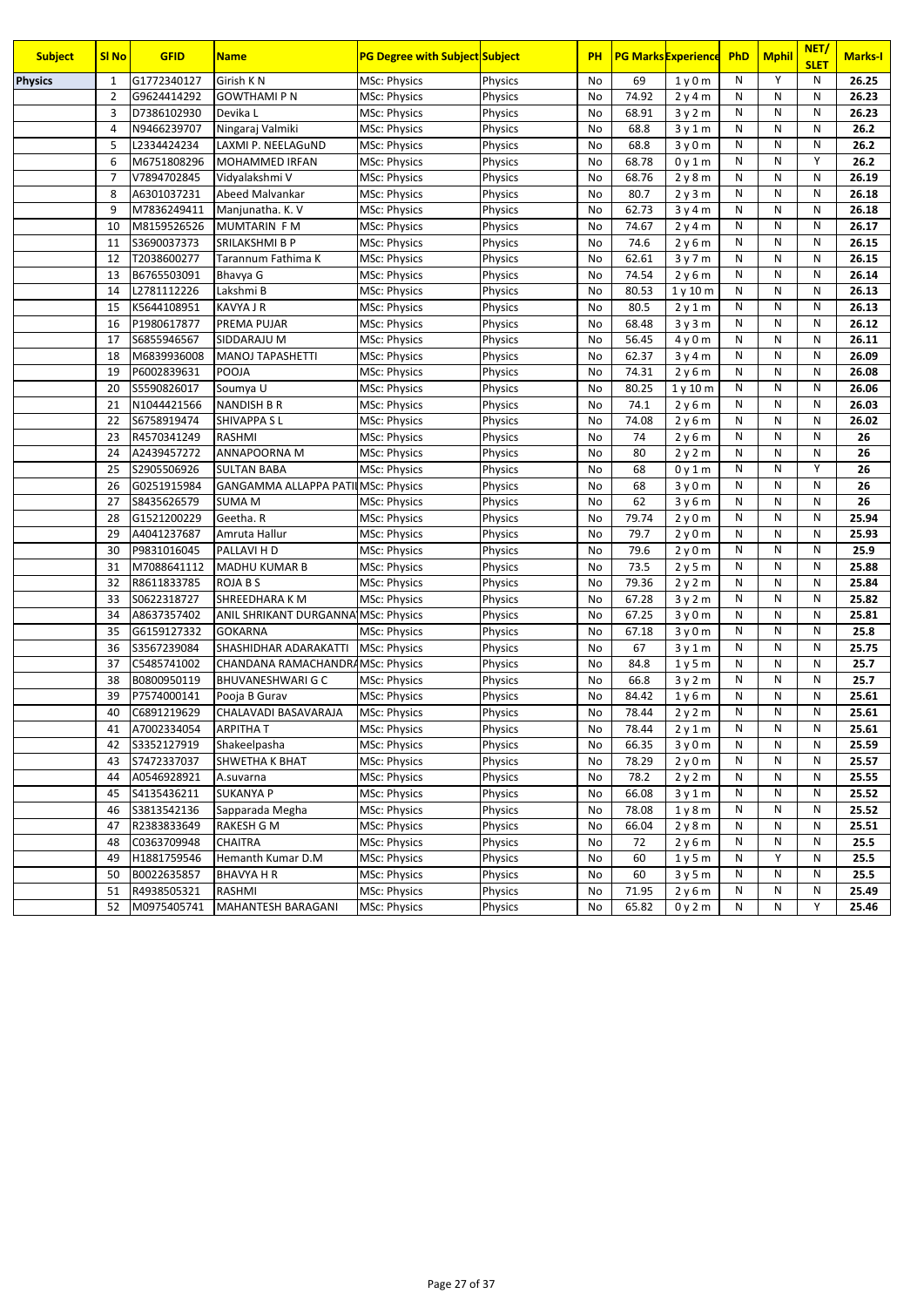| <b>Subject</b>         | <b>SI No</b>   | <b>GFID</b> | <b>Name</b>                                                     | <b>PG Degree with Subject Subject</b>   | <b>PH</b> |       | <b>PG Marks Experience</b>    | PhD          | <b>Mphil</b> | NET/<br><b>SLET</b> | <b>Marks-I</b> |
|------------------------|----------------|-------------|-----------------------------------------------------------------|-----------------------------------------|-----------|-------|-------------------------------|--------------|--------------|---------------------|----------------|
| <b>POLITICAL SCIEI</b> | 1              | M1152446962 | <b>MAHESHKUMAR</b>                                              | MA: POLITICAL SCIENCE POLITICAL SCIENCE | No        | 64.7  | 3y0m                          | Y            | Y            | N                   | 43.18          |
|                        | $\overline{2}$ | A0018140571 | <b>AMITH KUMAR N S</b>                                          | MA: POLITICAL SCIENCE POLITICAL SCIENCE | No        | 70.68 | 8y4m                          | N            | N            | N                   | 43.17          |
|                        | $\overline{3}$ | V3260809501 | <b>VIJAYAKUMARA R</b>                                           | MA: POLITICAL SCIENCE POLITICAL SCIENCE | No        | 76.32 | 8y2m                          | N            | N            | N                   | 43.08          |
|                        | $\overline{4}$ | A9919236377 | <b>AKSHATA HALGEKAR</b>                                         | MA: POLITICAL SCIENCE POLITICAL SCIENCE | No        | 69.96 | 8y4m                          | N            | N            | N                   | 42.99          |
|                        | 5              | D8232632413 | DYAMANNA GOBBARAGUM MA: POLITICAL SCIENCE POLITICAL SCIENCE     |                                         | No        | 75.97 | 8y0m                          | N            | N            | N                   | 42.99          |
|                        | 6              | R2845416620 | <b>RAMESHA R</b>                                                | MA: POLITICAL SCIENCE POLITICAL SCIENCE | <b>No</b> | 75.79 | 5y1m                          | N            | N            | Y                   | 42.95          |
|                        | $\overline{7}$ | N1008100797 | NAGABHUSHANA B                                                  | MA: POLITICAL SCIENCE POLITICAL SCIENCE | <b>No</b> | 69.65 | 8y4m                          | N            | N            | N                   | 42.91          |
|                        | 8              | N2835325402 | <b>NASEEMA BANU</b>                                             | MA: POLITICAL SCIENCE POLITICAL SCIENCE | No        | 63.55 | 9y2m                          | N            | N            | N                   | 42.89          |
|                        | 9              | J7072426371 | <b>JAYAVARDHAN C</b>                                            | MA: POLITICAL SCIENCE POLITICAL SCIENCE | <b>No</b> | 69.45 | 6y6m                          | N            | Y            | N                   | 42.86          |
|                        | 10             | G4354611248 | <b>GANGADHARAPPA N</b>                                          | MA: POLITICAL SCIENCE POLITICAL SCIENCE | <b>No</b> | 51.4  | 10v3m                         | N            | N            | N                   | 42.85          |
|                        | 11             | N6758014484 | <b>NEELAMBIKE S N</b>                                           | MA: POLITICAL SCIENCE POLITICAL SCIENCE | <b>No</b> | 68.59 | 8 y 5 m                       | N            | N            | N                   | 42.65          |
|                        | 12             | V5238135747 | Vidya Kumari T                                                  | MA: POLITICAL SCIENCE POLITICAL SCIENCE | <b>No</b> | 62.45 | 9y3m                          | N            | N            | N                   | 42.61          |
|                        | 13             | H1224412317 | <b>HAREESH KUMAR B</b>                                          | MA: POLITICAL SCIENCE POLITICAL SCIENCE | No        | 68.22 | 1v6m                          | Y            | N            | Y                   | 42.56          |
|                        | 14             | P4836403829 | PETRA                                                           | MA: POLITICAL SCIENCE POLITICAL SCIENCE | <b>No</b> | 62    | $6v$ 0 m                      | N            | N            | Y                   | 42.5           |
|                        | 15             | M5744041090 | <b>MADHUSUDHAN V C</b>                                          | MA: POLITICAL SCIENCE POLITICAL SCIENCE | No        | 74    | $6v$ 0 m                      | N            | Y            | N                   | 42.5           |
|                        | 16             | A0046616009 | <b>ASHA S B</b>                                                 | MA: POLITICAL SCIENCE POLITICAL SCIENCE | <b>No</b> | 61.85 | 3v0m                          | Y            | Y            | N                   | 42.46          |
|                        | 17             | S4369630637 | SHRISHAIL BAGEWADI                                              | MA: POLITICAL SCIENCE POLITICAL SCIENCE | <b>No</b> | 61.5  | 9y1m                          | $\mathsf{N}$ | N            | N                   | 42.38          |
|                        | 18             | D7007811452 | <b>DEEPA M KOTIAN</b>                                           | MA: POLITICAL SCIENCE POLITICAL SCIENCE | No        | 55.5  | 9y7m                          | N            | N            | N                   | 42.38          |
|                        | 19             | V9082021193 | <b>VINODH KUMAR N</b>                                           | MA: POLITICAL SCIENCE POLITICAL SCIENCE | <b>No</b> | 67.4  | 5y7m                          | N            | N            | Y                   | 42.35          |
|                        | 20             | N7260228418 | Nirmala J                                                       | MA: POLITICAL SCIENCE POLITICAL SCIENCE | No        | 73    | 5y0m                          | N            | N            | Y                   | 42.25          |
|                        | 21             | R5072900340 | <b>RAMYA R</b>                                                  | MA: POLITICAL SCIENCE POLITICAL SCIENCE | <b>No</b> | 67    | 8y5m                          | N            | $\mathsf{N}$ | N                   | 42.25          |
|                        | 22             | A8814722972 | ANANTAKUMAR D                                                   | MA: POLITICAL SCIENCE POLITICAL SCIENCE | No        | 73    | 1y0m                          | Y            | N            | Y                   | 42.25          |
|                        | 23             | P9490814158 | PRADEEPA B                                                      | MA: POLITICAL SCIENCE POLITICAL SCIENCE | Yes       | 80.56 | 1v0m                          | N            | N            | Y                   | 42.14          |
|                        | 24             | M4681826958 | MADHUSUDHANAREDDY                                               | MA: POLITICAL SCIENCE POLITICAL SCIENCE | <b>No</b> | 60    | 9v0m                          | N            | N            | N                   | 42             |
|                        | 25             | R7374949891 | RAGHAVENDRA GAYAKAWA MA: POLITICAL SCIENCE POLITICAL SCIENCE    |                                         | <b>No</b> | 71.7  | 5y0m                          | N            | N            | Y                   | 41.93          |
|                        | 26             | A3181046161 | ALMARSIKERI NAGARAJ                                             | MA: POLITICAL SCIENCE POLITICAL SCIENCE | <b>No</b> | 71.4  | 8y1m                          | N            | N            | N                   | 41.85          |
|                        | 27             | S2915052111 | Sanjay a shettar                                                | MA: POLITICAL SCIENCE POLITICAL SCIENCE | No        | 71.41 | 8y2m                          | N            | N            | N                   | 41.85          |
|                        | 28             | J5271528686 | <b>JAYALAKSHMI B</b>                                            | MA: POLITICAL SCIENCE POLITICAL SCIENCE | No        | 65    | 8y5m                          | N            | N            | N                   | 41.75          |
|                        | 29             | A7231942207 | AMBUJA.R                                                        | MA: POLITICAL SCIENCE POLITICAL SCIENCE | No        | 64.65 | 8y6m                          | N            | N            | N                   | 41.66          |
|                        | 30             | J1349024199 | JAYALAKSHMI C M                                                 | MA: POLITICAL SCIENCE POLITICAL SCIENCE | <b>No</b> | 64.4  | 8y6m                          | N            | N            | N                   | 41.6           |
|                        | 31             | P8507915158 | PALAIAH. M                                                      | MA: POLITICAL SCIENCE POLITICAL SCIENCE | <b>No</b> | 70.36 | 8y0m                          | N            | N            | N                   | 41.59          |
|                        | 32             | P8507913820 | PALAIAH.M                                                       | MA: POLITICAL SCIENCE POLITICAL SCIENCE | No        | 70.36 | 8 <sub>V</sub> 0 <sub>m</sub> | N            | N            | N                   | 41.59          |
|                        | 33             | K8264949269 | <b>KRISHNA B R</b>                                              | MA: POLITICAL SCIENCE POLITICAL SCIENCE | No        | 70.15 | 8y0m                          | N            | N            | N                   | 41.54          |
|                        | 34             | G9875011370 | GOPALA KRISHNA PATALI M MA: POLITICAL SCIENCE POLITICAL SCIENCE |                                         | <b>No</b> | 58.16 | 9v0m                          | N            | N            | N                   | 41.54          |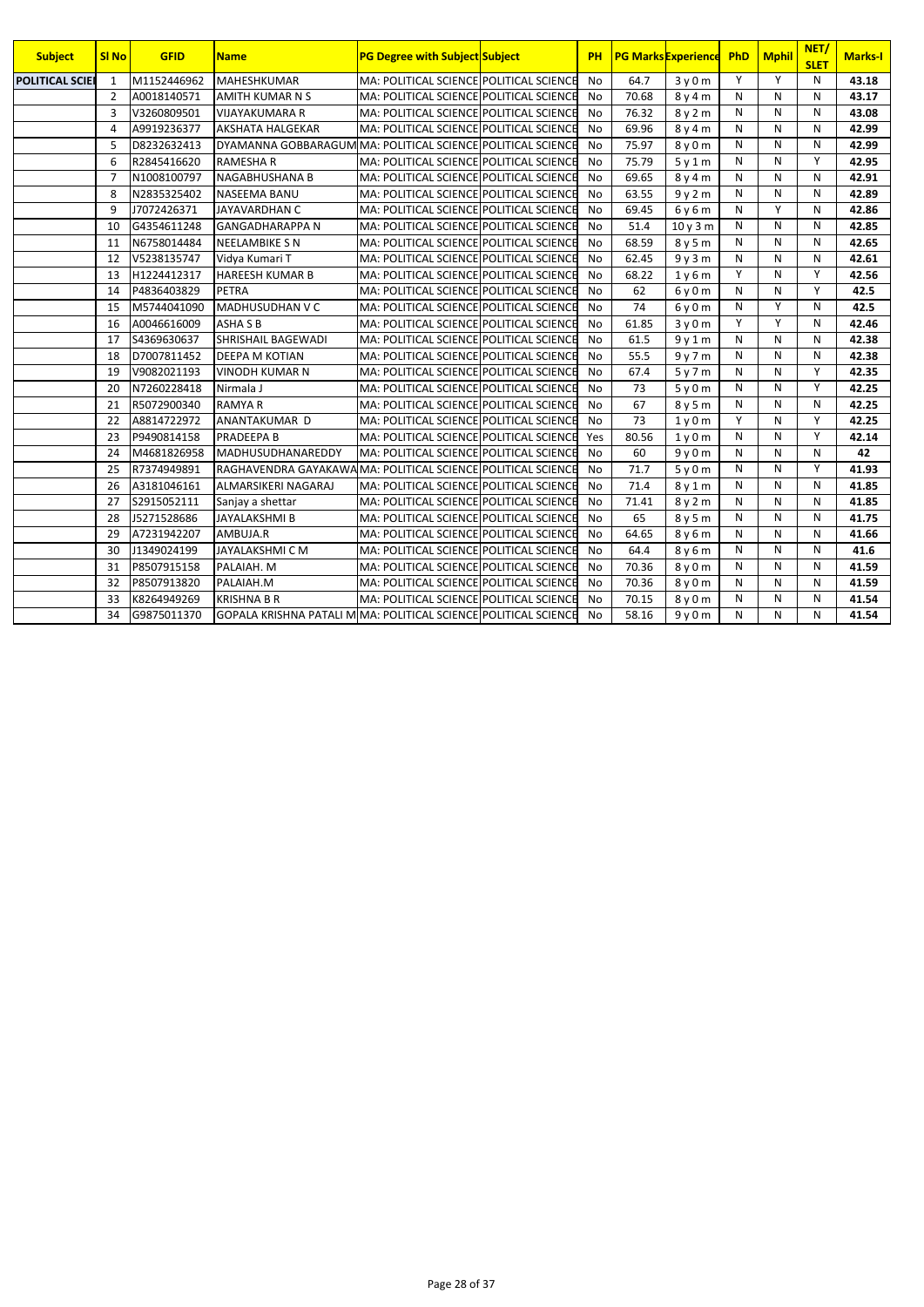| <b>Subject</b>   | <b>SI No</b> | <b>GFID</b> | Name                                 | <b>PG Degree with Subject Subject</b> |                  | PH |       | <b>PG Marks Experience</b> |   | <b>PhD</b> Mphil | NET/<br><b>SLET</b> | <b>Marks-I</b> |
|------------------|--------------|-------------|--------------------------------------|---------------------------------------|------------------|----|-------|----------------------------|---|------------------|---------------------|----------------|
| <b>PSYCOLOGY</b> |              | 1624052582  | IIBRAHIM NIDAGUNDI                   | MA: PSYCOLOGY                         | PSYCOLOGY        | No | 51.6  | 2y3m                       | N | N.               |                     | 27.9           |
|                  |              | D2171553178 | Dr H M Sudharshana                   | MSc: MSc:Psycology                    | Psycology        | No | 58.7  | 0y3m                       |   | N                | N                   | 26.68          |
|                  |              | C1031845620 | CHAITAANYA NARAYAN NAI MA: PSYCOLOGY |                                       | <b>PSYCOLOGY</b> | No | 64.7  | 3v2m                       | N | N                | N                   | 25.18          |
|                  |              | Y0245129205 | YOGESH NP                            | MSc: MSc:Psycology                    | Psycology        | No | 74.21 | 1v5m                       | N | N                | N                   | 23.05          |
|                  |              | R3085246582 | Rijawana Chapparaband                | MA: PSYCOLOGY                         | <b>PSYCOLOGY</b> | No | 62.5  | 2v1m                       | N | N.               | N                   | 21.63          |
|                  | 6            | A2203331169 | AMBIKA A                             | MSc: MSc:Psycology                    | Psycology        | No | 60.67 | 2v0m                       | N | N                | N                   | 21.17          |
|                  |              | N6958907911 | <b>NANDINI VITHOJI</b>               | MA: PSYCOLOGY                         | <b>PSYCOLOGY</b> | No | 65.6  | 1v7m                       | N | N                | N                   | 20.9           |
|                  | 8            | K8525304798 | KARIYAPPA LAMANI                     | MA: PSYCOLOGY                         | PSYCOLOGY        | No | 59    | 2v0m                       | N | N                | N                   | 20.75          |
|                  | 9            | D5983936618 | DEVARAJU. D                          | MSc: MSc:Psycology                    | Psycology        | No | 69.08 | 1y0m                       | N | N.               | N                   | 20.27          |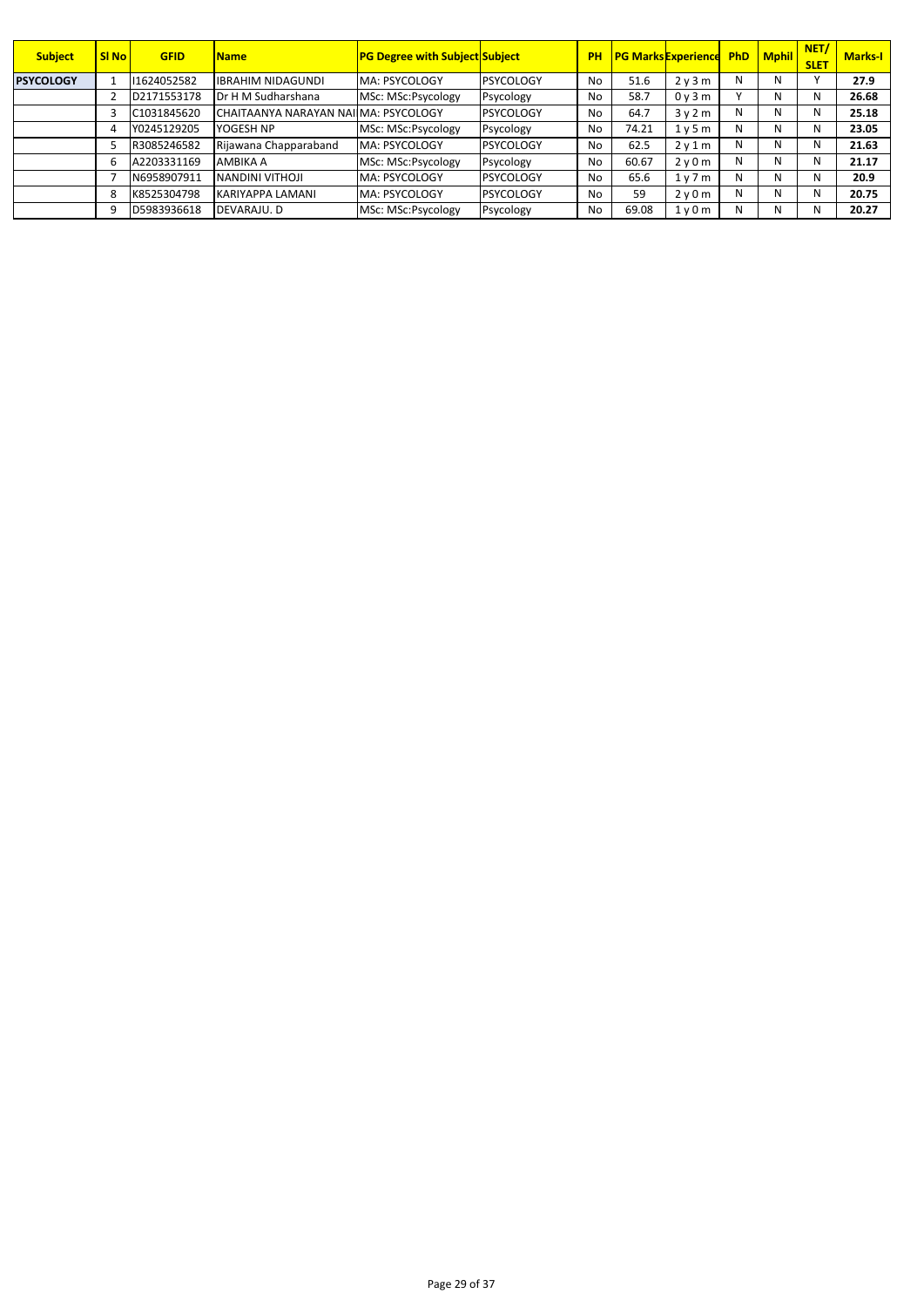| <b>Subject</b>          | <b>SI No No</b> | <b>GFID</b> | Name              | <u>G Degree with Subject Subject_</u> |                                    |    | <b>IPG Marks Experience</b> |      | <b>PhD</b> | <b>Mphil</b> | <b>NICT</b><br>.<br><b>SLET</b> | <b>Marks-I</b> |
|-------------------------|-----------------|-------------|-------------------|---------------------------------------|------------------------------------|----|-----------------------------|------|------------|--------------|---------------------------------|----------------|
| <b>Public Administi</b> |                 | D2658115555 | <b>DEVARAJU S</b> | : Public<br>MA:                       | c AdministraticPublic Administrati | No | 77.27<br>ر ،                | 4v0m | -N.        |              |                                 | 46.34          |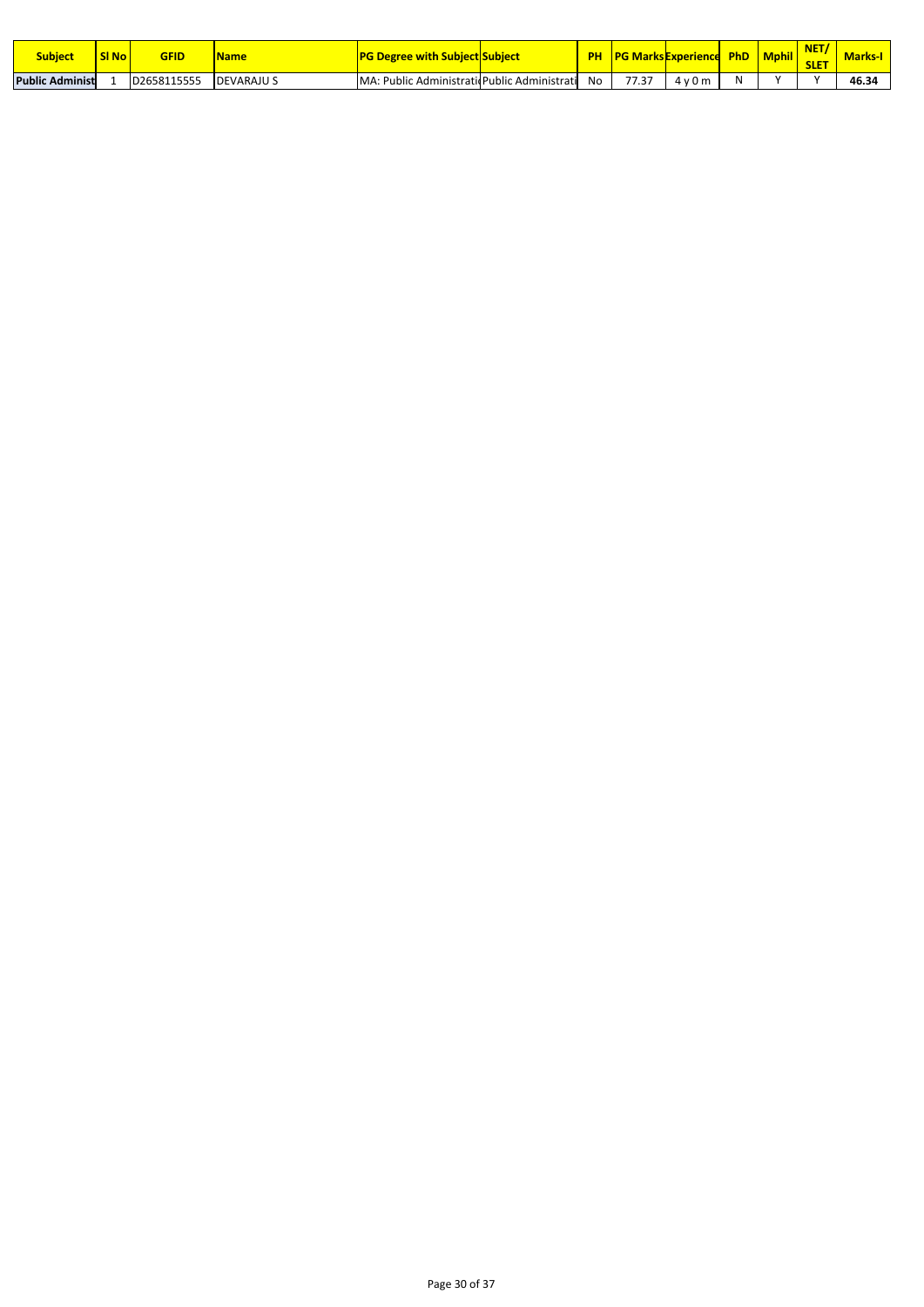| <b>Subject</b>  | <b>SI No</b> | <b>GFID</b> | <b>Name</b>                | <b>PG Degree with Subject Subject</b> |          | <b>PH</b> |       | <b>PG Marks Experience</b> | <b>PhD</b> | <b>Mphil</b> | NET/<br><b>SLET</b> | <b>Marks-I</b> |
|-----------------|--------------|-------------|----------------------------|---------------------------------------|----------|-----------|-------|----------------------------|------------|--------------|---------------------|----------------|
| <b>Sanskrit</b> |              | P7754649414 | <b>IPRAVEEN KUMAR N</b>    | <b>MA: SANSKRIT</b>                   | Sanskrit | No        | 63    | 2v5m                       |            | N            | N                   | 23.25          |
|                 |              | 12823415359 | <b>INDIRA RAMADHYANI</b>   | <b>MA: SANSKRIT</b>                   | Sanskrit | No        | 66.52 | 2v3m                       |            | N            | N                   | 22.63          |
|                 |              | T7917753127 | <b>THIRUMALESH RAO N K</b> | <b>MA: SANSKRIT</b>                   | Sanskrit | No        | 64    | 2v0m                       |            | N            | N                   | 22             |
|                 |              | S6371959103 | <b>Samartha B M</b>        | <b>MA: SANSKRIT</b>                   | Sanskrit | No        | 75.6  | 1 v 0 m                    |            | N            | N                   | 21.9           |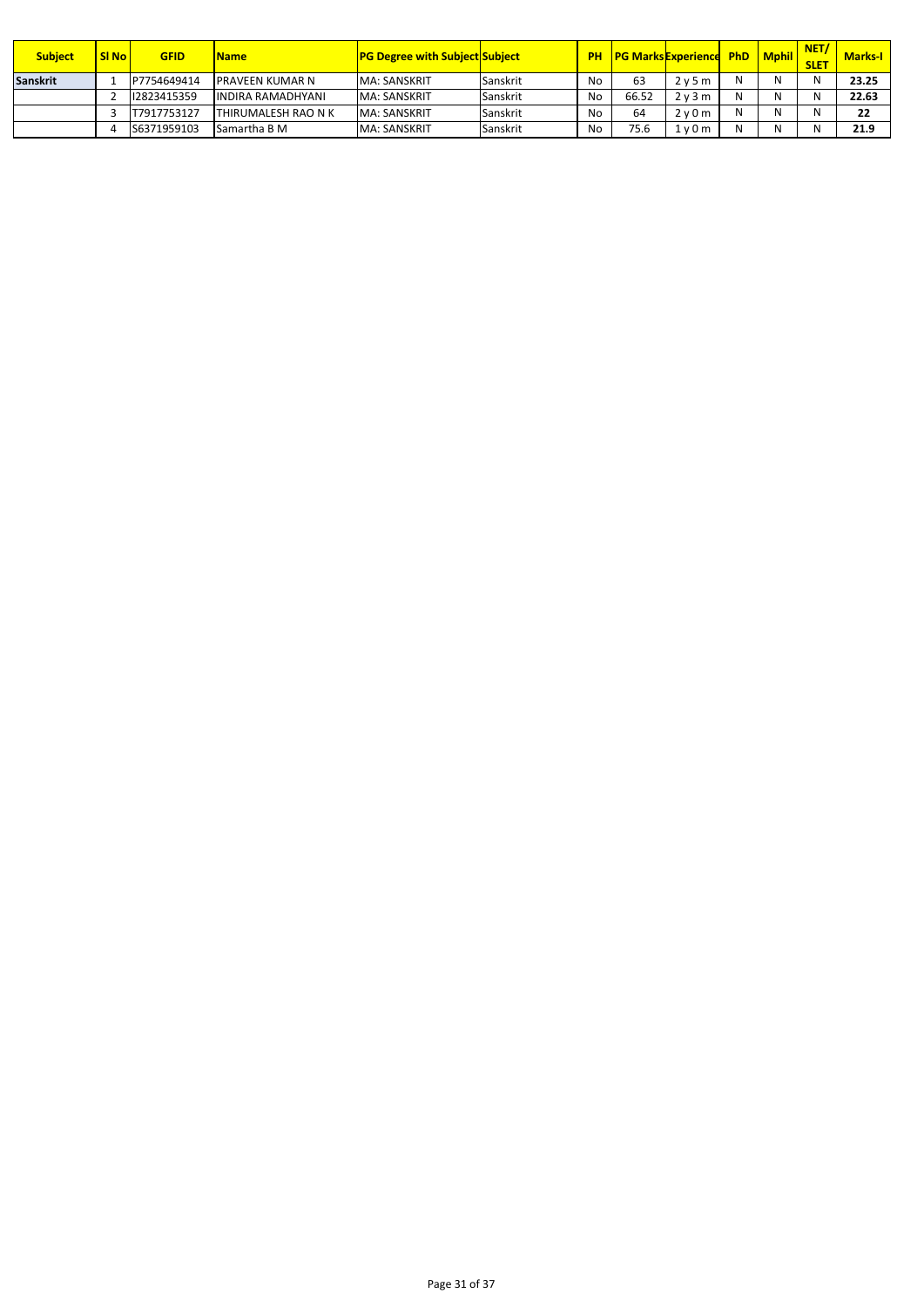| <b>Subject</b>     | SI <sub>No</sub> | <b>GFID</b> | Name                   | <b>PG Degree with Subject Subject</b> |           | <b>PH PG Marks Experience PhD Mphil</b> |                               |   |   | NET/<br><b>SLET</b> | <b>Marks-I</b> |
|--------------------|------------------|-------------|------------------------|---------------------------------------|-----------|-----------------------------------------|-------------------------------|---|---|---------------------|----------------|
| <b>Social Work</b> |                  | S6618827608 | <b>SARVESHA</b>        | MSW: MSW:Social WorkSocial Work       | <b>No</b> | 54.34                                   | 9v0m                          | N | N | N                   | 40.59          |
|                    |                  | B2415829721 | <b>BHAVYA SHETTY N</b> | MSW: MSW:Social WorkSocial Work       | No        | 60.24                                   | 8y6m                          | N | N | N                   | 40.56          |
|                    |                  | P1815801387 | <b>PRAMOD P</b>        | MSW: MSW:Social WorkSocial Work       | No        | 71.19                                   | 4v6m                          | N | N |                     | 40.3           |
|                    |                  | D8626011401 | Deepika                | MSW: MSW:Social WorkSocial Work       | No        | 75.76                                   | 4v0m                          | N | N |                     | 39.94          |
|                    |                  | S9169746197 | SIDDAPPA HIPPARAGI     | MSW: MSW:Social WorkSocial Work       | No        | 75.7                                    | 6y8m                          | N | N | N                   | 39.93          |
|                    | b                | V5800531820 | VISHALAKSHAMMA         | MSW: MSW:Social WorkSocial Work       | No        | 63.25                                   | 8 <sub>V</sub> 0 <sub>m</sub> | N | N | N                   | 39.81          |
|                    |                  | S6230718331 | <b>SHAKUNTHALA</b>     | MSW: MSW:Social WorkSocial Work       | No        | 63.25                                   | 8y2m                          | N | N | N                   | 39.81          |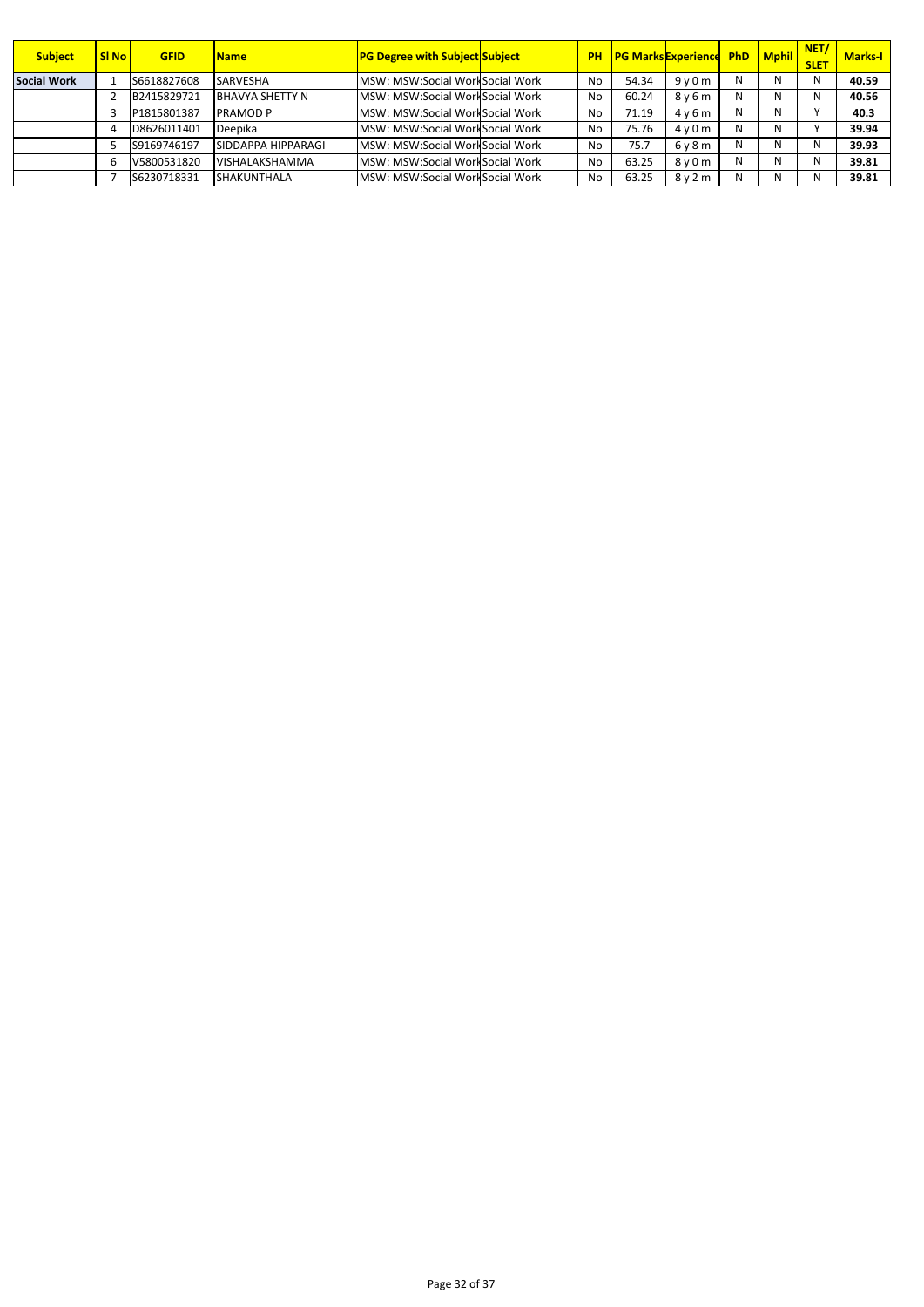| <b>Subject</b>   | <b>SI No</b>   | <b>GFID</b> | <b>Name</b>                            | <b>PG Degree with Subject Subject</b> |                  | PH        |       | <b>PG Marks Experience</b>    | PhD          | <b>Mphil</b> | NET/<br><b>SLET</b> | <b>Marks-I</b> |
|------------------|----------------|-------------|----------------------------------------|---------------------------------------|------------------|-----------|-------|-------------------------------|--------------|--------------|---------------------|----------------|
| <b>SOCIOLOGY</b> | $\mathbf{1}$   | P5044249185 | Prabhakar kamble                       | MA: SOCIOLOGY                         | <b>SOCIOLOGY</b> | <b>No</b> | 71.25 | 3y5m                          | N            | N            | Y                   | 37.31          |
|                  | $\overline{2}$ | S1497527244 | <b>SUNITHAYS</b>                       | MA: SOCIOLOGY                         | SOCIOLOGY        | <b>No</b> | 64.15 | 7y0m                          | N            | N            | N                   | 37.04          |
|                  | $\overline{3}$ | N5773005042 | <b>NANJAMARIK</b>                      | MA: SOCIOLOGY                         | <b>SOCIOLOGY</b> | <b>No</b> | 63.9  | 3y3m                          | Y            | N            | N                   | 36.98          |
|                  | 4              | P3909739801 | <b>PAKKIRAPPAN</b>                     | MA: SOCIOLOGY                         | SOCIOLOGY        | No        | 69.8  | 2y6m                          | Y            | N            | N                   | 36.95          |
|                  | 5              | N0031951813 | <b>NIVEDITHA S R</b>                   | MA: SOCIOLOGY                         | <b>SOCIOLOGY</b> | <b>No</b> | 81.05 | 2y7m                          | N            | N            | Υ                   | 36.76          |
|                  | 6              | P7017250804 | PUNEETA DEVIDAS HARAKAIMA: SOCIOLOGY   |                                       | <b>SOCIOLOGY</b> | <b>No</b> | 75    | 6y0m                          | N            | N            | N                   | 36.75          |
|                  | $\overline{7}$ | G5170534775 | <b>GEJJELLI PEERAVALI</b>              | MA: SOCIOLOGY                         | SOCIOLOGY        | <b>No</b> | 74.83 | 3y3m                          | N            | N            | Υ                   | 36.71          |
|                  | 8              | S3058029539 | <b>SHIVALINGAPPA R</b>                 | MA: SOCIOLOGY                         | <b>SOCIOLOGY</b> | <b>No</b> | 74.13 | 6y0m                          | N            | N            | N                   | 36.53          |
|                  | 9              | K5585808197 | <b>KANCHANA B C</b>                    | MA: SOCIOLOGY                         | <b>SOCIOLOGY</b> | No        | 74    | 6y0m                          | N            | N            | N                   | 36.5           |
|                  | 10             | J8232450578 | <b>JYOTI RAYKAR</b>                    | MA: SOCIOLOGY                         | SOCIOLOGY        | <b>No</b> | 61.87 | 7 <sub>V</sub> 0 <sub>m</sub> | N            | N            | N                   | 36.47          |
|                  | 11             | R7897925950 | <b>RAMESHA B</b>                       | MA: SOCIOLOGY                         | <b>SOCIOLOGY</b> | <b>No</b> | 72.08 | 3y0m                          | N            | N            | Υ                   | 36.02          |
|                  | 12             | T3463413400 | THIPPESWAMY N B                        | MA: SOCIOLOGY                         | <b>SOCIOLOGY</b> | No        | 71.72 | 2y8m                          | N            | N            | Y                   | 35.93          |
|                  | 13             | S3561533695 | SNEHA.C                                | MA: SOCIOLOGY                         | <b>SOCIOLOGY</b> | No        | 71.3  | 3y1m                          | N            | N            | Υ                   | 35.83          |
|                  | 14             | G9436353642 | <b>GEETHATP</b>                        | MA: SOCIOLOGY                         | <b>SOCIOLOGY</b> | <b>No</b> | 71.1  | 3v0m                          | N            | N            | Υ                   | 35.78          |
|                  | 15             | S8496028371 | <b>SANDEEPAL</b>                       | MA: SOCIOLOGY                         | <b>SOCIOLOGY</b> | No        | 71    | 3y2m                          | N            | N            | Y                   | 35.75          |
|                  | 16             | S2216359503 | <b>SUPARNA B T</b>                     | MA: SOCIOLOGY                         | <b>SOCIOLOGY</b> | <b>No</b> | 77    | 2y5m                          | N            | N            | Y                   | 35.75          |
|                  | 17             | N9157023944 | NAGARAJ SHEELAVANTH                    | MA: SOCIOLOGY                         | <b>SOCIOLOGY</b> | <b>No</b> | 70    | 4v0m                          | N            | Υ            | N                   | 35.5           |
|                  | 18             | D6722721247 | Dr. CHANDRAPPA                         | MA: SOCIOLOGY                         | <b>SOCIOLOGY</b> | <b>No</b> | 69.9  | 2y0m                          | Y            | N            | N                   | 35.48          |
|                  | 19             | N5813033894 | <b>NAGARAJ</b>                         | MA: SOCIOLOGY                         | <b>SOCIOLOGY</b> | No        | 69.9  | 2y0m                          | Y            | N            | N                   | 35.48          |
|                  | 20             | G2037633125 | <b>GOWRISHA M</b>                      | MA: SOCIOLOGY                         | <b>SOCIOLOGY</b> | <b>No</b> | 69.9  | 3y2m                          | N            | N            | Υ                   | 35.48          |
|                  | 21             | R4664819728 | <b>RAMAKRISHNA</b>                     | MA: SOCIOLOGY                         | SOCIOLOGY        | <b>No</b> | 69.57 | 3y0m                          | N            | N            | Y                   | 35.39          |
|                  | 22             | G4828356576 | <b>GADIGEPPA KARADI</b>                | MA: SOCIOLOGY                         | SOCIOLOGY        | <b>No</b> | 57.55 | 7y0m                          | N            | N            | N                   | 35.39          |
|                  | 23             | S7645237732 | <b>SHRIKANT</b>                        | MA: SOCIOLOGY                         | <b>SOCIOLOGY</b> | No        | 69.4  | 2y2m                          | Υ            | N            | N                   | 35.35          |
|                  | 24             | M3668605787 | Mahanthesha H E                        | MA: SOCIOLOGY                         | <b>SOCIOLOGY</b> | <b>No</b> | 68.68 | 0y1m                          | $\mathsf{v}$ | Y            | N                   | 35.17          |
|                  | 25             | N9853313390 | <b>NANDEESHAR</b>                      | MA: SOCIOLOGY                         | <b>SOCIOLOGY</b> | <b>No</b> | 68.35 | 4y0m                          | N            | Υ            | N                   | 35.09          |
|                  | 26             | R7160618341 | <b>RAVI SARIKAR</b>                    | MA: SOCIOLOGY                         | SOCIOLOGY        | <b>No</b> | 56.25 | 4y8m                          | N            | Υ            | N                   | 35.06          |
|                  | 27             | G5737734674 | <b>GANESH PATIL</b>                    | MA: SOCIOLOGY                         | <b>SOCIOLOGY</b> | <b>No</b> | 68    | 6y0m                          | N            | N            | N                   | 35             |
|                  | 28             | D8530301322 | Dr. Mouneshwari M karemn MA: SOCIOLOGY |                                       | <b>SOCIOLOGY</b> | <b>No</b> | 62    | 0y6m                          | Υ            | Υ            | N                   | 35             |
|                  | 29             | N9547833880 | <b>NAGAMMA</b>                         | MA: SOCIOLOGY                         | <b>SOCIOLOGY</b> | No        | 67.8  | 0y1m                          | Υ            | Υ            | N                   | 34.95          |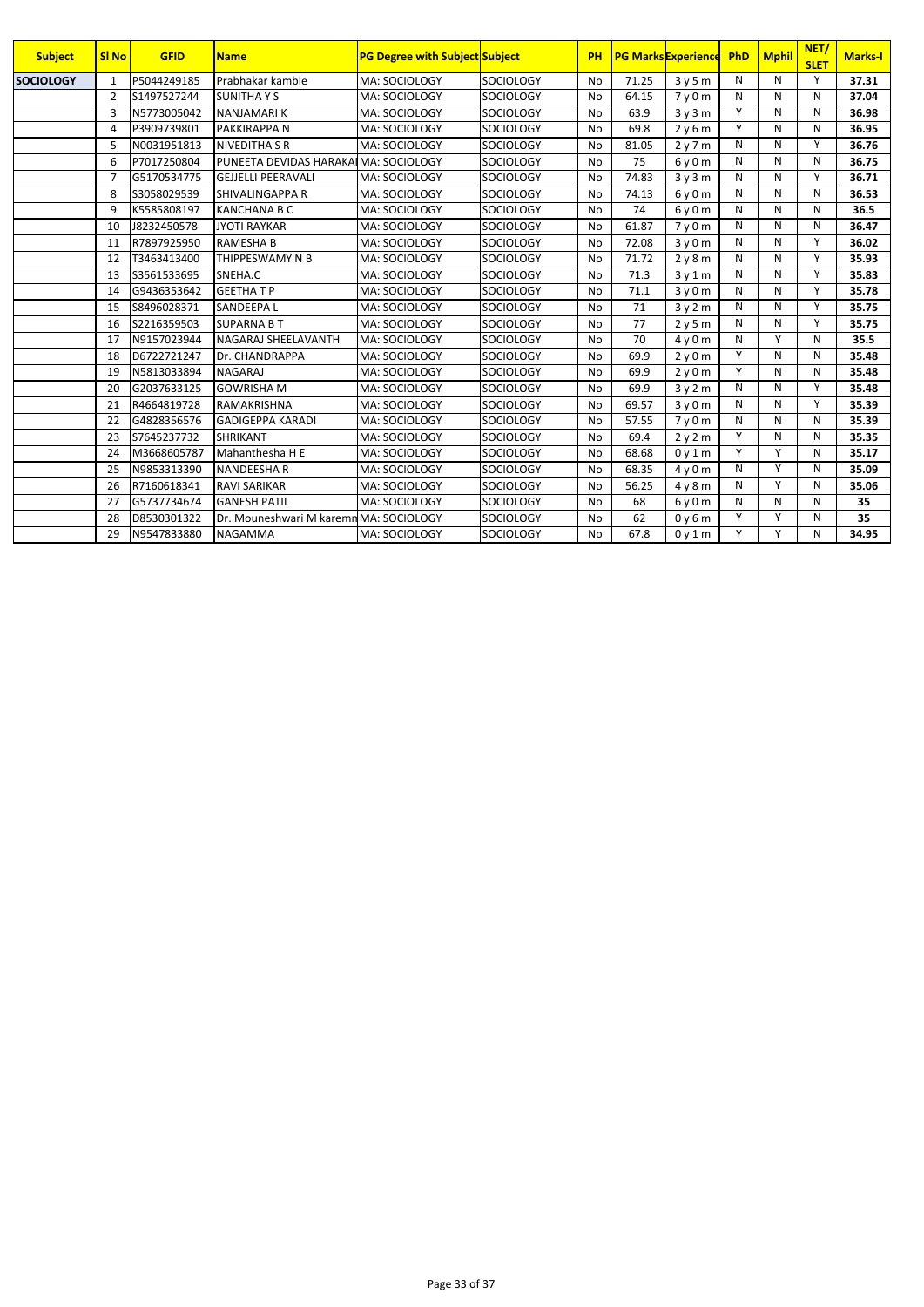| <b>Subject</b>    | SI <sub>No</sub> | GFID        | <b>Name</b>                            | <b>TPG Degree with Subject Subject</b> |                   | <b>PH</b> |      | <b>No PG Marks Experience PhD</b> |   | <b>Mphil</b> | <b>NET</b><br><b>SLET</b> | <b>Marks-I</b> |
|-------------------|------------------|-------------|----------------------------------------|----------------------------------------|-------------------|-----------|------|-----------------------------------|---|--------------|---------------------------|----------------|
| <b>STATISTICS</b> |                  | P3501836474 | Privanka                               | <b>MSC: STATISTICS</b>                 | <b>STATISTICS</b> | No        |      | 1 v 5 m                           | N | <b>NI</b>    |                           | 20.75          |
|                   |                  | V4897500898 | VASUNDHARA LAXMISH KAILMSC: STATISTICS |                                        | <b>STATISTICS</b> | No        | 76.5 | 0v7m                              | N | N.I          |                           | 20.63          |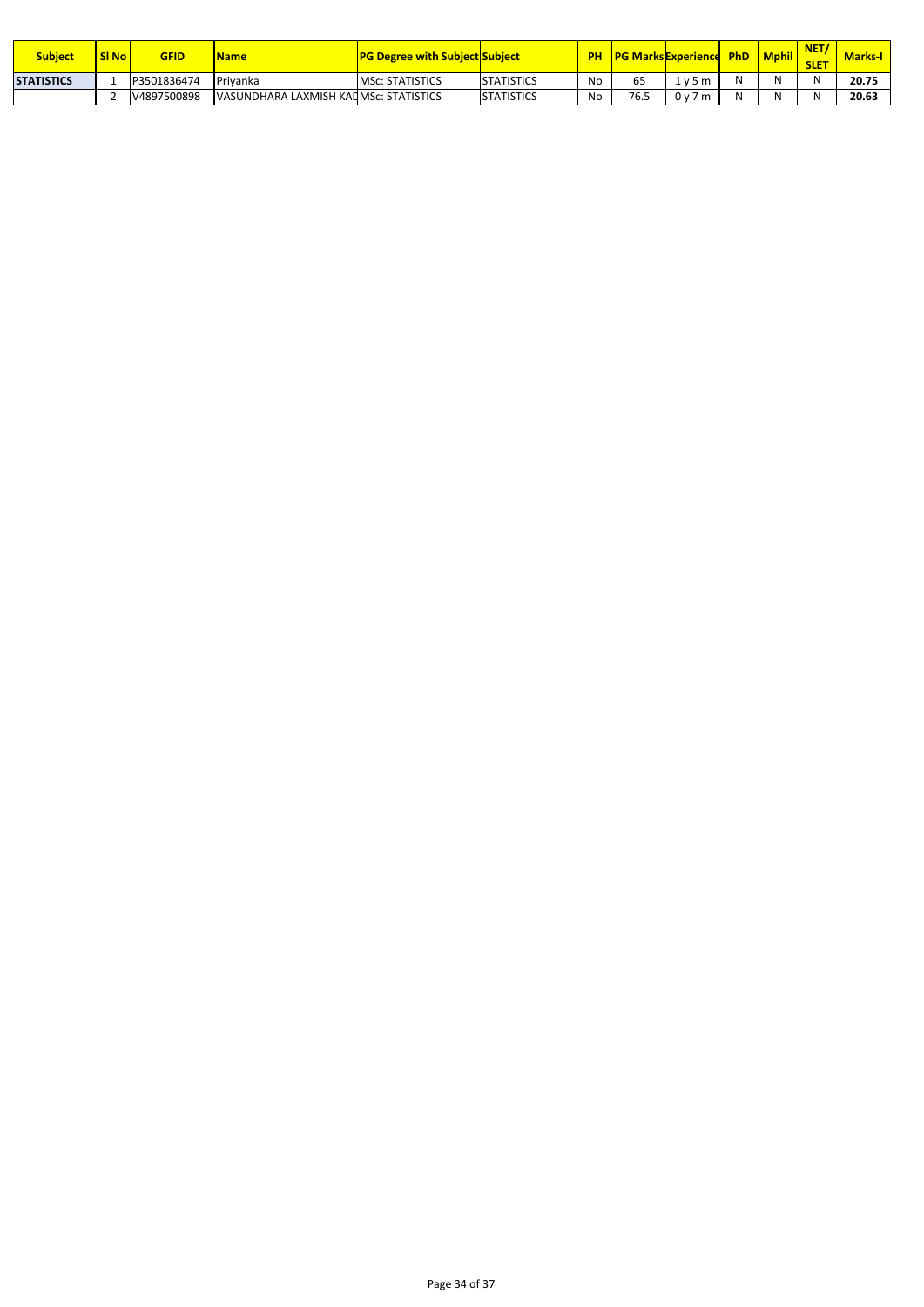| <b>Subject</b> | SI <sub>No</sub> | GFID        | <b>Name</b>     | <b>PG Degree with Subject Subject</b> |        | PH | <b>PG Marks Experience</b> |                        | <b>PhD</b> | <b>Mphil</b> | <b>NET</b><br><b>SLET</b> | <b>Marks</b> |
|----------------|------------------|-------------|-----------------|---------------------------------------|--------|----|----------------------------|------------------------|------------|--------------|---------------------------|--------------|
| <b>Telugu</b>  |                  | D7713428991 | <b>Dr B Rai</b> | MA: TELUGU                            | Telugu | No | 65.9                       | 8v <sup>2</sup><br>0 m |            | N            | N                         | 52.48        |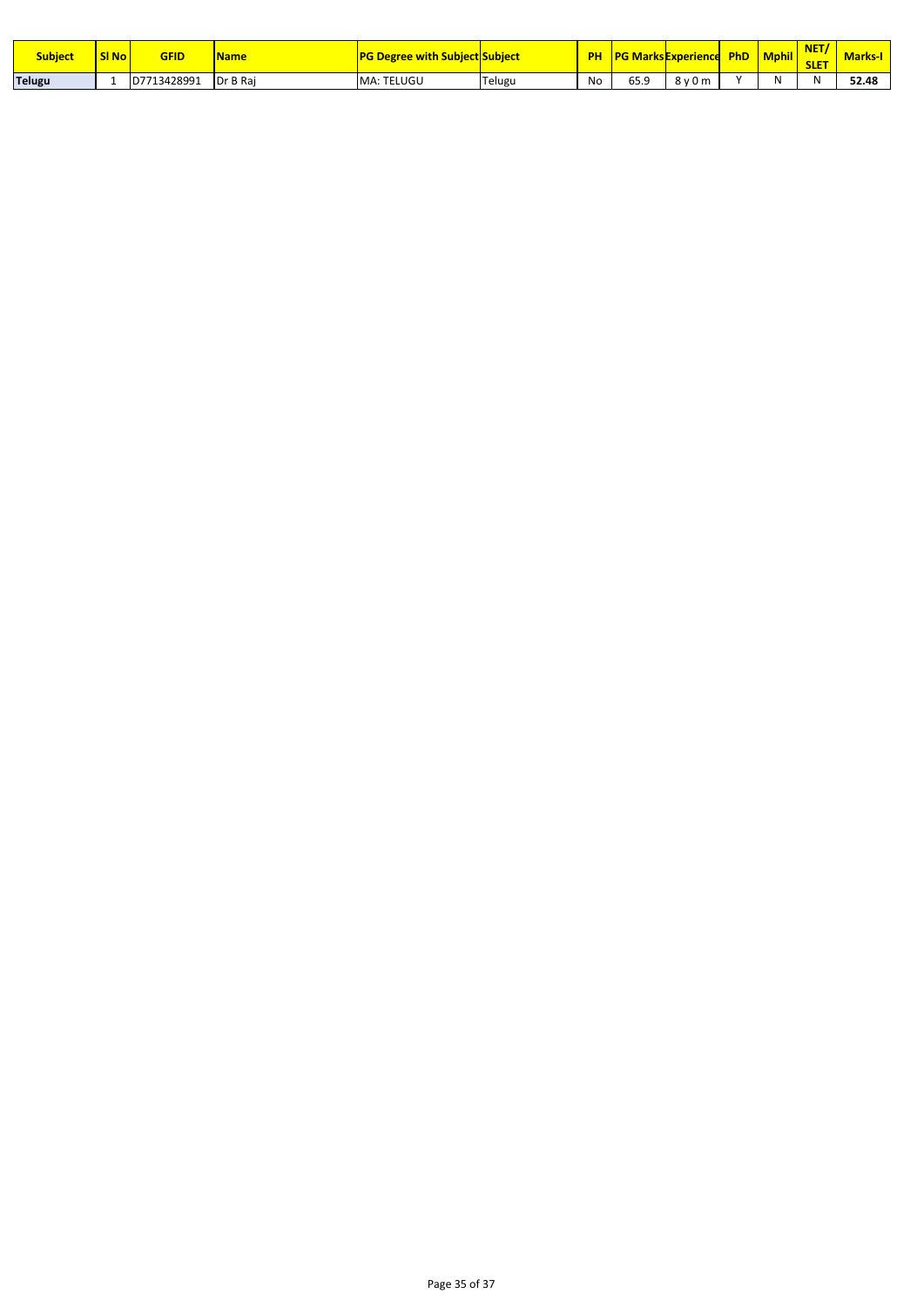| <b>Subject</b> | <b>SI No</b> | <b>GFID</b> | <b>Name</b>                   | <b>PG Degree with Subject Subject</b> |             | <b>PH</b> |       | <b>PG Marks Experience PhD   Mphil  </b> |   |    | NET/<br><b>SLET</b> | <b>Marks-I</b> |
|----------------|--------------|-------------|-------------------------------|---------------------------------------|-------------|-----------|-------|------------------------------------------|---|----|---------------------|----------------|
| <b>URDU</b>    |              | A7527655846 | ABUBAKAR                      | MA: URDU                              | <b>URDU</b> | No        | 78    | 3v3m                                     | N | N. |                     | 37.5           |
|                |              | W2712232691 | <b>WAHEEDA BEGUM</b>          | <b>MA: URDU</b>                       | <b>URDU</b> | No        | 59    | 7 <sub>V</sub> 4 <sub>m</sub>            | N | N  | N                   | 37.25          |
|                |              | Q1938208048 | <b>QAZI MD AJAZUDDIN</b>      | MA: URDU                              | <b>URDU</b> | No        | 62.2  | 4v3m                                     | N | N. |                     | 36.55          |
|                | 4            | R1953159073 | RAHAMATULLA MAKANDAR MA: URDU |                                       | <b>URDU</b> | Yes       | 74.8  | 2v6m                                     | N | N  | N                   | 36.2           |
|                |              | S2411449005 | SHABANA JAN                   | MA: URDU                              | <b>URDU</b> | No        | 71    | $6v$ 0 m                                 | N | N  | N                   | 35.75          |
|                | 6            | N1877944184 | NOORJAHAN BEGUM RAGA MA: URDU |                                       | <b>URDU</b> | No        | 69.88 | 3v0m                                     | N | N  |                     | 35.47          |
|                |              | A4291619878 | ASIYA ANJUM H INAMDAR         | MA: URDU                              | <b>URDU</b> | No        | 62.75 | 6y5m                                     | N | N  | N                   | 35.19          |
|                | 8            | R5082052807 | <b>RESHMA BANU</b>            | MA: URDU                              | <b>URDU</b> | No        | 65.4  | 5v10m                                    | N | N  | N                   | 34.35          |
|                | 9            | A4742120142 | Ateeg Ahemed Islam            | MA: URDU                              | <b>URDU</b> | No        | 71    | 3v7m                                     | Ν |    | N                   | 34.25          |